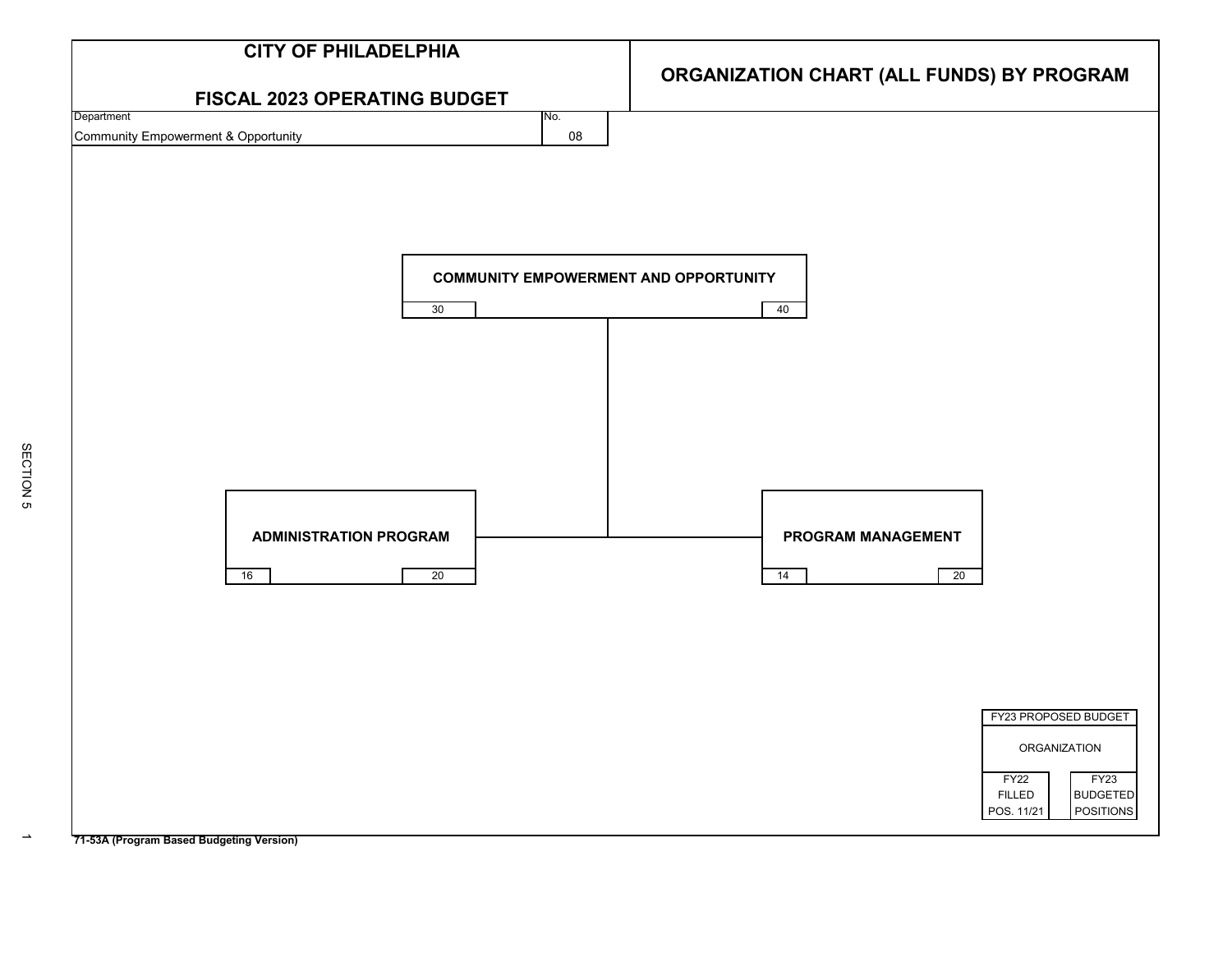#### **DEPARTMENTAL SUMMARY BY FUND**

#### **FISCAL 2023 OPERATING BUDGET**

| Department<br>No.                              |              |            |                                                       |                       |                       |                       |                       |                       |
|------------------------------------------------|--------------|------------|-------------------------------------------------------|-----------------------|-----------------------|-----------------------|-----------------------|-----------------------|
| <b>Community Empowerment &amp; Opportunity</b> |              |            |                                                       |                       |                       |                       |                       |                       |
|                                                |              |            |                                                       | Fiscal 2021           | Fiscal 2022           | Fiscal 2022           | Fiscal 2023           | Increase              |
|                                                |              |            |                                                       | Actual                | Original              | Estimated             | Proposed              | or                    |
| No.                                            | Fund         | Class      | Description                                           | Obligations           | Appropriation         | Obligations           | <b>Budget</b>         | (Decrease)            |
| (1)                                            | (2)          | (3)        | (4)                                                   | (5)                   | (6)                   | (7)                   | (8)                   | (9)                   |
| 01                                             |              | 100        | <b>Employee Compensation</b>                          |                       |                       |                       |                       |                       |
|                                                | General      | a)         | <b>Personal Services</b>                              | 45,000                | 45,000                | 45,000                | 177,185               | 132,185               |
|                                                |              | b)         | <b>Employee Benefits</b>                              |                       |                       |                       |                       |                       |
|                                                |              | 200        | Purchase of Services                                  |                       | 1,464,000             | 1,464,000             | 1,714,007             | 250,007               |
|                                                |              | 300        | <b>Materials and Supplies</b>                         |                       |                       |                       |                       |                       |
|                                                |              | 400        | Equipment                                             |                       |                       |                       | 3,808                 | 3,808                 |
|                                                |              | 500        | Contributions, etc.                                   |                       |                       |                       |                       |                       |
|                                                |              | 800        | Payments to Other Funds                               |                       |                       |                       |                       |                       |
|                                                |              |            | Total                                                 | 45,000                | 1,509,000             | 1,509,000             | 1,895,000             | 386,000               |
| 08                                             |              | 100        | <b>Employee Compensation</b>                          |                       |                       |                       |                       |                       |
|                                                | Grants       | a)         | <b>Personal Services</b>                              | 1,879,323             | 3,274,478             | 2,585,365             | 3,404,070             | 818,705               |
|                                                |              | b)         | <b>Employee Benefits</b>                              | 383,994               | 567,303               | 454,186               | 595,062               | 140,876               |
|                                                |              | 200<br>300 | Purchase of Services<br><b>Materials and Supplies</b> | 19,991,924<br>126,148 | 37,578,804<br>209,950 | 27,285,619<br>148,518 | 32,881,765<br>141,288 | 5,596,146<br>(7, 230) |
|                                                |              | 400        | Equipment                                             | 64,176                | 444,600               | 197,795               | 368,069               | 170,274               |
|                                                |              | 500        | Contributions, etc.                                   |                       |                       |                       |                       |                       |
|                                                |              | 800        | Payments to Other Funds                               |                       |                       |                       |                       |                       |
|                                                |              |            | Total                                                 | 22,445,565            | 42,075,135            | 30,671,483            | 37,390,254            | 6,718,771             |
|                                                |              | 100        | <b>Employee Compensation</b>                          |                       |                       |                       |                       |                       |
|                                                |              | a)         | <b>Personal Services</b>                              |                       |                       |                       |                       |                       |
|                                                |              | b)         | <b>Employee Benefits</b>                              |                       |                       |                       |                       |                       |
|                                                |              | 200        | Purchase of Services                                  |                       |                       |                       |                       |                       |
|                                                |              | 300        | <b>Materials and Supplies</b>                         |                       |                       |                       |                       |                       |
|                                                |              | 400        | Equipment                                             |                       |                       |                       |                       |                       |
|                                                |              | 500        | Contributions, etc.                                   |                       |                       |                       |                       |                       |
|                                                |              | 800        | Payments to Other Funds<br>Total                      |                       |                       |                       |                       |                       |
|                                                |              | 100        | <b>Employee Compensation</b>                          |                       |                       |                       |                       |                       |
|                                                |              | a)         | <b>Personal Services</b>                              |                       |                       |                       |                       |                       |
|                                                |              | b)         | <b>Employee Benefits</b>                              |                       |                       |                       |                       |                       |
|                                                |              | 200        | Purchase of Services                                  |                       |                       |                       |                       |                       |
|                                                |              | 300        | <b>Materials and Supplies</b>                         |                       |                       |                       |                       |                       |
|                                                |              | 400        | Equipment                                             |                       |                       |                       |                       |                       |
|                                                |              | 500        | Contributions, etc.                                   |                       |                       |                       |                       |                       |
|                                                |              | 800        | Payments to Other Funds                               |                       |                       |                       |                       |                       |
|                                                |              |            | Total                                                 |                       |                       |                       |                       |                       |
|                                                |              | 100        | <b>Employee Compensation</b>                          |                       |                       |                       |                       |                       |
|                                                |              | a)         | <b>Personal Services</b>                              |                       |                       |                       |                       |                       |
|                                                |              | b)         | <b>Employee Benefits</b>                              |                       |                       |                       |                       |                       |
|                                                |              | 200        | Purchase of Services                                  |                       |                       |                       |                       |                       |
|                                                |              | 300<br>400 | <b>Materials and Supplies</b><br>Equipment            |                       |                       |                       |                       |                       |
|                                                |              | 500        | Contributions, etc.                                   |                       |                       |                       |                       |                       |
|                                                |              | 800        | Payments to Other Funds                               |                       |                       |                       |                       |                       |
|                                                |              |            | Total                                                 |                       |                       |                       |                       |                       |
|                                                |              | 100        | <b>Employee Compensation</b>                          |                       |                       |                       |                       |                       |
|                                                |              | a)         | <b>Personal Services</b>                              | 1,924,323             | 3,319,478             | 2,630,365             | 3,581,255             | 950,890               |
|                                                |              | b)         | <b>Employee Benefits</b>                              | 383,994               | 567,303               | 454,186               | 595,062               | 140,876               |
|                                                | Departmental | 200        | <b>Purchase of Services</b>                           | 19,991,924            | 39,042,804            | 28,749,619            | 34,595,772            | 5,846,153             |
|                                                | Total        | 300        | Materials and Supplies                                | 126,148               | 209,950               | 148,518               | 141,288               | (7, 230)              |
|                                                | All Funds    | 400        | Equipment                                             | 64,176                | 444,600               | 197,795               | 371,877               | 174,082               |
|                                                |              | 500        | Contributions, etc.                                   |                       |                       |                       |                       |                       |
|                                                |              | 800        | Payments to Other Funds                               | 22,490,565            | 43,584,135            | 32,180,483            | 39,285,254            | 7,104,771             |
|                                                |              |            | Total                                                 |                       |                       |                       |                       |                       |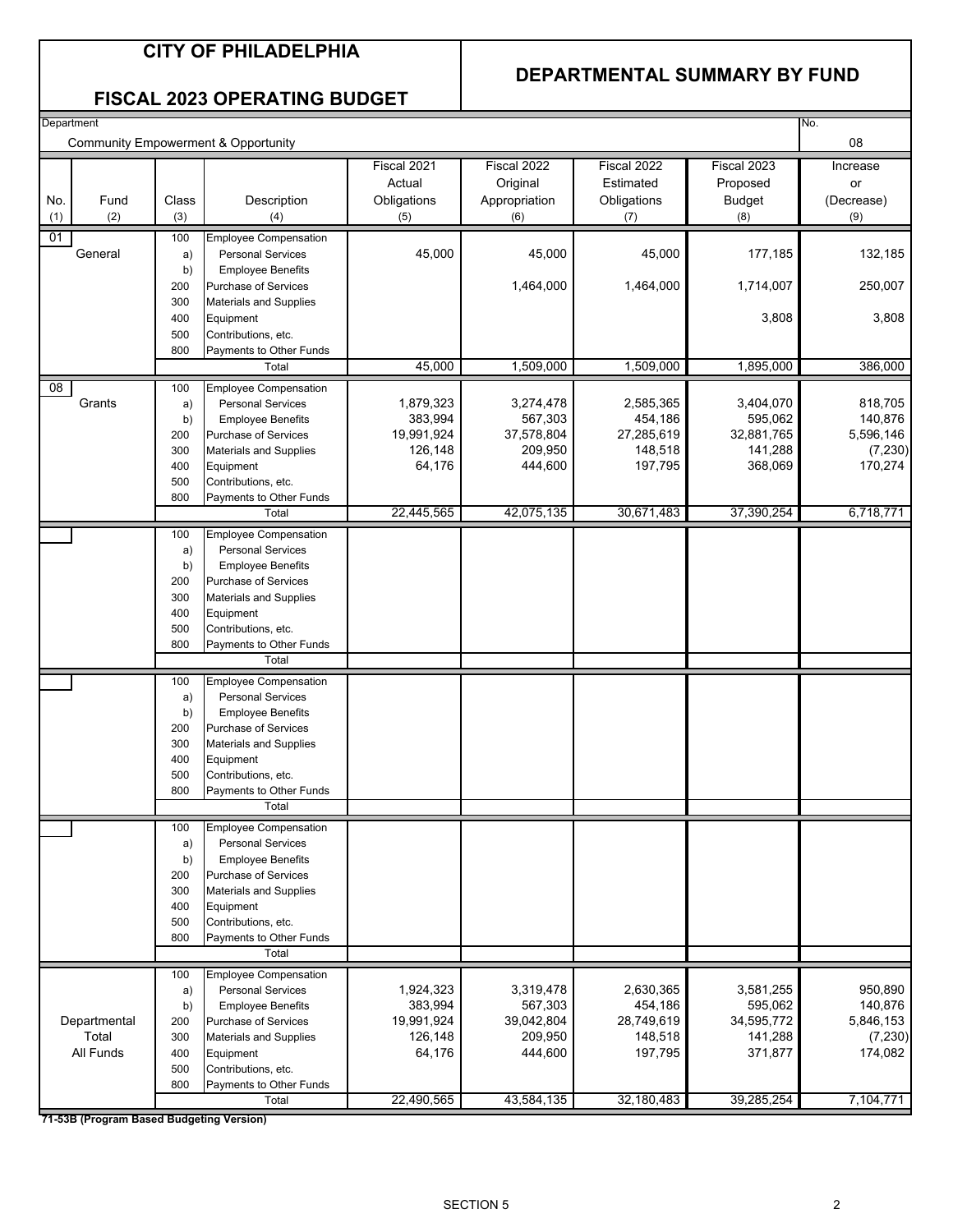#### **FISCAL 2023 OPERATING BUDGET**

### **CITY OF PHILADELPHIA DEPARTMENTAL SUMMARY INCREASES AND DECREASES**

| Department                                        |           |           |         |       |         | No.       |
|---------------------------------------------------|-----------|-----------|---------|-------|---------|-----------|
| <b>Community Empowerment &amp; Opportunity</b>    |           |           |         |       |         | 08        |
|                                                   | Class     | Class     | Class   | Class | Other   |           |
| <b>Budget Comments</b>                            | 100       | 200       | 300/400 | 500   | Classes | Total     |
| (1)                                               | (2)       | (3)       | (4)     | (5)   | (6)     | (7)       |
|                                                   |           |           |         |       |         |           |
| <b>General Fund</b>                               |           |           |         |       |         |           |
| Same Day Work and Pay (SDWP) Program              | 132,185   | 364,007   | 3,808   |       |         | 500,000   |
| Reduction in Tax Preparation Assistance           |           | (114,000) |         |       |         | (114,000) |
| <b>Total General Fund</b>                         | 132,185   | 250,007   | 3,808   |       |         | 386,000   |
|                                                   |           |           |         |       |         |           |
| <b>Grants Revenue Fund</b>                        |           |           |         |       |         |           |
| Anticipated Increases/Decreases in Grant Funding; |           |           |         |       |         |           |
|                                                   |           | 41,470    |         |       |         |           |
| Mayor's Fund for Philadelphia                     |           |           |         |       |         | 41,470    |
| Promise Corps                                     |           |           |         |       |         |           |
| Community Services Block Grant (CSBG) FY21        | 618,708   | 403,706   | 6,528   |       |         | 1,028,943 |
| Community Services Block Grant (CSBG)             |           |           | (4,098) |       |         | (4,098)   |
| <b>Emergency Fund</b>                             |           |           |         |       |         |           |
| Community Services Block Grant (CSBG) CARES       |           | (48, 496) | 116,214 |       |         | 67,718    |
| Work Ready Program                                | 340,872   | 5,244,466 | 44,400  |       |         | 5,629,738 |
| POLICY LINK                                       |           | (45,000)  |         |       |         | (45,000)  |
| <b>Total Grants Revenue Fund</b>                  | 959,581   | 5,596,146 | 163,044 |       |         | 6,718,771 |
|                                                   |           |           |         |       |         |           |
| Department Total - All Funds                      | 1,091,766 | 5,846,153 | 166,852 |       |         | 7,104,771 |
|                                                   |           |           |         |       |         |           |
|                                                   |           |           |         |       |         |           |
|                                                   |           |           |         |       |         |           |
|                                                   |           |           |         |       |         |           |
|                                                   |           |           |         |       |         |           |
|                                                   |           |           |         |       |         |           |
|                                                   |           |           |         |       |         |           |
|                                                   |           |           |         |       |         |           |
|                                                   |           |           |         |       |         |           |
|                                                   |           |           |         |       |         |           |
|                                                   |           |           |         |       |         |           |
|                                                   |           |           |         |       |         |           |
|                                                   |           |           |         |       |         |           |
|                                                   |           |           |         |       |         |           |
|                                                   |           |           |         |       |         |           |
|                                                   |           |           |         |       |         |           |
|                                                   |           |           |         |       |         |           |
|                                                   |           |           |         |       |         |           |
|                                                   |           |           |         |       |         |           |
|                                                   |           |           |         |       |         |           |
|                                                   |           |           |         |       |         |           |
|                                                   |           |           |         |       |         |           |
|                                                   |           |           |         |       |         |           |
|                                                   |           |           |         |       |         |           |
|                                                   |           |           |         |       |         |           |
|                                                   |           |           |         |       |         |           |
|                                                   |           |           |         |       |         |           |
|                                                   |           |           |         |       |         |           |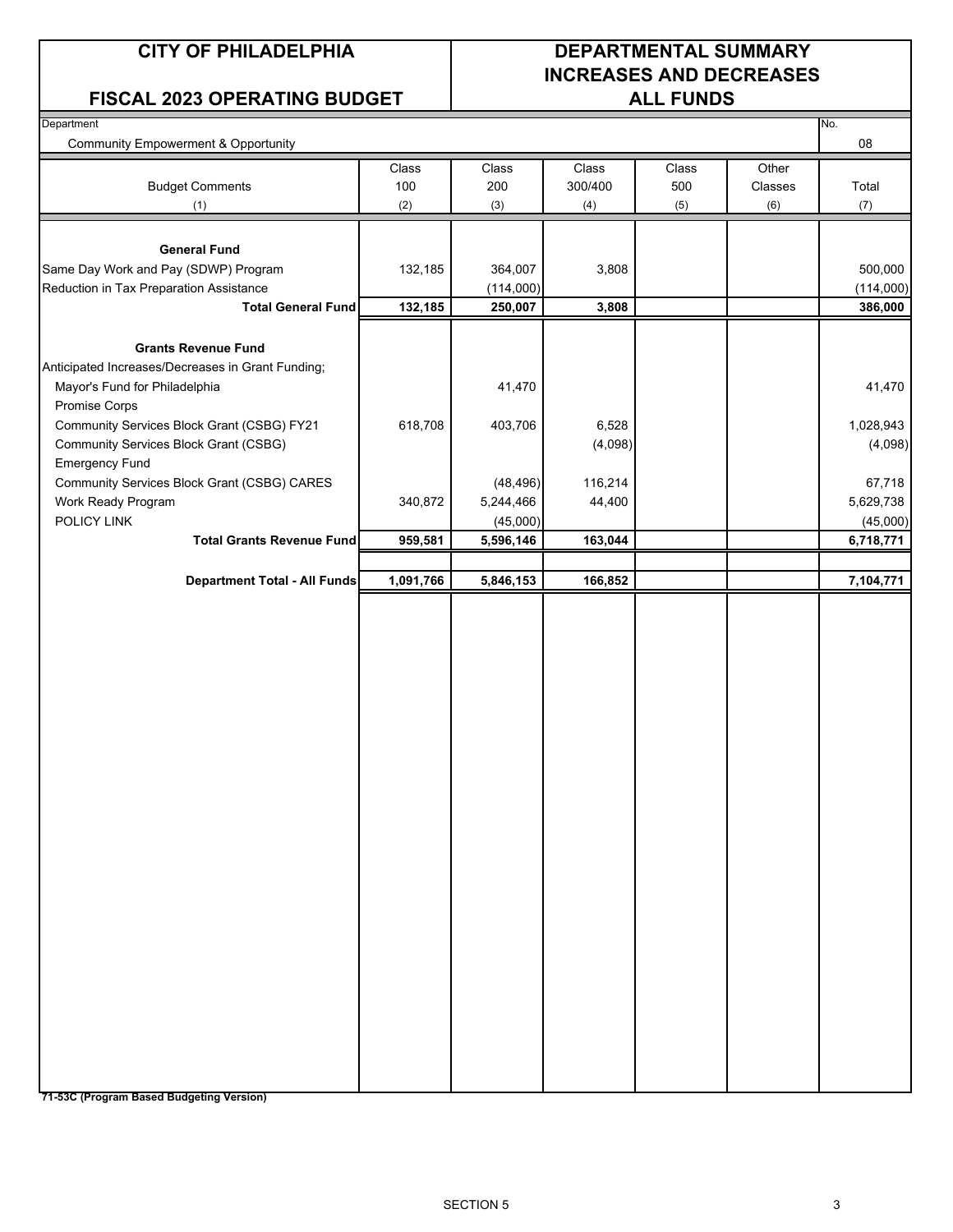#### **CITY OF PHILADELPHIA DEPARTMENTAL SUMMARY PERSONAL SERVICES**

### **FISCAL 2023 OPERATING BUDGET**

|                | Department                                                         |           |             |                 |             | No.       |           |             |                 |                 |
|----------------|--------------------------------------------------------------------|-----------|-------------|-----------------|-------------|-----------|-----------|-------------|-----------------|-----------------|
|                | <b>Community Empowerment &amp; Opportunity</b>                     | 08        |             |                 |             |           |           |             |                 |                 |
|                |                                                                    |           | Fiscal 2021 |                 | Fiscal 2022 |           |           | Fiscal 2023 | Increase        | Increase        |
| Line           |                                                                    | Actual    | Actual      | <b>Budgeted</b> | Estimated   | Increment | Budgeted  | Department  | (Decrease)      | (Decrease)      |
| No.            | Category                                                           | Positions | Obligations | Positions       | Obligations | Run-PPE   | Positions | Request     | in Pos.         | in Requirements |
|                |                                                                    | 6/30/21   |             |                 |             | 11/28/21  |           |             | (Col. 8 less 5) | (Col. 9 less 6) |
| (1)            | (2)                                                                | (3)       | (4)         | (5)             | (6)         | (7)       | (8)       | (9)         | (10)            | (11)            |
|                | A. Summary by Object Classification - All Funds                    |           |             |                 |             |           |           |             |                 |                 |
| $\mathbf{1}$   | Lump Sum                                                           |           |             |                 |             |           |           |             |                 |                 |
| $\overline{2}$ | <b>Full Time</b>                                                   | 29        | 1,924,323   | 37              | 2,630,365   | 30        | 40        | 3,581,255   | 3               | 950,890         |
| 3              | Bonus, Gross Adj.                                                  |           |             |                 |             |           |           |             |                 |                 |
| 4              | PT, Temp/Seas, Bd, SCG                                             |           |             |                 |             |           |           |             |                 |                 |
| 5              | Overtime                                                           |           |             |                 |             |           |           |             |                 |                 |
| 6              | <b>Holiday Overtime</b>                                            |           |             |                 |             |           |           |             |                 |                 |
| 7              | Shift/Stress                                                       |           |             |                 |             |           |           |             |                 |                 |
| 8              | H&L, IOD, LT-Sick                                                  |           |             |                 |             |           |           |             |                 |                 |
| 9              |                                                                    |           |             |                 |             |           |           |             |                 |                 |
|                | Total                                                              | 29        | 1,924,323   | 37              | 2,630,365   | 30        | 40        | 3,581,255   | 3               | 950,890         |
|                | B. Summary of Uniformed Personnel Included in Above - All Funds    |           |             |                 |             |           |           |             |                 |                 |
| $\mathbf{1}$   | Lump Sum                                                           |           |             |                 |             |           |           |             |                 |                 |
| $\overline{2}$ | Full Time - Uniform                                                |           |             |                 |             |           |           |             |                 |                 |
| 3              | Bonus, Gross Adj.                                                  |           |             |                 |             |           |           |             |                 |                 |
| 4              | PT, Temp/Seas, Bd, SCG                                             |           |             |                 |             |           |           |             |                 |                 |
| 5              | Overtime - Uniform                                                 |           |             |                 |             |           |           |             |                 |                 |
| 6              | Unused Uniform Leave                                               |           |             |                 |             |           |           |             |                 |                 |
| $\overline{7}$ | Shift/Stress                                                       |           |             |                 |             |           |           |             |                 |                 |
| 8              | H&L, IOD, LT-Sick                                                  |           |             |                 |             |           |           |             |                 |                 |
| 9              |                                                                    |           |             |                 |             |           |           |             |                 |                 |
|                | Total                                                              |           |             |                 |             |           |           |             |                 |                 |
|                | C. Summary by Object Classification - General Fund                 |           |             |                 |             |           |           |             |                 |                 |
| 1              | Lump Sum                                                           |           |             |                 |             |           |           |             |                 |                 |
| $\overline{2}$ | Full Time                                                          |           | 45,000      |                 | 45,000      |           |           | 177,185     |                 | 132,185         |
| 3              | Bonus, Gross Adj.                                                  |           |             |                 |             |           |           |             |                 |                 |
| 4              | PT, Temp/Seas, Bd, SCG                                             |           |             |                 |             |           |           |             |                 |                 |
| 5              | Overtime                                                           |           |             |                 |             |           |           |             |                 |                 |
| 6              | <b>Holiday Overtime</b>                                            |           |             |                 |             |           |           |             |                 |                 |
| 7              | Shift/Stress                                                       |           |             |                 |             |           |           |             |                 |                 |
| 8              | H&L, IOD, LT-Sick                                                  |           |             |                 |             |           |           |             |                 |                 |
| 9              |                                                                    |           |             |                 |             |           |           |             |                 |                 |
|                | Total                                                              |           | 45,000      |                 | 45,000      |           |           | 177,185     |                 | 132,185         |
|                | D. Summary of Uniformed Personnel Included in Above - General Fund |           |             |                 |             |           |           |             |                 |                 |
| $\mathbf{1}$   | Lump Sum                                                           |           |             |                 |             |           |           |             |                 |                 |
| $\overline{2}$ | Full Time - Uniform                                                |           |             |                 |             |           |           |             |                 |                 |
| 3              | Bonus, Gross Adj.                                                  |           |             |                 |             |           |           |             |                 |                 |
| 4              | PT, Temp/Seas, Bd, SCG                                             |           |             |                 |             |           |           |             |                 |                 |
| 5              | Overtime - Uniform                                                 |           |             |                 |             |           |           |             |                 |                 |
| 6              | Unused Uniform Leave                                               |           |             |                 |             |           |           |             |                 |                 |
| $\overline{7}$ | Shift/Stress                                                       |           |             |                 |             |           |           |             |                 |                 |
| 8              | H&L, IOD, LT-Sick                                                  |           |             |                 |             |           |           |             |                 |                 |
| 9              |                                                                    |           |             |                 |             |           |           |             |                 |                 |
|                | Total                                                              |           |             |                 |             |           |           |             |                 |                 |
|                | 71-53D (Program Based Budgeting Version)                           |           |             |                 |             |           |           |             |                 |                 |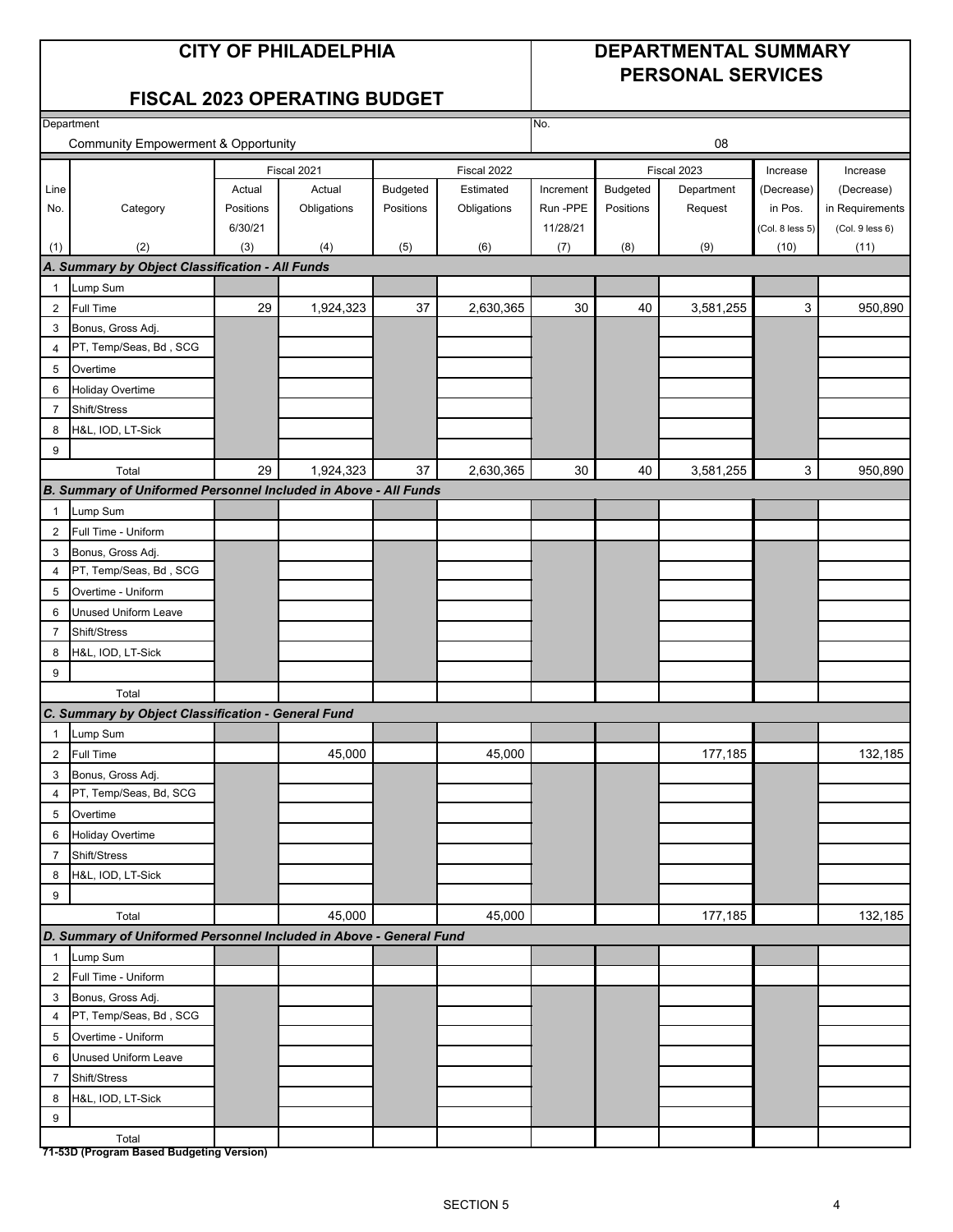| <b>CITY OF PHILADELPHIA</b>                                                                                                                                                                                                                                                                                                                                                                                                                                                                                                                                                                                                                                                                                                                                                                                                                                                                                                                                                                                                                                                                                                                                                                                                                                                                                                                                                                                                                                                                                                                                                                                                               |                                                                                                                                                                                                                                                                                                                                                                                                                                                              |               |                             |               |  |  |  |  |
|-------------------------------------------------------------------------------------------------------------------------------------------------------------------------------------------------------------------------------------------------------------------------------------------------------------------------------------------------------------------------------------------------------------------------------------------------------------------------------------------------------------------------------------------------------------------------------------------------------------------------------------------------------------------------------------------------------------------------------------------------------------------------------------------------------------------------------------------------------------------------------------------------------------------------------------------------------------------------------------------------------------------------------------------------------------------------------------------------------------------------------------------------------------------------------------------------------------------------------------------------------------------------------------------------------------------------------------------------------------------------------------------------------------------------------------------------------------------------------------------------------------------------------------------------------------------------------------------------------------------------------------------|--------------------------------------------------------------------------------------------------------------------------------------------------------------------------------------------------------------------------------------------------------------------------------------------------------------------------------------------------------------------------------------------------------------------------------------------------------------|---------------|-----------------------------|---------------|--|--|--|--|
| <b>FISCAL 2023 OPERATING BUDGET</b>                                                                                                                                                                                                                                                                                                                                                                                                                                                                                                                                                                                                                                                                                                                                                                                                                                                                                                                                                                                                                                                                                                                                                                                                                                                                                                                                                                                                                                                                                                                                                                                                       |                                                                                                                                                                                                                                                                                                                                                                                                                                                              |               | <b>PERFORMANCE MEASURES</b> |               |  |  |  |  |
| Department<br>No.                                                                                                                                                                                                                                                                                                                                                                                                                                                                                                                                                                                                                                                                                                                                                                                                                                                                                                                                                                                                                                                                                                                                                                                                                                                                                                                                                                                                                                                                                                                                                                                                                         | Program                                                                                                                                                                                                                                                                                                                                                                                                                                                      |               |                             | No.           |  |  |  |  |
| Community Empowerment & Opportunity<br>08                                                                                                                                                                                                                                                                                                                                                                                                                                                                                                                                                                                                                                                                                                                                                                                                                                                                                                                                                                                                                                                                                                                                                                                                                                                                                                                                                                                                                                                                                                                                                                                                 | <b>Community Empowerment &amp; Opportunity</b>                                                                                                                                                                                                                                                                                                                                                                                                               |               |                             | 01            |  |  |  |  |
|                                                                                                                                                                                                                                                                                                                                                                                                                                                                                                                                                                                                                                                                                                                                                                                                                                                                                                                                                                                                                                                                                                                                                                                                                                                                                                                                                                                                                                                                                                                                                                                                                                           | <b>Program Description</b>                                                                                                                                                                                                                                                                                                                                                                                                                                   |               |                             |               |  |  |  |  |
| The Office of Community Empowerment and Opportunity (CEO) supports the economic growth of Philadelphia by providing leadership on<br>issues of economic justice and advancing racial equity and inclusive growth to ensure that all Philadelphians might share in the city's<br>prosperous future. CEO carries out its mission by funding and piloting new programs, engaging in advocacy, supporting policy research and<br>analysis, and convening local and national stakeholders. The work of CEO is guided by its Strategic Framework.                                                                                                                                                                                                                                                                                                                                                                                                                                                                                                                                                                                                                                                                                                                                                                                                                                                                                                                                                                                                                                                                                               |                                                                                                                                                                                                                                                                                                                                                                                                                                                              |               |                             |               |  |  |  |  |
|                                                                                                                                                                                                                                                                                                                                                                                                                                                                                                                                                                                                                                                                                                                                                                                                                                                                                                                                                                                                                                                                                                                                                                                                                                                                                                                                                                                                                                                                                                                                                                                                                                           | <b>Program Objectives</b>                                                                                                                                                                                                                                                                                                                                                                                                                                    |               |                             |               |  |  |  |  |
| Continue implementation of the roles outlined in the Strategic Framework: funding and piloting new programs, engaging in advocacy,<br>supporting policy research and analysis, and convening local and national stakeholders.<br>Align program funding with the mission to promote racial equity.<br>-Utilize CEO's place within City government to advance an equitable recovery from the pandemic by informing, supporting, and initiating<br>investments through the lens of racial equity.<br>-Contribute to initiative and policy development where CEO has experience, data, or perspective.<br>-Develop performance metrics to evaluate equity goals for the agency.<br>-Serving in partnership with other City agencies and centering racial equity in these partnerships (SDWP, OHS, HHS). As a member of the<br>HHS cabinet, CEO works collaboratively with other departments toward the cabinet's THRIVE framework which tracks initiatives toward<br>objectives related to Healthy, Safe, Connected, and Equitable Communities. Within the Same Day Work & Pay Program, CEO operates as<br>the backbone in this collective impact program, connecting partners such as CLIP and Mural Arts to resources that enable us to serve more<br>individuals in the program. With OHS, CEO funds emergency housing programs to enable OHS to provide additional supports to those<br>seeking this service.<br>-Expanding advocacy efforts through advancement of new research initiatives to understand how to reach those most in need.<br>-Advancing new community partnerships and engaging in more intentional community outreach. |                                                                                                                                                                                                                                                                                                                                                                                                                                                              |               |                             |               |  |  |  |  |
|                                                                                                                                                                                                                                                                                                                                                                                                                                                                                                                                                                                                                                                                                                                                                                                                                                                                                                                                                                                                                                                                                                                                                                                                                                                                                                                                                                                                                                                                                                                                                                                                                                           | <b>Performance Measures</b>                                                                                                                                                                                                                                                                                                                                                                                                                                  |               |                             |               |  |  |  |  |
|                                                                                                                                                                                                                                                                                                                                                                                                                                                                                                                                                                                                                                                                                                                                                                                                                                                                                                                                                                                                                                                                                                                                                                                                                                                                                                                                                                                                                                                                                                                                                                                                                                           | Calendar 2021                                                                                                                                                                                                                                                                                                                                                                                                                                                | Calendar 2022 | Calendar 2022               | Calendar 2023 |  |  |  |  |
| Description                                                                                                                                                                                                                                                                                                                                                                                                                                                                                                                                                                                                                                                                                                                                                                                                                                                                                                                                                                                                                                                                                                                                                                                                                                                                                                                                                                                                                                                                                                                                                                                                                               | Year-End                                                                                                                                                                                                                                                                                                                                                                                                                                                     | Year-to-Date  | Target                      | Target        |  |  |  |  |
|                                                                                                                                                                                                                                                                                                                                                                                                                                                                                                                                                                                                                                                                                                                                                                                                                                                                                                                                                                                                                                                                                                                                                                                                                                                                                                                                                                                                                                                                                                                                                                                                                                           |                                                                                                                                                                                                                                                                                                                                                                                                                                                              | $(Q1 + Q2)$   |                             |               |  |  |  |  |
| (1)                                                                                                                                                                                                                                                                                                                                                                                                                                                                                                                                                                                                                                                                                                                                                                                                                                                                                                                                                                                                                                                                                                                                                                                                                                                                                                                                                                                                                                                                                                                                                                                                                                       | (2)                                                                                                                                                                                                                                                                                                                                                                                                                                                          | (3)           | (4)                         | (5)           |  |  |  |  |
| Benefits Access: Number of households who enroll in benefits                                                                                                                                                                                                                                                                                                                                                                                                                                                                                                                                                                                                                                                                                                                                                                                                                                                                                                                                                                                                                                                                                                                                                                                                                                                                                                                                                                                                                                                                                                                                                                              | 912                                                                                                                                                                                                                                                                                                                                                                                                                                                          | N/A           | 1,000                       | 975           |  |  |  |  |
| Comments:                                                                                                                                                                                                                                                                                                                                                                                                                                                                                                                                                                                                                                                                                                                                                                                                                                                                                                                                                                                                                                                                                                                                                                                                                                                                                                                                                                                                                                                                                                                                                                                                                                 |                                                                                                                                                                                                                                                                                                                                                                                                                                                              |               |                             |               |  |  |  |  |
| Benefits Access: Average dollar value of benefits accessed per household                                                                                                                                                                                                                                                                                                                                                                                                                                                                                                                                                                                                                                                                                                                                                                                                                                                                                                                                                                                                                                                                                                                                                                                                                                                                                                                                                                                                                                                                                                                                                                  | 5,326                                                                                                                                                                                                                                                                                                                                                                                                                                                        | N/A           | 5,000                       | 5,000         |  |  |  |  |
| Average dollar value of each federal, state, and local benefit per household per year. Target numbers are set based on<br>anticipated contractual outcomes for CSBG eligible clients enrolled in the BenePhilly Initiative and Financial Empowerment<br>Comments:<br>Centers.                                                                                                                                                                                                                                                                                                                                                                                                                                                                                                                                                                                                                                                                                                                                                                                                                                                                                                                                                                                                                                                                                                                                                                                                                                                                                                                                                             |                                                                                                                                                                                                                                                                                                                                                                                                                                                              |               |                             |               |  |  |  |  |
| Financial Empowerment: Number of individuals who received one-                                                                                                                                                                                                                                                                                                                                                                                                                                                                                                                                                                                                                                                                                                                                                                                                                                                                                                                                                                                                                                                                                                                                                                                                                                                                                                                                                                                                                                                                                                                                                                            |                                                                                                                                                                                                                                                                                                                                                                                                                                                              |               |                             |               |  |  |  |  |
| on-one financial counseling                                                                                                                                                                                                                                                                                                                                                                                                                                                                                                                                                                                                                                                                                                                                                                                                                                                                                                                                                                                                                                                                                                                                                                                                                                                                                                                                                                                                                                                                                                                                                                                                               | 1,058                                                                                                                                                                                                                                                                                                                                                                                                                                                        | N/A           | 1,000                       | 1,000         |  |  |  |  |
| Comments:                                                                                                                                                                                                                                                                                                                                                                                                                                                                                                                                                                                                                                                                                                                                                                                                                                                                                                                                                                                                                                                                                                                                                                                                                                                                                                                                                                                                                                                                                                                                                                                                                                 | Financial Empowerment Centers (FECs) provide one-on-one financial counseling at no cost to the consumer. FEC counselors<br>provide services such as credit repair, access to affordable and safe checking and savings accounts, home-ownership<br>preparation, and retirement saving. Target numbers are set based on anticipated contractual outcomes for CSBG eligible clients<br>enrolled in the BenePhilly Initiative and Financial Empowerment Centers. |               |                             |               |  |  |  |  |
| Comments:                                                                                                                                                                                                                                                                                                                                                                                                                                                                                                                                                                                                                                                                                                                                                                                                                                                                                                                                                                                                                                                                                                                                                                                                                                                                                                                                                                                                                                                                                                                                                                                                                                 |                                                                                                                                                                                                                                                                                                                                                                                                                                                              |               |                             |               |  |  |  |  |
|                                                                                                                                                                                                                                                                                                                                                                                                                                                                                                                                                                                                                                                                                                                                                                                                                                                                                                                                                                                                                                                                                                                                                                                                                                                                                                                                                                                                                                                                                                                                                                                                                                           |                                                                                                                                                                                                                                                                                                                                                                                                                                                              |               |                             |               |  |  |  |  |
| <u>Comments:</u>                                                                                                                                                                                                                                                                                                                                                                                                                                                                                                                                                                                                                                                                                                                                                                                                                                                                                                                                                                                                                                                                                                                                                                                                                                                                                                                                                                                                                                                                                                                                                                                                                          |                                                                                                                                                                                                                                                                                                                                                                                                                                                              |               |                             |               |  |  |  |  |
|                                                                                                                                                                                                                                                                                                                                                                                                                                                                                                                                                                                                                                                                                                                                                                                                                                                                                                                                                                                                                                                                                                                                                                                                                                                                                                                                                                                                                                                                                                                                                                                                                                           |                                                                                                                                                                                                                                                                                                                                                                                                                                                              |               |                             |               |  |  |  |  |
| Comments:                                                                                                                                                                                                                                                                                                                                                                                                                                                                                                                                                                                                                                                                                                                                                                                                                                                                                                                                                                                                                                                                                                                                                                                                                                                                                                                                                                                                                                                                                                                                                                                                                                 |                                                                                                                                                                                                                                                                                                                                                                                                                                                              |               |                             |               |  |  |  |  |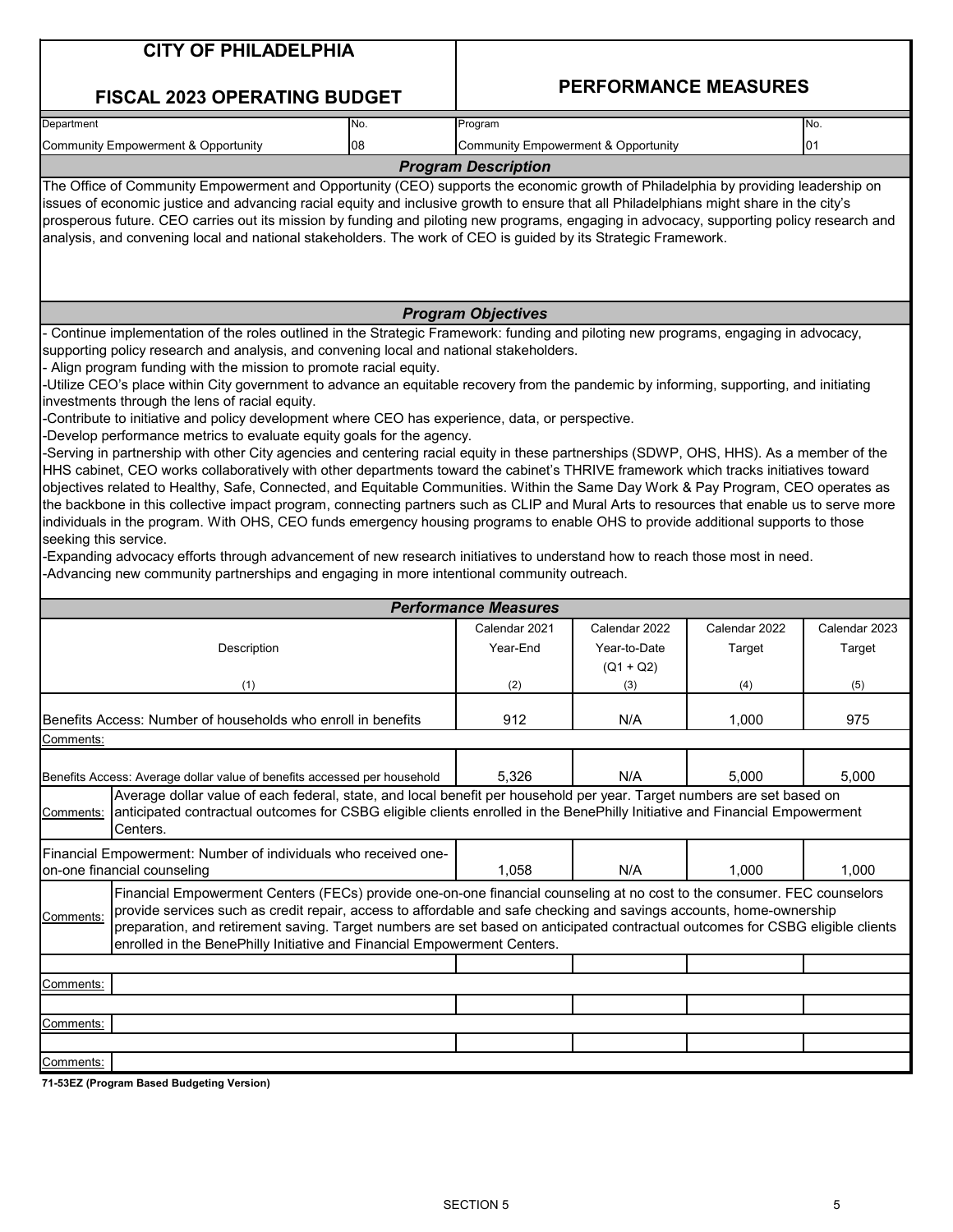#### **PROGRAM SUMMARY - ALL FUNDS**

#### **FISCAL 2023 OPERATING BUDGET**

| Department                                     |                                                | No.                     | Program                                       | No.                                            |                        |                     |  |
|------------------------------------------------|------------------------------------------------|-------------------------|-----------------------------------------------|------------------------------------------------|------------------------|---------------------|--|
|                                                | <b>Community Empowerment &amp; Opportunity</b> | 08                      |                                               | <b>Community Empowerment &amp; Opportunity</b> |                        | 01                  |  |
|                                                |                                                |                         | <b>Summary by Fund</b>                        |                                                |                        |                     |  |
|                                                |                                                | Fiscal 2021             | Fiscal 2022                                   | Fiscal 2022                                    | Fiscal 2023            | Increase            |  |
| Fund                                           | Fund                                           | Actual                  | Original                                      | Estimated                                      | Proposed               | or                  |  |
| No.                                            |                                                | Obligations             | Appropriations                                | Obligations                                    | <b>Budget</b>          | (Decrease)          |  |
| (1)                                            | (2)                                            | (3)                     | (4)                                           | (5)                                            | (6)                    | (7)                 |  |
| 01                                             | General                                        | 45,000                  | 1,509,000                                     | 1,509,000                                      | 1,895,000              | 386,000             |  |
| 08                                             | Grants                                         | 22,445,565              | 42,075,135                                    | 30,671,483                                     | 37,390,254             | 6,718,771           |  |
|                                                |                                                |                         |                                               |                                                |                        |                     |  |
|                                                |                                                |                         |                                               |                                                |                        |                     |  |
|                                                |                                                |                         |                                               |                                                |                        |                     |  |
|                                                | Total                                          | 22,490,565              | 43,584,135                                    | 32,180,483                                     | 39,285,254             | 7,104,771           |  |
|                                                |                                                |                         | <b>Summary of Full Time Positions by Fund</b> |                                                |                        |                     |  |
| Fund                                           |                                                | <b>Actual Positions</b> | Fiscal 2022                                   | Fiscal 2022                                    | Fiscal 2023            | Inc. $/$ (Dec.)     |  |
|                                                |                                                | 6/30/21                 |                                               |                                                |                        |                     |  |
| No.                                            | Fund                                           |                         | <b>Budgeted</b>                               | PPE 11/28/21                                   | <b>Budgeted</b>        | (Col. 6 less 4)     |  |
| (1)                                            | (2)                                            | (3)                     | (4)                                           | (5)                                            | (6)                    | (7)                 |  |
| 08                                             | Grants                                         | 29                      | 37                                            | 30                                             | 40                     | 3                   |  |
|                                                |                                                |                         |                                               |                                                |                        |                     |  |
|                                                |                                                |                         |                                               |                                                |                        |                     |  |
|                                                |                                                |                         |                                               |                                                |                        |                     |  |
|                                                |                                                |                         |                                               |                                                |                        | 3                   |  |
| <b>Total Full Time</b><br>29<br>37<br>30<br>40 |                                                |                         |                                               |                                                |                        |                     |  |
|                                                |                                                |                         | <b>Summary of Non-Tax Revenues by Fund</b>    |                                                |                        |                     |  |
|                                                |                                                | Fiscal 2021             | Fiscal 2022                                   | Fiscal 2022                                    | Fiscal 2023            | Increase            |  |
| Fund                                           | Fund                                           | Actual                  | Original                                      | Estimated                                      | Proposed               | or                  |  |
| No.                                            |                                                | Revenues                | <b>Budget</b>                                 | Obligations                                    | <b>Budget</b>          | (Decrease)          |  |
| (1)                                            | (2)                                            | (3)                     | (4)                                           | (5)                                            | (6)                    | (7)                 |  |
| 08                                             | Grants                                         | 8,296,261               | 42,075,135                                    | 30,671,483                                     | 37,390,254             | 6,718,771           |  |
|                                                |                                                |                         |                                               |                                                |                        |                     |  |
|                                                |                                                |                         |                                               |                                                |                        |                     |  |
|                                                |                                                |                         |                                               |                                                |                        |                     |  |
|                                                |                                                |                         |                                               |                                                |                        |                     |  |
|                                                | Total                                          | 8,296,261               | 42,075,135                                    | 30,671,483                                     | 37,390,254             | 6,718,771           |  |
|                                                |                                                |                         | <b>Selected Associated Capital Projects</b>   |                                                |                        |                     |  |
| Dept.                                          |                                                | Carry                   | Fiscal 2022                                   | Fiscal 2022                                    | Fiscal 2023            | Fiscal 2023         |  |
| Where                                          | Description                                    | Forward                 | Original Approp.                              | Original Approp.                               | <b>Proposed Budget</b> | Proposed Bdgt       |  |
| Appropriated                                   |                                                |                         | (GO Only)                                     | (All Other Sources)                            | (GO Only)              | (All Other Sources) |  |
| (1)                                            | (2)                                            | (3)                     | (4)                                           | (5)                                            | (6)                    | (7)                 |  |
|                                                |                                                |                         |                                               |                                                |                        |                     |  |
|                                                |                                                |                         |                                               |                                                |                        |                     |  |
|                                                |                                                |                         |                                               |                                                |                        |                     |  |
|                                                |                                                |                         |                                               |                                                |                        |                     |  |
|                                                |                                                |                         |                                               |                                                |                        |                     |  |
|                                                | Total                                          |                         |                                               |                                                |                        |                     |  |
|                                                |                                                |                         | <b>Selected Associated Operating Costs</b>    |                                                |                        |                     |  |
| Dept.                                          |                                                | Fiscal 2021             | Fiscal 2022                                   | Fiscal 2022                                    | Fiscal 2023            | Increase            |  |
| Where                                          | Description                                    | Calculated              | Calculated                                    | Calculated                                     | Calculated             | or                  |  |
|                                                |                                                |                         |                                               |                                                |                        |                     |  |
| Appropriated                                   |                                                | Obligations             | Appropriations                                | Obligations                                    | <b>Budget</b>          | (Decrease)          |  |
| (1)                                            | (2)                                            | (3)                     | (4)                                           | (5)                                            | (6)                    | (7)                 |  |
| Finance                                        | Employee Benefits - Civilian                   | 17,771                  | 17,771                                        | 17,771                                         | 69,970                 | 52,200              |  |
| Finance                                        | Employee Benefits - Uniform                    |                         |                                               |                                                |                        |                     |  |
|                                                | Total                                          | 17,771                  | 17,771                                        | 17,771                                         | 69,970                 |                     |  |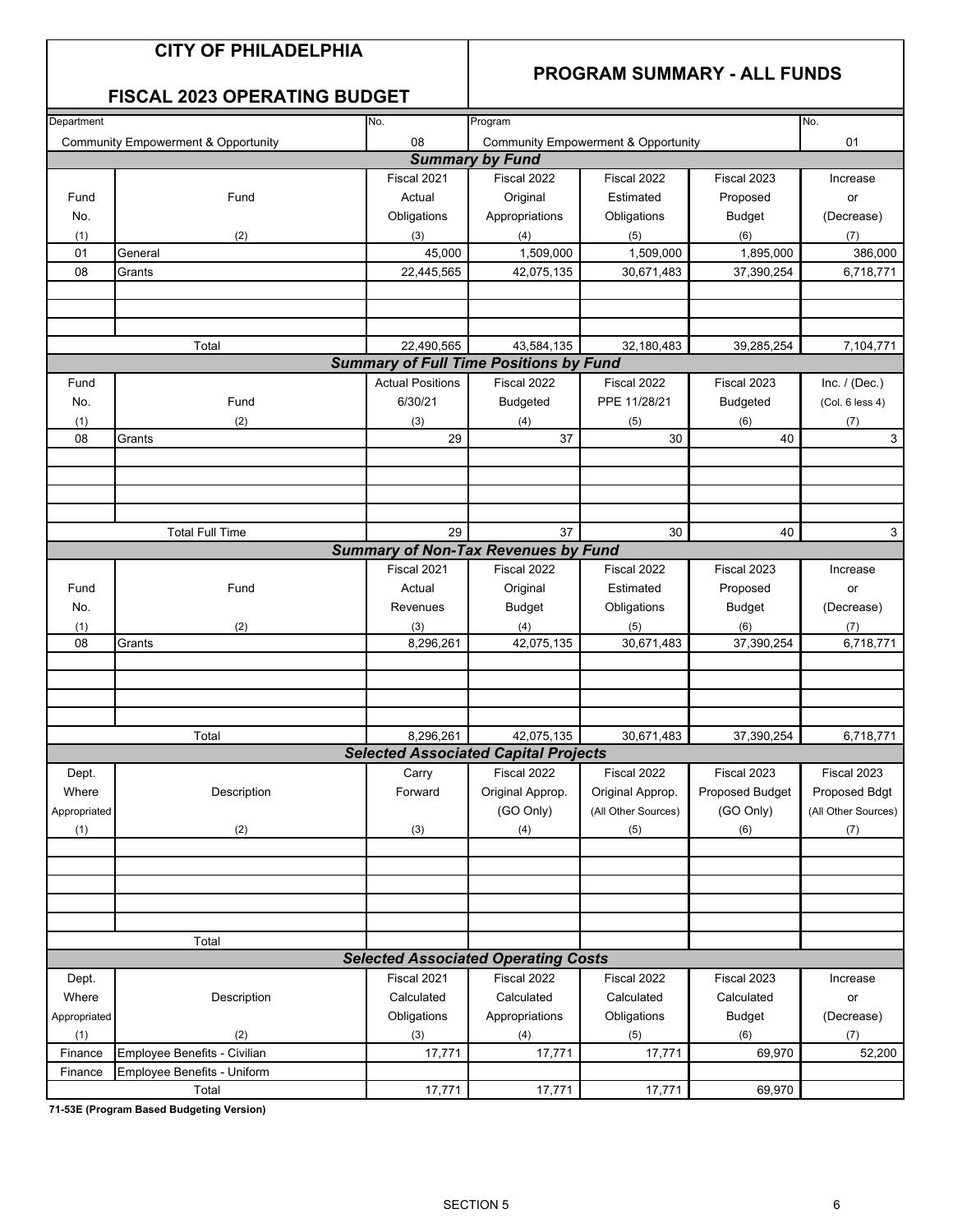#### No. No. 08 01 Community Empowerment & Opportunity Community Empowerment & Opportunity No. 01 Fiscal 2021 Fiscal 2022 Fiscal 2022 Fiscal 2023 Increase Class Description Actual Original Estimated Proposed or Obligations | Appropriations | Obligations | Budget | (Decrease) (1) (1) (2) (2) (3) (4) (5) (6) (6) (7) 100 Employee Compensation a) Personal Services and the 45,000 45,000 45,000 45,000 45,000 177,185 132,185 b) Employee Benefits 200 Purchase of Services 250,007 1,464,000 1,464,000 1,464,000 1,714,007 250,007 300 Materials and Supplies 400 Equipment 3,808 3,808 500 Contributions, Indemnities and Taxes 700 Debt Service 800 Payments to Other Funds 900 Advances and Misc. Payments 45,000 1,509,000 1,509,000 1,895,000 386,000 Actual Fiscal 2022 Increment Fiscal 2023 Increase Positions | Budgeted | Run | Budgeted or Code Category 6/30/21 Positions PPE 11/28/21 Positions (Decrease) (1) (1) (2) (2) (3) (4) (5) (5) (6) (7) 101 Full Time - Civilian 105 Full Time - Uniform Fiscal 2021 Fiscal 2022 Fiscal 2022 Fiscal 2023 Increase Actual | Original | Estimate | Proposed | or Revenues | Budget | Obligations | Budget (Decrease)  $(2)$  (3) (4) (5) (5) Total Fund General **CITY OF PHILADELPHIA PROGRAM SUMMARY FISCAL 2023 OPERATING BUDGET** Department **Program** Program **Program Program** *Summary by Class* Total *Summary of Positions* Total *Selected Associated Non-Tax Revenues by Type* State Other Governments Other Funds of the City Description (1) Local (Non-Governmental) Federal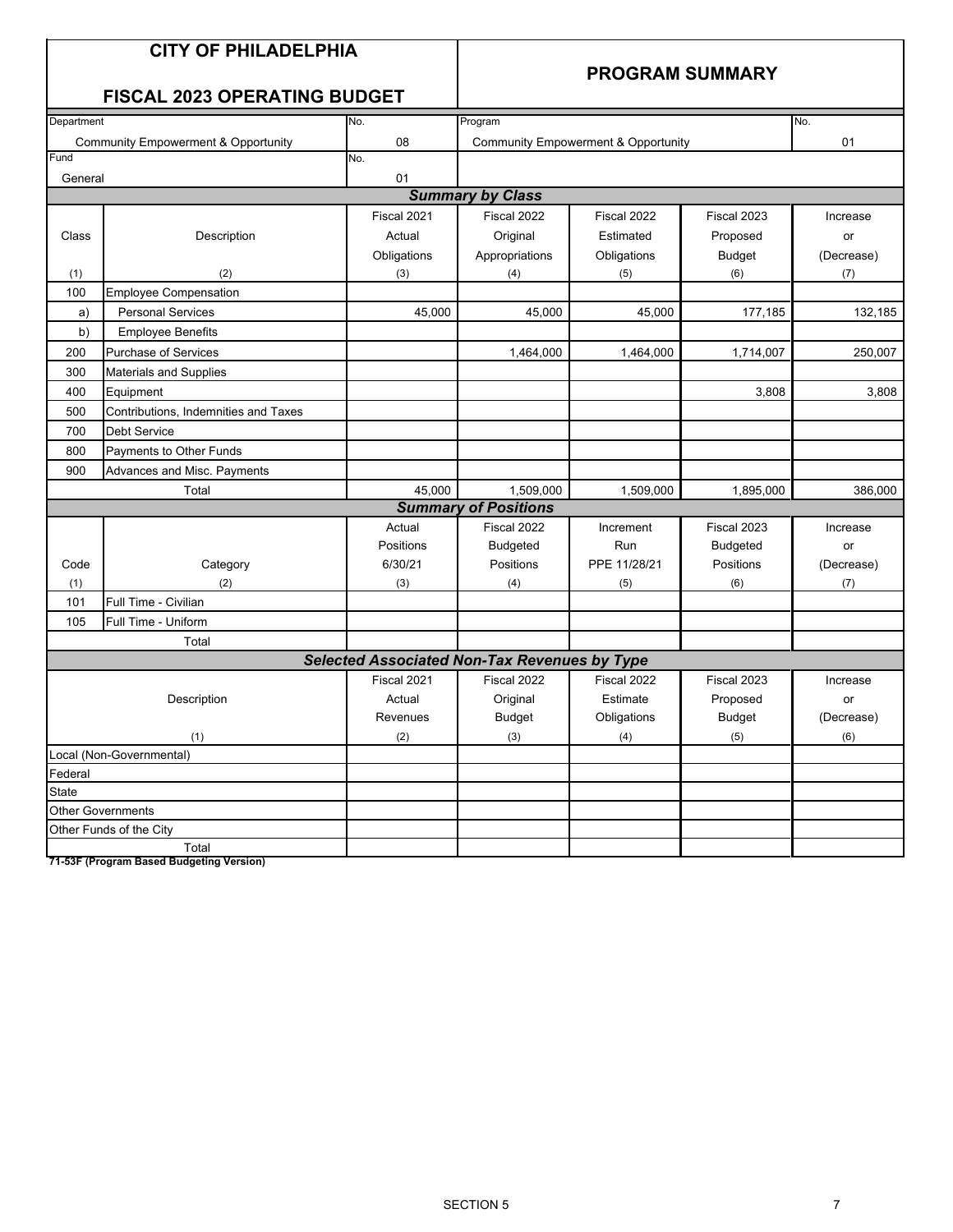|                    |                      | <b>CITY OF PHILADELPHIA</b><br>FISCAL 2023 OPERATING BUDGET |                      |                             | <b>SCHEDULE 100</b><br><b>LIST OF POSITIONS</b><br><b>BY PROGRAM</b> |                                                 |                                                       |                                                |                                                |                                   |                                                    |
|--------------------|----------------------|-------------------------------------------------------------|----------------------|-----------------------------|----------------------------------------------------------------------|-------------------------------------------------|-------------------------------------------------------|------------------------------------------------|------------------------------------------------|-----------------------------------|----------------------------------------------------|
| Department         |                      |                                                             |                      |                             | No.                                                                  | No.<br>Program                                  |                                                       |                                                |                                                |                                   |                                                    |
|                    |                      | <b>Community Empowerment &amp; Opportunity</b>              |                      |                             | 08                                                                   |                                                 |                                                       | <b>Community Empowerment &amp; Opportunity</b> |                                                |                                   | 01                                                 |
| Fund               |                      |                                                             |                      |                             | No.                                                                  |                                                 |                                                       |                                                |                                                |                                   |                                                    |
|                    | General              |                                                             |                      |                             | 01                                                                   |                                                 |                                                       |                                                |                                                |                                   |                                                    |
| Line<br>No.<br>(1) | Class<br>Code<br>(2) | Title<br>(3)                                                |                      |                             | Salary<br>Range<br>(in dollars)<br>(4)                               | Fiscal<br>2021<br>Actual Pos.<br>6/30/21<br>(5) | Fiscal<br>2022<br><b>Budgeted</b><br>Positions<br>(6) | Increment<br>Run-PPE<br>11/28/21<br>(7)        | Fiscal<br>2023<br>Budgeted<br>Positions<br>(8) | Annual<br>Salary<br>7/1/22<br>(9) | Inc.<br>(Dec.)<br>(Col. 8)<br>less Col. 6)<br>(10) |
| $\mathbf{1}$       |                      | Administrative Support Services/Expenditure Transfer        |                      |                             |                                                                      |                                                 |                                                       |                                                |                                                | 177,185                           |                                                    |
|                    |                      |                                                             |                      |                             |                                                                      |                                                 |                                                       |                                                |                                                |                                   |                                                    |
|                    |                      | <b>Total Gross Requirements</b>                             |                      |                             |                                                                      |                                                 |                                                       |                                                |                                                | 177,185                           |                                                    |
|                    |                      | Plus: Earned Increment                                      |                      |                             |                                                                      |                                                 |                                                       |                                                |                                                |                                   |                                                    |
|                    |                      | Plus: Longevity                                             |                      |                             |                                                                      |                                                 |                                                       |                                                |                                                |                                   |                                                    |
|                    |                      | Less: (Vacancy Allowance)                                   |                      |                             |                                                                      |                                                 |                                                       |                                                |                                                |                                   |                                                    |
|                    |                      |                                                             |                      | <b>Total Budget Request</b> |                                                                      |                                                 |                                                       |                                                |                                                | 177,185                           |                                                    |
|                    |                      |                                                             |                      | Fiscal 2021                 | <b>Summary of Personal Services</b>                                  | Fiscal 2022                                     |                                                       |                                                | Fiscal 2023                                    | Inc. $/$ (Dec.)                   | Inc. $/$ (Dec.)                                    |
| Line               |                      |                                                             | Actual               | Actual                      | <b>Budgeted</b>                                                      | Estimated                                       | Increment                                             | <b>Budgeted</b>                                | Department                                     | in Require.                       | in Bud. Pos.                                       |
| No.                |                      | Category                                                    | Positions<br>6/30/21 | Obligations                 | Positions                                                            | Obligations                                     | Run-PPE<br>11/28/21                                   | Positions                                      | Request                                        | (Col.9                            | (Col. 8<br>less Col. 5)                            |
| (1)                |                      | (2)                                                         | (3)                  | (4)                         | (5)                                                                  | (6)                                             | (7)                                                   | (8)                                            | (9)                                            | less Col. 6)<br>(10)              | (11)                                               |
| $\mathbf{1}$       | Lump Sum             |                                                             |                      |                             |                                                                      |                                                 |                                                       |                                                |                                                |                                   |                                                    |
| $\overline{2}$     |                      | Full Time - Civilian                                        |                      | 45,000                      |                                                                      | 45,000                                          |                                                       |                                                | 177,185                                        |                                   |                                                    |
| $\mathbf{3}$       |                      | Full Time - Uniform                                         |                      |                             |                                                                      |                                                 |                                                       |                                                |                                                |                                   |                                                    |
| 4                  |                      | Bonus, Gross Adj.                                           |                      |                             |                                                                      |                                                 |                                                       |                                                |                                                |                                   |                                                    |
| 5                  |                      | PT, Temp/Seas, Bd, SCG                                      |                      |                             |                                                                      |                                                 |                                                       |                                                |                                                |                                   |                                                    |
| 6                  |                      | Overtime - Civilian                                         |                      |                             |                                                                      |                                                 |                                                       |                                                |                                                |                                   |                                                    |
| $\overline{7}$     |                      | Overtime - Uniform                                          |                      |                             |                                                                      |                                                 |                                                       |                                                |                                                |                                   |                                                    |
| 8                  |                      | Unused Uniform Leave                                        |                      |                             |                                                                      |                                                 |                                                       |                                                |                                                |                                   |                                                    |
| 9                  | Shift/Stress         |                                                             |                      |                             |                                                                      |                                                 |                                                       |                                                |                                                |                                   |                                                    |
| 10                 |                      | H&L, IOD, LT-Sick                                           |                      |                             |                                                                      |                                                 |                                                       |                                                |                                                |                                   |                                                    |
| 11                 |                      |                                                             |                      |                             |                                                                      |                                                 |                                                       |                                                |                                                |                                   |                                                    |
| $12\,$             |                      | Total                                                       |                      | 45,000                      |                                                                      | 45,000                                          |                                                       |                                                | 177,185                                        |                                   |                                                    |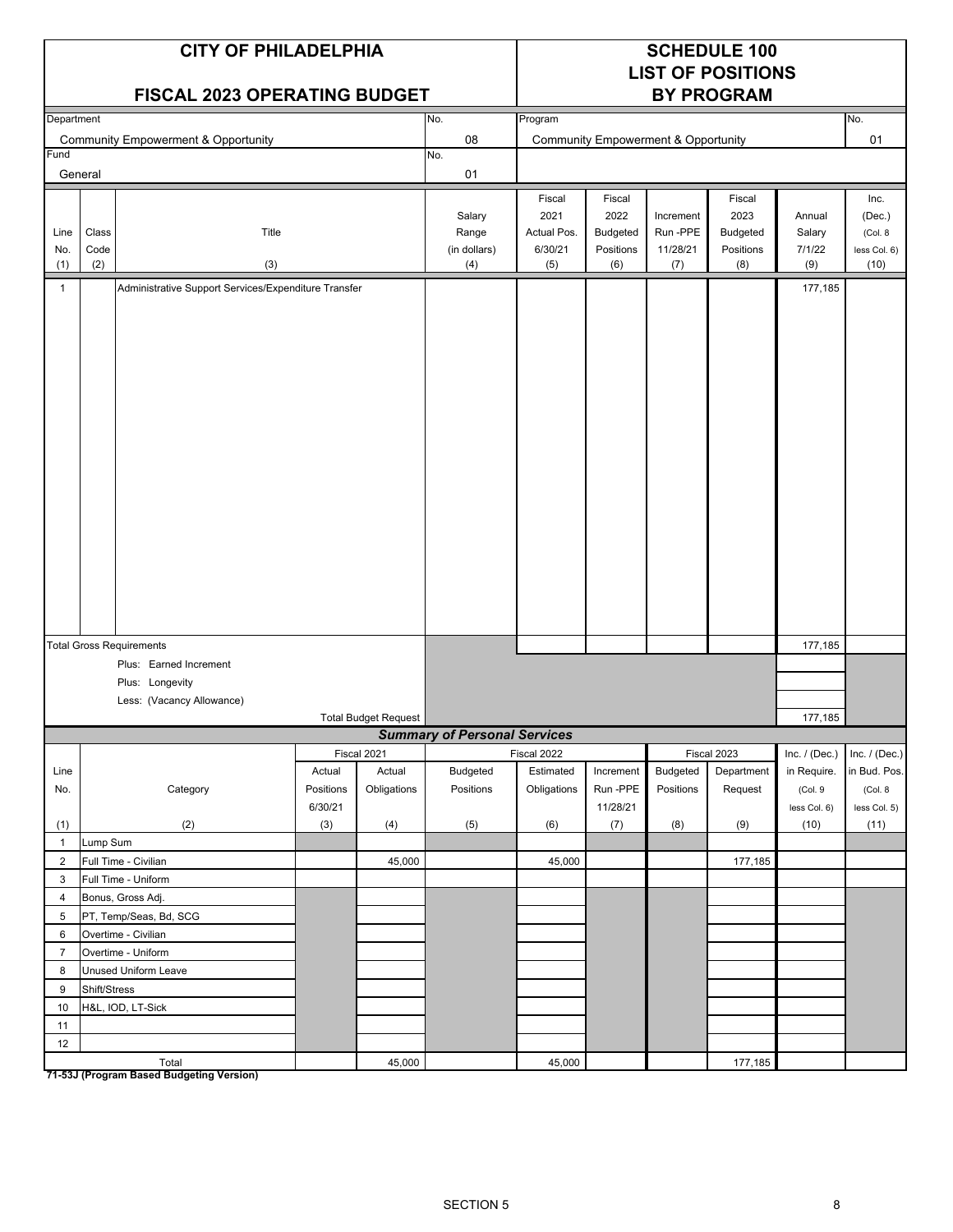#### **CITY OF PHILADELPHIA SCHEDULE 200**

#### **FISCAL 2023 OPERATING BUDGET**

# **PURCHASE OF SERVICES**

| Department<br>No. |                                                  |             | Program                                    | No.                                            |              |            |
|-------------------|--------------------------------------------------|-------------|--------------------------------------------|------------------------------------------------|--------------|------------|
|                   |                                                  |             |                                            |                                                |              |            |
| Fund              | <b>Community Empowerment &amp; Opportunity</b>   | 08<br>No.   |                                            | <b>Community Empowerment &amp; Opportunity</b> |              | 01         |
|                   |                                                  |             |                                            |                                                |              |            |
| General           |                                                  | 01          |                                            |                                                |              |            |
|                   |                                                  | Fiscal 2021 | Fiscal 2022                                | Fiscal 2022                                    | Fiscal 2023  | Increase   |
| Code              | Description                                      | Actual      | Original                                   | Estimated                                      | Departmental | or         |
|                   |                                                  | Obligations | Appropriations                             | Obligations                                    | Request      | (Decrease) |
| (1)               | (2)                                              | (3)         | (4)                                        | (5)                                            | (6)          | (7)        |
|                   |                                                  |             | <b>Schedule 200 - Purchase of Services</b> |                                                |              |            |
| 201               | Cleaning & Laundering                            |             |                                            |                                                |              |            |
| 202               | <b>Janitorial Services</b>                       |             |                                            |                                                |              |            |
| 205               | Refuse, Garbage, Silt and Sludge Removal         |             |                                            |                                                |              |            |
| 209               | Telephone & Communication                        |             |                                            |                                                |              |            |
| 210               | <b>Postal Services</b>                           |             |                                            |                                                |              |            |
| 211               | Transportation                                   |             |                                            |                                                |              |            |
| 215               | Licenses, Permits & Inspection Charges           |             |                                            |                                                |              |            |
| 216               | Commercial off the Shelf Software Licenses       |             |                                            |                                                |              |            |
| 220               | <b>Electric Current</b>                          |             |                                            |                                                |              |            |
| 221               | <b>Gas Services</b>                              |             |                                            |                                                |              |            |
| 222               | Steam for Heating                                |             |                                            |                                                |              |            |
| 230               | Meals (non-travel) & Official Entertaining       |             |                                            |                                                |              |            |
| 231               | Overtime Meals                                   |             |                                            |                                                |              |            |
| 240               | Advertising & Promotional Activities             |             |                                            |                                                |              |            |
| 250               | <b>Professional Services</b>                     |             | 1,464,000                                  | 1,464,000                                      | 1,714,007    | 250,007    |
| 251               | Professional Svcs. - Information Technology      |             |                                            |                                                |              |            |
| 252               | <b>Accounting &amp; Auditing Services</b>        |             |                                            |                                                |              |            |
| 253               | Legal Services                                   |             |                                            |                                                |              |            |
| 254               | Mental Health & Intellectual Disability Services |             |                                            |                                                |              |            |
| 255               | Dues                                             |             |                                            |                                                |              |            |
| 256               | Seminar & Training Sessions                      |             |                                            |                                                |              |            |
| 257               | Architectural & Engineering Services             |             |                                            |                                                |              |            |
| 258               | <b>Court Reporters</b>                           |             |                                            |                                                |              |            |
| 259               | <b>Arbitration Fees</b>                          |             |                                            |                                                |              |            |
| 260               | Repair & Maintenance Charges                     |             |                                            |                                                |              |            |
| 261               | Repaving, Repairing & Resurfacing Streets        |             |                                            |                                                |              |            |
| 262               | Demolition of Buildings                          |             |                                            |                                                |              |            |
| 264               | Abatement of Nuisances                           |             |                                            |                                                |              |            |
| 265               | Rehabilitation of Property                       |             |                                            |                                                |              |            |
| 266               | Maint. & Support - Comp. Hardware & Software     |             |                                            |                                                |              |            |
| 275               | Juror Fees                                       |             |                                            |                                                |              |            |
| 276               | Juror Expenses                                   |             |                                            |                                                |              |            |
| 277               | <b>Witness Fees</b>                              |             |                                            |                                                |              |            |
| 280               | Insurance & Official Bonds                       |             |                                            |                                                |              |            |
| 282               | Lease Purchase - Computer Systems                |             |                                            |                                                |              |            |
| 283               | Lease Purchase - Vehicles                        |             |                                            |                                                |              |            |
| 284               | Ground & Building Rental                         |             |                                            |                                                |              |            |
| 285               | Rents - Other                                    |             |                                            |                                                |              |            |
| 286               | Rental of Parking Spaces                         |             |                                            |                                                |              |            |
| 290               | Payments for Care of Individuals                 |             |                                            |                                                |              |            |
| 295               | <b>Imprest Advances</b>                          |             |                                            |                                                |              |            |
| 298               | Payments for Burials & Graves                    |             |                                            |                                                |              |            |
| 299               | Other Expenses (not otherwise classified)        |             |                                            |                                                |              |            |
|                   |                                                  |             |                                            |                                                |              |            |
|                   |                                                  |             |                                            |                                                |              |            |
|                   |                                                  |             |                                            |                                                |              |            |
|                   | Total                                            |             | 1,464,000                                  | 1,464,000                                      | 1,714,007    | 250,007    |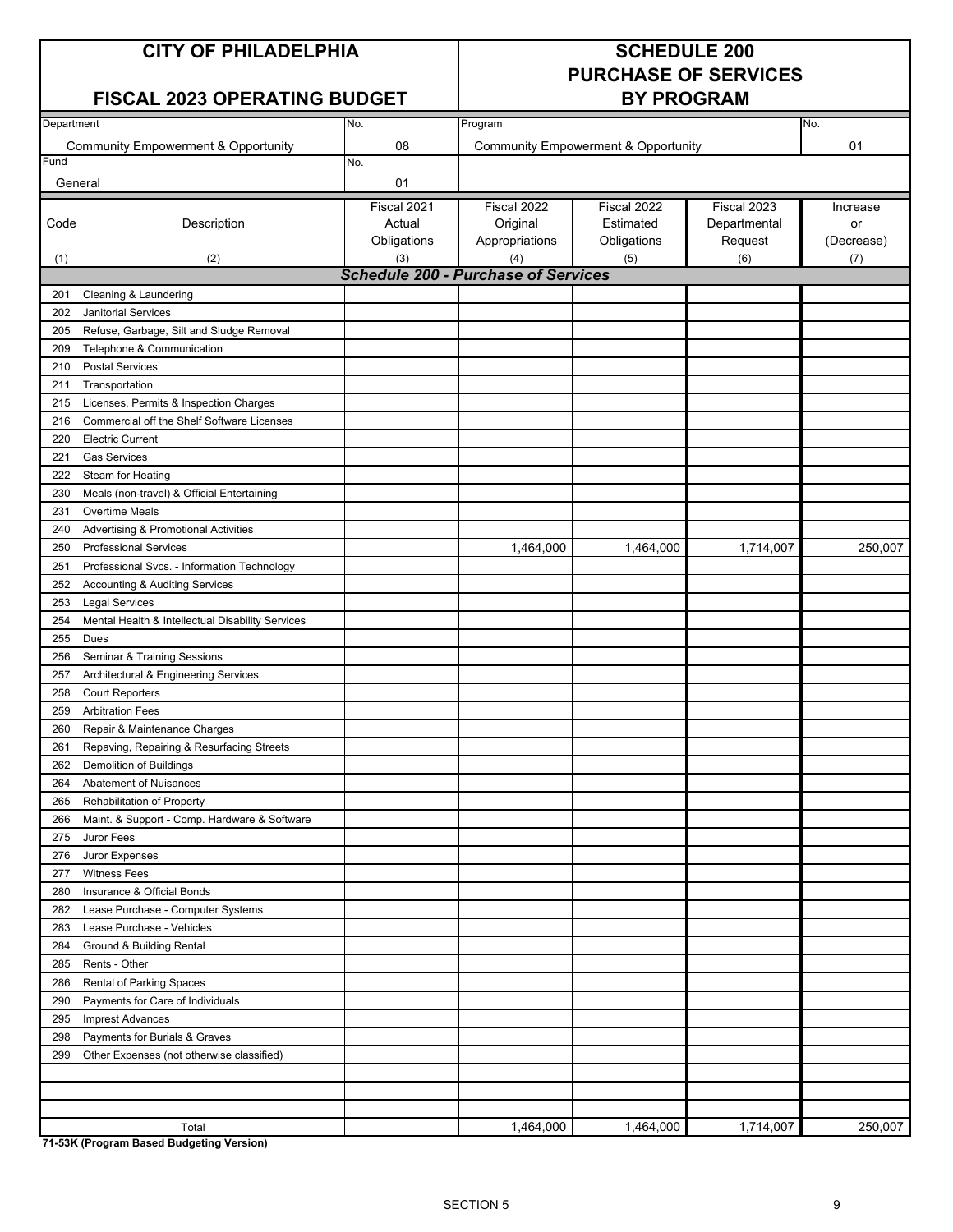#### **FISCAL 2023 OPERATING BUDGET BY PROGRAM**

### **CITY OF PHILADELPHIA SCHEDULE 300 - 400 MATERIALS, SUPPLIES & EQUIPMENT**

| Department |                                                       | No.         | Program                                        |                                                |              | No.        |
|------------|-------------------------------------------------------|-------------|------------------------------------------------|------------------------------------------------|--------------|------------|
|            | <b>Community Empowerment &amp; Opportunity</b>        | 08          |                                                | <b>Community Empowerment &amp; Opportunity</b> |              | 01         |
| Fund       |                                                       | No.         |                                                |                                                |              |            |
| General    |                                                       | 01          |                                                |                                                |              |            |
|            |                                                       | Fiscal 2021 | Fiscal 2022                                    | Fiscal 2022                                    | Fiscal 2023  | Increase   |
| Code       | Description                                           | Actual      | Original                                       | Estimated                                      | Departmental | or         |
|            |                                                       | Obligations | Appropriations                                 | Obligations                                    | Request      | (Decrease) |
| (1)        | (2)                                                   | (3)         | (4)                                            | (5)                                            | (6)          | (7)        |
|            |                                                       |             | <b>Schedule 300 - Materials &amp; Supplies</b> |                                                |              |            |
| 301        | Agricultural & Botanical                              |             |                                                |                                                |              |            |
| 302        | Animal, Livestock & Marine                            |             |                                                |                                                |              |            |
| 303        | Bakeshop, Dining Room & Kitchen                       |             |                                                |                                                |              |            |
| 304        | Books & Other Publications                            |             |                                                |                                                |              |            |
| 305        | <b>Building &amp; Construction</b>                    |             |                                                |                                                |              |            |
| 306        | <b>Library Materials</b>                              |             |                                                |                                                |              |            |
| 307        | <b>Chemicals &amp; Gases</b>                          |             |                                                |                                                |              |            |
| 308        | Dry Goods, Notions & Wearing Apparel                  |             |                                                |                                                |              |            |
| 309        | Cordage & Fibers                                      |             |                                                |                                                |              |            |
| 310        | Electrical & Communication                            |             |                                                |                                                |              |            |
| 311        | General Equipment & Machinery                         |             |                                                |                                                |              |            |
| 312        | Fire Fighting & Safety                                |             |                                                |                                                |              |            |
| 313        | Food                                                  |             |                                                |                                                |              |            |
| 314        | Fuel - Heating & Cooling                              |             |                                                |                                                |              |            |
| 316        | General Hardware & Minor Tools                        |             |                                                |                                                |              |            |
| 317        | <b>Hospital &amp; Laboratory</b>                      |             |                                                |                                                |              |            |
| 318        | Janitorial, Laundry & Household                       |             |                                                |                                                |              |            |
| 320        | Office Materials & Supplies                           |             |                                                |                                                |              |            |
| 322        | Small Power Tools & Hand Tools                        |             |                                                |                                                |              |            |
| 323        | Plumbing, AC & Space Heating                          |             |                                                |                                                |              |            |
| 324        | Precision, Photographic & Artists                     |             |                                                |                                                |              |            |
| 325        | Printing                                              |             |                                                |                                                |              |            |
| 326        | Recreational & Educational                            |             |                                                |                                                |              |            |
| 328        | Vehicle Parts & Accessories                           |             |                                                |                                                |              |            |
| 335        | Lubricants                                            |             |                                                |                                                |              |            |
| 340        | #2 Diesel Fuel                                        |             |                                                |                                                |              |            |
| 341        | Compressed Natural Gas (CNG)                          |             |                                                |                                                |              |            |
| 342        | Liquid Propane Gas (LPG)                              |             |                                                |                                                |              |            |
| 345        | Gasoline                                              |             |                                                |                                                |              |            |
| 399        | Other Materials & Supplies (not otherwise classified) |             |                                                |                                                |              |            |
|            | Total                                                 |             |                                                |                                                |              |            |
|            |                                                       |             | <b>Schedule 400 - Equipment</b>                |                                                |              |            |
| 405        | Construction, Dredging & Conveying                    |             |                                                |                                                |              |            |
| 410        | Electrical, Lighting & Communications                 |             |                                                |                                                |              |            |
| 411        | General Equipment & Machinery                         |             |                                                |                                                |              |            |
| 412        | Fire Fighting & Emergency                             |             |                                                |                                                |              |            |
| 417        | <b>Hospital &amp; Laboratory</b>                      |             |                                                |                                                |              |            |
| 420        | Office Equipment                                      |             |                                                |                                                |              |            |
| 423        | Plumbing, AC & Space Heating                          |             |                                                |                                                |              |            |
| 424        | Precision, Photographic & Artists                     |             |                                                |                                                |              |            |
| 426        | Recreational & Educational                            |             |                                                |                                                |              |            |
| 427        | Computer Equipment & Peripherals                      |             |                                                |                                                | 3,808        | 3,808      |
| 428        | Vehicles                                              |             |                                                |                                                |              |            |
| 430        | Furniture & Furnishings                               |             |                                                |                                                |              |            |
| 499        | Other Equipment (not otherwise classified)            |             |                                                |                                                |              |            |
|            |                                                       |             |                                                |                                                |              |            |
|            | Total                                                 |             |                                                |                                                | 3,808        | 3,808      |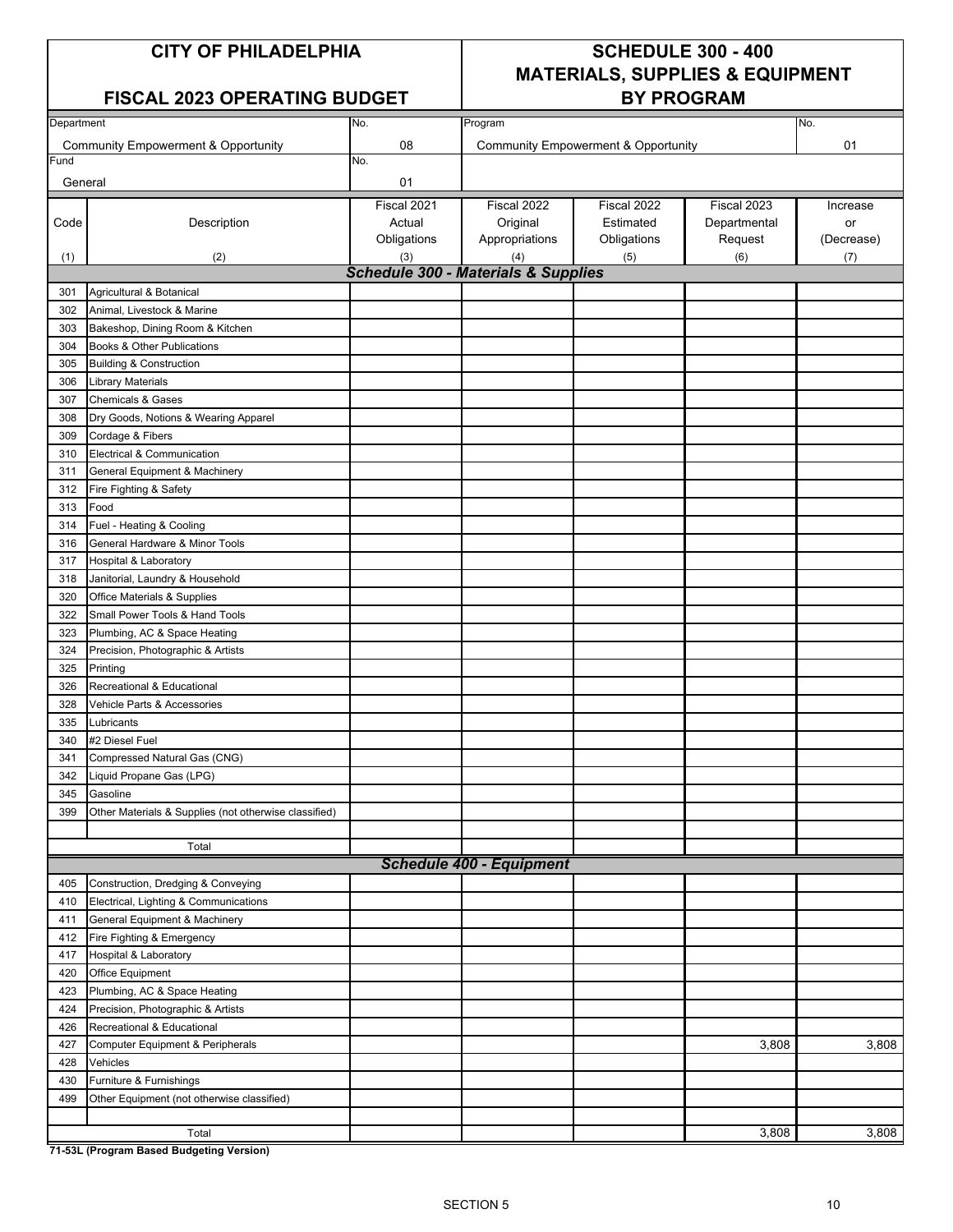|            | <b>CITY OF PHILADELPHIA</b>                     |             |                       | <b>SUPPORTING DETAIL:</b><br><b>PROFESSIONAL SERVICES AND</b> |                                                |                                                                               |                |  |
|------------|-------------------------------------------------|-------------|-----------------------|---------------------------------------------------------------|------------------------------------------------|-------------------------------------------------------------------------------|----------------|--|
|            | <b>FISCAL 2023 OPERATING BUDGET</b>             |             |                       |                                                               |                                                | <b>CARE OF INDIVIDUALS, BY PROGRAM</b>                                        |                |  |
| Department |                                                 |             | No.                   | Program                                                       |                                                |                                                                               | No.            |  |
|            | <b>Community Empowerment &amp; Opportunity</b>  |             | 08                    |                                                               | <b>Community Empowerment &amp; Opportunity</b> |                                                                               | 01             |  |
| Fund       |                                                 |             | No.                   |                                                               |                                                |                                                                               |                |  |
|            | General                                         |             | 01                    |                                                               |                                                |                                                                               |                |  |
|            |                                                 |             | Fiscal 2021<br>Actual | Fiscal 2022<br>Original                                       | Fiscal 2022<br>Estimated                       | Fiscal 2023<br>Department                                                     | Increase<br>or |  |
| Class      | Description                                     |             | Obligations           | Appropriation                                                 | Obligations                                    | Request                                                                       | (Decrease)     |  |
| (1)        | (2)                                             |             | (3)                   | (4)                                                           | (5)                                            | (6)                                                                           | (7)            |  |
| 250s       | Professional Services (250-254, 257-259)        |             |                       | 1,464,000                                                     | 1,464,000                                      | 1,714,007                                                                     | 250,007        |  |
| 290        | Payments for Care of Individuals                |             |                       |                                                               |                                                |                                                                               |                |  |
| Minor      | Name of Contractor                              | Fiscal 2021 | Fiscal 2022           | Fiscal 2022                                                   | Fiscal 2023                                    | Describe purpose or scope of                                                  |                |  |
| Object     | or Provider                                     | Actual      | Original              | Estimated                                                     | Department                                     | service provided. Include, if                                                 |                |  |
| Code       |                                                 | Obligations | Appropriation         | Obligations                                                   | Request                                        | applicable, unit cost of service.                                             |                |  |
| 250        | ab&c Creative Intelligence                      |             | 400,000               | 400.000                                                       | 400,000                                        | Design/implement a marketing,                                                 |                |  |
|            |                                                 |             |                       |                                                               |                                                | outreach and communications                                                   |                |  |
|            |                                                 |             |                       |                                                               |                                                | campaign to increase the Child Tax<br>Credit (CTC) and Earned Income          |                |  |
|            |                                                 |             |                       |                                                               |                                                | Tax Credit (ETIC) in Philadelphia.                                            |                |  |
| 250        | Campaign for Working Families                   |             | 200,000               | 200,000                                                       |                                                | 100,000 Coordination, organization and                                        |                |  |
|            |                                                 |             |                       |                                                               |                                                | supervision of multiple free tax                                              |                |  |
|            |                                                 |             |                       |                                                               |                                                | preparation sites.                                                            |                |  |
| 250        | CEO- Gun Violence Initiative (GVI)              |             | 300,000               | 300,000                                                       |                                                | 300,000 Recruit/enroll participants in the                                    |                |  |
|            |                                                 |             |                       |                                                               |                                                | workforce opportunities, emphasis                                             |                |  |
|            |                                                 |             |                       |                                                               |                                                | on unemployed residents between                                               |                |  |
|            |                                                 |             |                       |                                                               |                                                | ages of 18-34 who have previously/<br>currently engaged in gun violence       |                |  |
|            |                                                 |             |                       |                                                               |                                                | and/or county probation and parole                                            |                |  |
|            |                                                 |             |                       |                                                               |                                                | supervision and classified as high                                            |                |  |
|            |                                                 |             |                       |                                                               |                                                | risk. Initiative is a part of the City's                                      |                |  |
|            |                                                 |             |                       |                                                               |                                                | Group Violence Intervention (GVI).                                            |                |  |
| 250        | Latino Coalition through CEIBA (a coalition of  |             | 14,000                | 14,000                                                        |                                                | Support City's aim to enhance                                                 |                |  |
|            | Latino community-based organizations in Phila.) |             |                       |                                                               |                                                | community access to CTC by                                                    |                |  |
|            |                                                 |             |                       |                                                               |                                                | developing and strengthening a                                                |                |  |
|            |                                                 |             |                       |                                                               |                                                | collective of 4 Volunteer Income Tax<br>Assistance (VITA) sites in the Latino |                |  |
|            |                                                 |             |                       |                                                               |                                                | community by expanding                                                        |                |  |
|            |                                                 |             |                       |                                                               |                                                | assistance to help undocumented                                               |                |  |
|            |                                                 |             |                       |                                                               |                                                | immigrants apply or renew the                                                 |                |  |
|            |                                                 |             |                       |                                                               |                                                | Individual Tax Ident. Numbers (ITIN)                                          |                |  |
| 250        | Philadelphia Works                              |             | 350,000               | 350,000                                                       | 350,000                                        | Implementation of a 16-week                                                   |                |  |
|            |                                                 |             |                       |                                                               |                                                | Nurse Aide training program                                                   |                |  |
|            |                                                 |             |                       |                                                               |                                                | through partner agency District                                               |                |  |
|            |                                                 |             |                       |                                                               |                                                | 1199c Training & Upgrading<br>Fund. PWI will prepare fifty (50)               |                |  |
|            |                                                 |             |                       |                                                               |                                                | graduates for the Pearson VUE                                                 |                |  |
|            |                                                 |             |                       |                                                               |                                                | (computer based testing system)                                               |                |  |
|            |                                                 |             |                       |                                                               |                                                | competency exam and placement                                                 |                |  |
|            |                                                 |             |                       |                                                               |                                                | on the PA Dept. of Health Nursing                                             |                |  |
|            |                                                 |             |                       |                                                               |                                                | Aide Registry.                                                                |                |  |
|            |                                                 |             |                       |                                                               |                                                |                                                                               |                |  |
|            |                                                 |             |                       |                                                               |                                                |                                                                               |                |  |
|            |                                                 |             |                       |                                                               |                                                |                                                                               |                |  |
|            |                                                 |             |                       |                                                               |                                                |                                                                               |                |  |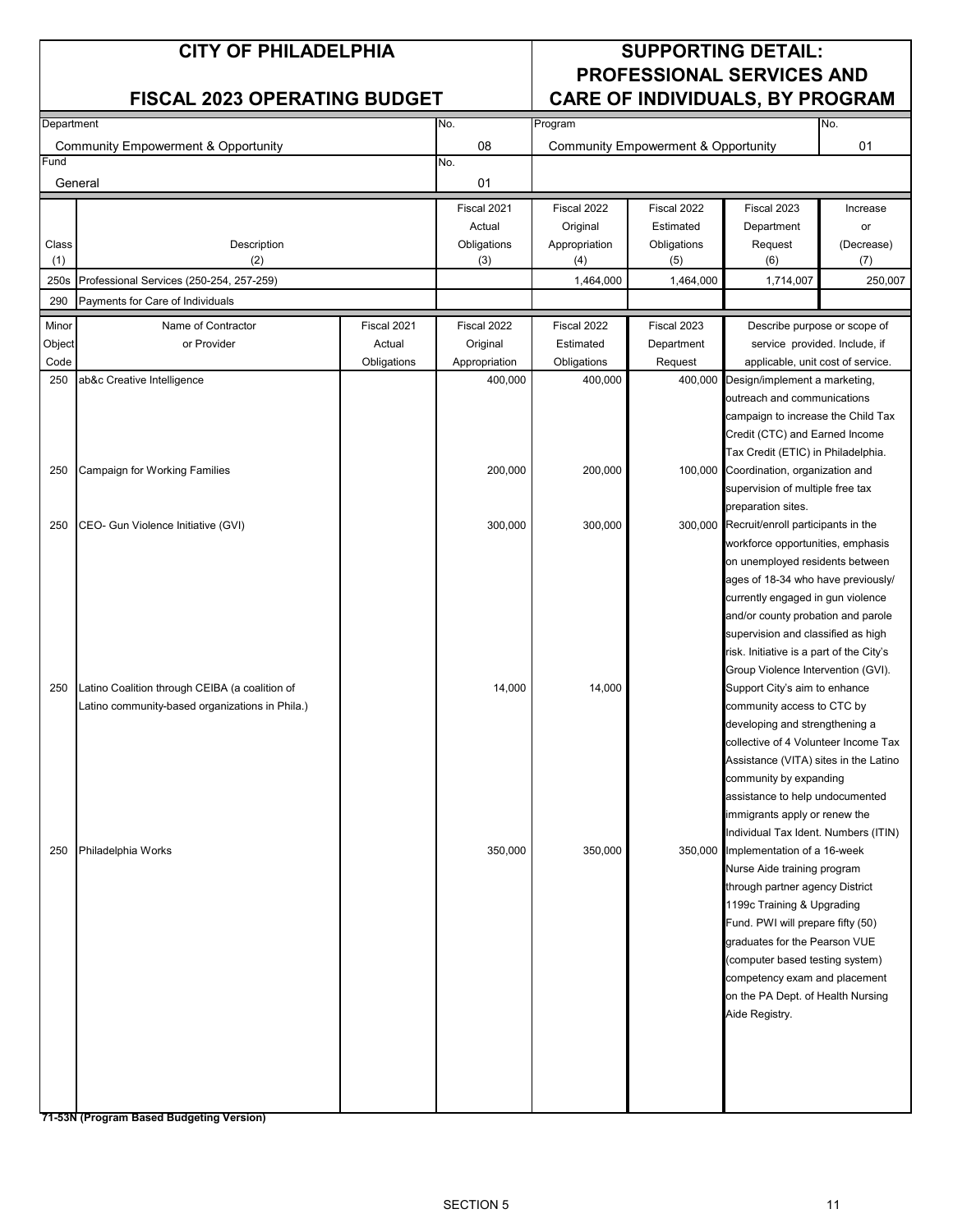#### **CITY OF PHILADELPHIA SUPPORTING DETAIL: PROFESSIONAL SERVICES AND FISCAL 2023 OPERATING BUDGET CARE OF INDIVIDUALS, BY PROGRAM**

| Department |                                                |             | No.           | Program       |                                                |                                        | No.                           |
|------------|------------------------------------------------|-------------|---------------|---------------|------------------------------------------------|----------------------------------------|-------------------------------|
|            | <b>Community Empowerment &amp; Opportunity</b> |             | 08            |               | <b>Community Empowerment &amp; Opportunity</b> |                                        | 01                            |
| Fund       |                                                |             | No.           |               |                                                |                                        |                               |
|            | General                                        |             | $01$          |               |                                                |                                        |                               |
|            |                                                |             | Fiscal 2021   | Fiscal 2022   | Fiscal 2022                                    | Fiscal 2023                            | Increase                      |
|            |                                                |             | Actual        | Original      | Estimated                                      | Department                             | or                            |
| Class      | Description                                    |             | Obligations   | Appropriation | Obligations                                    | Request                                | (Decrease)                    |
| (1)        | (2)                                            |             | (3)           | (4)           | (5)                                            | (6)                                    | (7)                           |
| 250s       | Professional Services (250-254, 257-259)       |             |               | 1,464,000     | 1,464,000                                      | 1,714,007                              | 250,007                       |
| 290        | Payments for Care of Individuals               |             |               |               |                                                |                                        |                               |
| Minor      | Name of Contractor                             | Fiscal 2021 | Fiscal 2022   | Fiscal 2022   | Fiscal 2023                                    |                                        | Describe purpose or scope of  |
| Object     | or Provider                                    | Actual      | Original      | Estimated     | Department                                     |                                        | service provided. Include, if |
| Code       |                                                | Obligations | Appropriation | Obligations   | Request                                        | applicable, unit cost of service.      |                               |
| 250        | Scattergood Foundation                         |             | 200,000       | 200,000       | 200,000                                        | Target neighborhoods where there       |                               |
|            |                                                |             |               |               |                                                | is a concentration of child poverty &  |                               |
|            |                                                |             |               |               |                                                | non-tax filers identified by the IRS   |                               |
|            |                                                |             |               |               |                                                | or work with populations in any        |                               |
|            |                                                |             |               |               |                                                | community who are at risk of failing   |                               |
|            |                                                |             |               |               |                                                | to claim the federal Child Tax Credit. |                               |
| 250        | <b>TBD '23</b>                                 |             |               |               |                                                | 364,007 Provide no to low barrier day  |                               |
|            |                                                |             |               |               |                                                | employment oppurtunities for           |                               |
|            |                                                |             |               |               |                                                | vulnerable Philadelphians, while       |                               |
|            |                                                |             |               |               |                                                | offering Same Day Work Program         |                               |
|            |                                                |             |               |               |                                                | (SDWP) participants support and        |                               |
|            |                                                |             |               |               |                                                | resources that minimize barriers       |                               |
|            | Total Class 250                                |             |               |               |                                                | to long-term employment.               |                               |
|            |                                                |             | 1,464,000     | 1,464,000     | 1,714,007                                      |                                        |                               |
|            |                                                |             |               |               |                                                |                                        |                               |
|            |                                                |             |               |               |                                                |                                        |                               |
|            |                                                |             |               |               |                                                |                                        |                               |
|            |                                                |             |               |               |                                                |                                        |                               |
|            |                                                |             |               |               |                                                |                                        |                               |
|            |                                                |             |               |               |                                                |                                        |                               |
|            |                                                |             |               |               |                                                |                                        |                               |
|            |                                                |             |               |               |                                                |                                        |                               |
|            |                                                |             |               |               |                                                |                                        |                               |
|            |                                                |             |               |               |                                                |                                        |                               |
|            |                                                |             |               |               |                                                |                                        |                               |
|            |                                                |             |               |               |                                                |                                        |                               |
|            |                                                |             |               |               |                                                |                                        |                               |
|            |                                                |             |               |               |                                                |                                        |                               |
|            |                                                |             |               |               |                                                |                                        |                               |
|            |                                                |             |               |               |                                                |                                        |                               |
|            |                                                |             |               |               |                                                |                                        |                               |
|            |                                                |             |               |               |                                                |                                        |                               |
|            |                                                |             |               |               |                                                |                                        |                               |
|            |                                                |             |               |               |                                                |                                        |                               |
|            |                                                |             |               |               |                                                |                                        |                               |
|            |                                                |             |               |               |                                                |                                        |                               |
|            |                                                |             |               |               |                                                |                                        |                               |
|            |                                                |             |               |               |                                                |                                        |                               |
|            |                                                |             |               |               |                                                |                                        |                               |
|            |                                                |             |               |               |                                                |                                        |                               |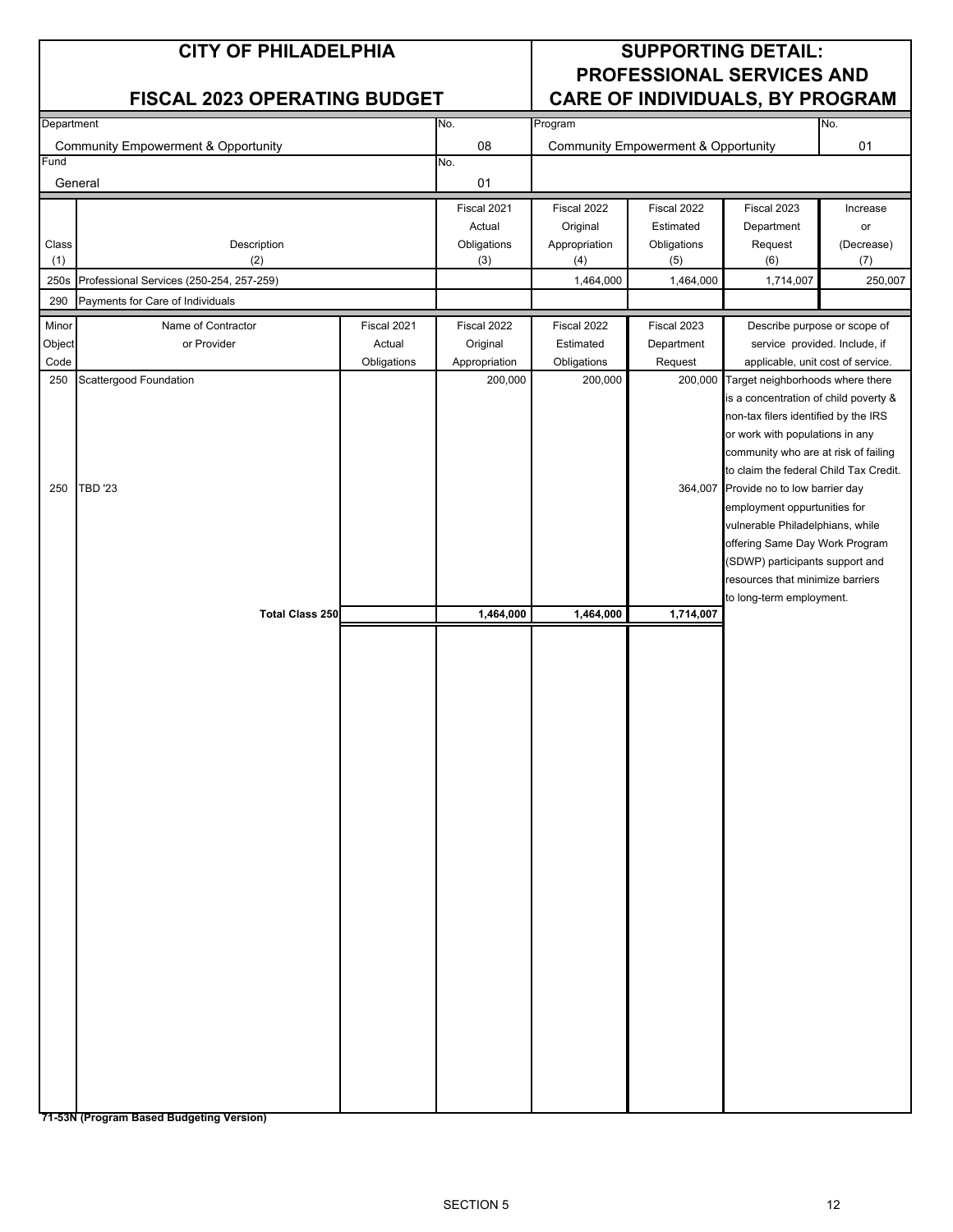#### **PROGRAM SUMMARY**

#### **FISCAL 2023 OPERATING BUDGET**

| Department                     |                                      | No.                                                 | Program                     |                                     |                 | No.          |
|--------------------------------|--------------------------------------|-----------------------------------------------------|-----------------------------|-------------------------------------|-----------------|--------------|
|                                | Community Empowerment & Opportunity  | 08                                                  |                             | Community Empowerment & Opportunity |                 | 01           |
| Fund                           |                                      | No.                                                 |                             |                                     |                 |              |
|                                | <b>Grants Revenue</b>                | 08                                                  |                             |                                     |                 |              |
|                                |                                      |                                                     | <b>Summary by Class</b>     |                                     |                 |              |
|                                |                                      | Fiscal 2021                                         | Fiscal 2022                 | Fiscal 2022                         | Fiscal 2023     | Increase     |
| Class                          | Description                          | Actual                                              | Original                    | Estimated                           | Proposed        | or           |
|                                |                                      | Obligations                                         | Appropriations              | Obligations                         | <b>Budget</b>   | (Decrease)   |
| (1)                            | (2)                                  | (3)                                                 | (4)                         | (5)                                 | (6)             | (7)          |
| 100                            | <b>Employee Compensation</b>         |                                                     |                             |                                     |                 |              |
| a)                             | <b>Personal Services</b>             | 1,879,323                                           | 3,274,478                   | 2,585,365                           | 3,404,070       | 818,705      |
| b)                             | <b>Employee Benefits</b>             | 383,994                                             | 567,303                     | 454,186                             | 595,062         | 140,876      |
| 200                            | <b>Purchase of Services</b>          | 19,991,924                                          | 37,578,804                  | 27,285,619                          | 32,881,765      | 5,596,146    |
| 300                            | <b>Materials and Supplies</b>        | 126,148                                             | 209,950                     | 148,518                             | 141,288         | (7, 230)     |
| 400                            | Equipment                            | 64,176                                              | 444,600                     | 197,795                             | 368,069         | 170,274      |
| 500                            | Contributions, Indemnities and Taxes |                                                     |                             |                                     |                 |              |
| 700                            | <b>Debt Service</b>                  |                                                     |                             |                                     |                 |              |
| 800<br>Payments to Other Funds |                                      |                                                     |                             |                                     |                 |              |
| 900                            | Advances and Misc. Payments          |                                                     |                             |                                     |                 |              |
|                                | Total                                | 22,445,565                                          | 42,075,135                  | 30,671,483                          | 37,390,254      | 6,718,771    |
|                                |                                      |                                                     | <b>Summary of Positions</b> |                                     |                 |              |
|                                |                                      | Actual                                              | Fiscal 2022                 | Increment                           | Fiscal 2023     | Increase     |
|                                |                                      | Positions                                           | <b>Budgeted</b>             | <b>Run</b>                          | <b>Budgeted</b> | or           |
| Code                           | Category                             | 6/30/21                                             | Positions                   | PPE 11/28/21                        | Positions       | (Decrease)   |
| (1)                            | (2)                                  | (3)                                                 | (4)                         | (5)                                 | (6)             | (7)          |
| 101                            | Full Time - Civilian                 | 29                                                  | 37                          | 30                                  | 40              | $\mathbf{3}$ |
| 105                            | Full Time - Uniform                  |                                                     |                             |                                     |                 |              |
|                                | Total                                | 29                                                  | 37                          | 30                                  | 40              | 3            |
|                                |                                      | <b>Selected Associated Non-Tax Revenues by Type</b> |                             |                                     |                 |              |
|                                |                                      | Fiscal 2021                                         | Fiscal 2022                 | Fiscal 2022                         | Fiscal 2023     | Increase     |
|                                | Description                          | Actual                                              | Original                    | Estimate                            | Proposed        | or           |
|                                |                                      | Revenues                                            | <b>Budget</b>               | Obligations                         | <b>Budget</b>   | (Decrease)   |
|                                | (1)                                  | (2)                                                 | (3)                         | (4)                                 | (5)             | (6)          |
|                                | Local (Non-Governmental)             | 11,787                                              | 675,870                     | 428,530                             | 425,000         | (3,530)      |
| Federal                        |                                      | 8,184,474                                           | 40,944,265                  | 29,767,953                          | 36,490,254      | 6,722,301    |
| <b>State</b>                   |                                      | 100,000                                             | 455,000                     | 475,000                             | 475,000         |              |
|                                | <b>Other Governments</b>             |                                                     |                             |                                     |                 |              |
|                                | Other Funds of the City              |                                                     |                             |                                     |                 |              |
|                                | Total                                | 8,296,261                                           | 42,075,135                  | 30.671.483                          | 37,390,254      | 6,718,771    |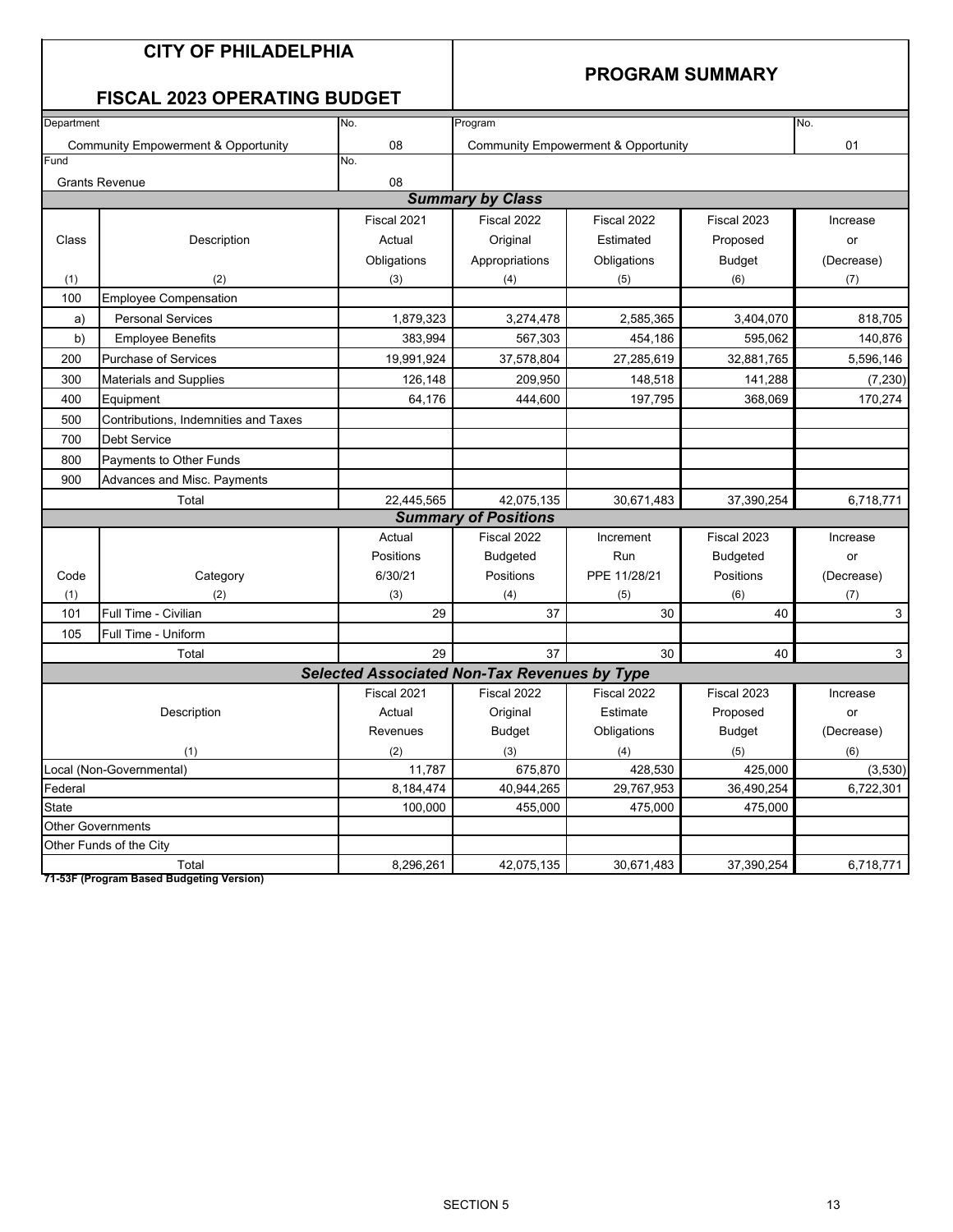### **GRANT INFORMATION SUMMARY**

| Department<br>Program<br>No.<br>No.<br><b>Community Empowerment &amp; Opportunity</b><br>08<br><b>Community Empowerment &amp; Opportunity</b><br>01<br>Fund<br>No.<br><b>Grants Revenue</b><br>08<br><b>Grant Title</b><br><b>Grant Number</b><br>Index Code<br><b>Funding Sources</b><br>G08L05<br>080000<br>Federal<br>Mayor's Fund for Philadelphia<br>Type of Grant<br><b>State</b><br><b>Award Period</b><br>07/01/2021-06/30/2022<br>Advance/Mayor's Fund for Philadelphia<br>Other Govt.<br><b>Grant Objective</b><br>$\overline{\mathsf{x}}$<br>Local (Non-Govt.)<br>Funding support from public, private and non-profit sectors to ensure Philadelphia becomes a safer, smarter and more vibrant community, and to advance the goals of Shared<br>Prosperity Philadelphia.<br><b>Summary by Class</b><br>Fiscal 2022<br>Fiscal 2023<br>Fiscal 2021<br>Fiscal 2022<br>Increase<br>Description<br>Actual<br>Original<br>Estimated<br>Department<br>Class<br>or<br>Obligations<br>Appropriations<br>Request<br>Obligations<br>(Decrease)<br>(1)<br>(2)<br>(3)<br>(6)<br>(4)<br>(5)<br>(7)<br><b>Personal Services</b><br>100a)<br>100 b)<br>Employee Benefits - Total<br>Class 186 - Flex Cash Pmts.<br>Class 187 - Worker's Comp. - Disability<br>Class 188 - Worker's Comp. - Medical<br>Class 189 - Medicare Tax<br>Class 190 - Pension Obligation Bonds<br>Class 191 - Pension Contributions<br>Class 192 - FICA<br>Class 193 - Health / Medical<br>Class 194 - Group Life<br>Class 195 - Group Legal<br>Class 198 - Municipal Plan 10 - City Match<br>200<br><b>Purchase of Services</b><br>58,530<br>41,470<br>285,870<br>100,000<br>300<br>Materials and Supplies<br>400<br>Equipment<br>500<br>Contributions, Indemnities and Taxes<br>800<br>Payments to Other Funds<br>900<br>Advances and Misc. Payments<br>285,870<br>Total<br>58,530<br>100,000<br>41,470<br><b>Summary by Funding Source</b><br>Fiscal 2021<br>Fiscal 2022<br>Fiscal 2022<br>Fiscal 2023<br>Increase<br>Actual<br>Original<br>Code<br>Estimated<br>Department<br>or<br>Category<br>Revenue<br><b>Budget</b><br>Revenue<br>Request<br>(Decrease)<br>(2)<br>(1)<br>(3)<br>(4)<br>(5)<br>(6)<br>(7)<br>Federal<br>100<br>200<br><b>State</b><br>300<br><b>Other Governments</b><br>285,870<br>400<br>58,530<br>100,000<br>41,470<br>Local (Non-Governmental)<br>285,870<br>58,530<br>100,000<br>41,470<br>Total<br><b>Summary of Positions</b><br>Inc. $/$ (Dec.)<br>Actual Pos.<br>Fiscal 2022<br>Incr. Run<br>Fiscal 2023<br>6/30/21<br>Budgeted Pos.<br>PPE 11/28/21<br>Budgeted Pos.<br>Code<br>Category<br>(Col. 6 less Col. 4)<br>(3)<br>(2)<br>(1)<br>(4)<br>(5)<br>(6)<br>(7)<br>Full Time - Civilian<br>101<br>105<br>Full Time - Uniform<br>Total |  | <b>FISCAL 2023 OPERATING BUDGET</b> |  | <b>WITHIN PROGRAM</b> |  |  |  |  |  |  |  |
|----------------------------------------------------------------------------------------------------------------------------------------------------------------------------------------------------------------------------------------------------------------------------------------------------------------------------------------------------------------------------------------------------------------------------------------------------------------------------------------------------------------------------------------------------------------------------------------------------------------------------------------------------------------------------------------------------------------------------------------------------------------------------------------------------------------------------------------------------------------------------------------------------------------------------------------------------------------------------------------------------------------------------------------------------------------------------------------------------------------------------------------------------------------------------------------------------------------------------------------------------------------------------------------------------------------------------------------------------------------------------------------------------------------------------------------------------------------------------------------------------------------------------------------------------------------------------------------------------------------------------------------------------------------------------------------------------------------------------------------------------------------------------------------------------------------------------------------------------------------------------------------------------------------------------------------------------------------------------------------------------------------------------------------------------------------------------------------------------------------------------------------------------------------------------------------------------------------------------------------------------------------------------------------------------------------------------------------------------------------------------------------------------------------------------------------------------------------------------------------------------------------------------------------------------------------------------------------------------------------------------------------------------------------------------------------------------------------------------------------------|--|-------------------------------------|--|-----------------------|--|--|--|--|--|--|--|
|                                                                                                                                                                                                                                                                                                                                                                                                                                                                                                                                                                                                                                                                                                                                                                                                                                                                                                                                                                                                                                                                                                                                                                                                                                                                                                                                                                                                                                                                                                                                                                                                                                                                                                                                                                                                                                                                                                                                                                                                                                                                                                                                                                                                                                                                                                                                                                                                                                                                                                                                                                                                                                                                                                                                              |  |                                     |  |                       |  |  |  |  |  |  |  |
|                                                                                                                                                                                                                                                                                                                                                                                                                                                                                                                                                                                                                                                                                                                                                                                                                                                                                                                                                                                                                                                                                                                                                                                                                                                                                                                                                                                                                                                                                                                                                                                                                                                                                                                                                                                                                                                                                                                                                                                                                                                                                                                                                                                                                                                                                                                                                                                                                                                                                                                                                                                                                                                                                                                                              |  |                                     |  |                       |  |  |  |  |  |  |  |
|                                                                                                                                                                                                                                                                                                                                                                                                                                                                                                                                                                                                                                                                                                                                                                                                                                                                                                                                                                                                                                                                                                                                                                                                                                                                                                                                                                                                                                                                                                                                                                                                                                                                                                                                                                                                                                                                                                                                                                                                                                                                                                                                                                                                                                                                                                                                                                                                                                                                                                                                                                                                                                                                                                                                              |  |                                     |  |                       |  |  |  |  |  |  |  |
|                                                                                                                                                                                                                                                                                                                                                                                                                                                                                                                                                                                                                                                                                                                                                                                                                                                                                                                                                                                                                                                                                                                                                                                                                                                                                                                                                                                                                                                                                                                                                                                                                                                                                                                                                                                                                                                                                                                                                                                                                                                                                                                                                                                                                                                                                                                                                                                                                                                                                                                                                                                                                                                                                                                                              |  |                                     |  |                       |  |  |  |  |  |  |  |
|                                                                                                                                                                                                                                                                                                                                                                                                                                                                                                                                                                                                                                                                                                                                                                                                                                                                                                                                                                                                                                                                                                                                                                                                                                                                                                                                                                                                                                                                                                                                                                                                                                                                                                                                                                                                                                                                                                                                                                                                                                                                                                                                                                                                                                                                                                                                                                                                                                                                                                                                                                                                                                                                                                                                              |  |                                     |  |                       |  |  |  |  |  |  |  |
|                                                                                                                                                                                                                                                                                                                                                                                                                                                                                                                                                                                                                                                                                                                                                                                                                                                                                                                                                                                                                                                                                                                                                                                                                                                                                                                                                                                                                                                                                                                                                                                                                                                                                                                                                                                                                                                                                                                                                                                                                                                                                                                                                                                                                                                                                                                                                                                                                                                                                                                                                                                                                                                                                                                                              |  |                                     |  |                       |  |  |  |  |  |  |  |
|                                                                                                                                                                                                                                                                                                                                                                                                                                                                                                                                                                                                                                                                                                                                                                                                                                                                                                                                                                                                                                                                                                                                                                                                                                                                                                                                                                                                                                                                                                                                                                                                                                                                                                                                                                                                                                                                                                                                                                                                                                                                                                                                                                                                                                                                                                                                                                                                                                                                                                                                                                                                                                                                                                                                              |  |                                     |  |                       |  |  |  |  |  |  |  |
|                                                                                                                                                                                                                                                                                                                                                                                                                                                                                                                                                                                                                                                                                                                                                                                                                                                                                                                                                                                                                                                                                                                                                                                                                                                                                                                                                                                                                                                                                                                                                                                                                                                                                                                                                                                                                                                                                                                                                                                                                                                                                                                                                                                                                                                                                                                                                                                                                                                                                                                                                                                                                                                                                                                                              |  |                                     |  |                       |  |  |  |  |  |  |  |
|                                                                                                                                                                                                                                                                                                                                                                                                                                                                                                                                                                                                                                                                                                                                                                                                                                                                                                                                                                                                                                                                                                                                                                                                                                                                                                                                                                                                                                                                                                                                                                                                                                                                                                                                                                                                                                                                                                                                                                                                                                                                                                                                                                                                                                                                                                                                                                                                                                                                                                                                                                                                                                                                                                                                              |  |                                     |  |                       |  |  |  |  |  |  |  |
|                                                                                                                                                                                                                                                                                                                                                                                                                                                                                                                                                                                                                                                                                                                                                                                                                                                                                                                                                                                                                                                                                                                                                                                                                                                                                                                                                                                                                                                                                                                                                                                                                                                                                                                                                                                                                                                                                                                                                                                                                                                                                                                                                                                                                                                                                                                                                                                                                                                                                                                                                                                                                                                                                                                                              |  |                                     |  |                       |  |  |  |  |  |  |  |
|                                                                                                                                                                                                                                                                                                                                                                                                                                                                                                                                                                                                                                                                                                                                                                                                                                                                                                                                                                                                                                                                                                                                                                                                                                                                                                                                                                                                                                                                                                                                                                                                                                                                                                                                                                                                                                                                                                                                                                                                                                                                                                                                                                                                                                                                                                                                                                                                                                                                                                                                                                                                                                                                                                                                              |  |                                     |  |                       |  |  |  |  |  |  |  |
|                                                                                                                                                                                                                                                                                                                                                                                                                                                                                                                                                                                                                                                                                                                                                                                                                                                                                                                                                                                                                                                                                                                                                                                                                                                                                                                                                                                                                                                                                                                                                                                                                                                                                                                                                                                                                                                                                                                                                                                                                                                                                                                                                                                                                                                                                                                                                                                                                                                                                                                                                                                                                                                                                                                                              |  |                                     |  |                       |  |  |  |  |  |  |  |
|                                                                                                                                                                                                                                                                                                                                                                                                                                                                                                                                                                                                                                                                                                                                                                                                                                                                                                                                                                                                                                                                                                                                                                                                                                                                                                                                                                                                                                                                                                                                                                                                                                                                                                                                                                                                                                                                                                                                                                                                                                                                                                                                                                                                                                                                                                                                                                                                                                                                                                                                                                                                                                                                                                                                              |  |                                     |  |                       |  |  |  |  |  |  |  |
|                                                                                                                                                                                                                                                                                                                                                                                                                                                                                                                                                                                                                                                                                                                                                                                                                                                                                                                                                                                                                                                                                                                                                                                                                                                                                                                                                                                                                                                                                                                                                                                                                                                                                                                                                                                                                                                                                                                                                                                                                                                                                                                                                                                                                                                                                                                                                                                                                                                                                                                                                                                                                                                                                                                                              |  |                                     |  |                       |  |  |  |  |  |  |  |
|                                                                                                                                                                                                                                                                                                                                                                                                                                                                                                                                                                                                                                                                                                                                                                                                                                                                                                                                                                                                                                                                                                                                                                                                                                                                                                                                                                                                                                                                                                                                                                                                                                                                                                                                                                                                                                                                                                                                                                                                                                                                                                                                                                                                                                                                                                                                                                                                                                                                                                                                                                                                                                                                                                                                              |  |                                     |  |                       |  |  |  |  |  |  |  |
|                                                                                                                                                                                                                                                                                                                                                                                                                                                                                                                                                                                                                                                                                                                                                                                                                                                                                                                                                                                                                                                                                                                                                                                                                                                                                                                                                                                                                                                                                                                                                                                                                                                                                                                                                                                                                                                                                                                                                                                                                                                                                                                                                                                                                                                                                                                                                                                                                                                                                                                                                                                                                                                                                                                                              |  |                                     |  |                       |  |  |  |  |  |  |  |
|                                                                                                                                                                                                                                                                                                                                                                                                                                                                                                                                                                                                                                                                                                                                                                                                                                                                                                                                                                                                                                                                                                                                                                                                                                                                                                                                                                                                                                                                                                                                                                                                                                                                                                                                                                                                                                                                                                                                                                                                                                                                                                                                                                                                                                                                                                                                                                                                                                                                                                                                                                                                                                                                                                                                              |  |                                     |  |                       |  |  |  |  |  |  |  |
|                                                                                                                                                                                                                                                                                                                                                                                                                                                                                                                                                                                                                                                                                                                                                                                                                                                                                                                                                                                                                                                                                                                                                                                                                                                                                                                                                                                                                                                                                                                                                                                                                                                                                                                                                                                                                                                                                                                                                                                                                                                                                                                                                                                                                                                                                                                                                                                                                                                                                                                                                                                                                                                                                                                                              |  |                                     |  |                       |  |  |  |  |  |  |  |
|                                                                                                                                                                                                                                                                                                                                                                                                                                                                                                                                                                                                                                                                                                                                                                                                                                                                                                                                                                                                                                                                                                                                                                                                                                                                                                                                                                                                                                                                                                                                                                                                                                                                                                                                                                                                                                                                                                                                                                                                                                                                                                                                                                                                                                                                                                                                                                                                                                                                                                                                                                                                                                                                                                                                              |  |                                     |  |                       |  |  |  |  |  |  |  |
|                                                                                                                                                                                                                                                                                                                                                                                                                                                                                                                                                                                                                                                                                                                                                                                                                                                                                                                                                                                                                                                                                                                                                                                                                                                                                                                                                                                                                                                                                                                                                                                                                                                                                                                                                                                                                                                                                                                                                                                                                                                                                                                                                                                                                                                                                                                                                                                                                                                                                                                                                                                                                                                                                                                                              |  |                                     |  |                       |  |  |  |  |  |  |  |
|                                                                                                                                                                                                                                                                                                                                                                                                                                                                                                                                                                                                                                                                                                                                                                                                                                                                                                                                                                                                                                                                                                                                                                                                                                                                                                                                                                                                                                                                                                                                                                                                                                                                                                                                                                                                                                                                                                                                                                                                                                                                                                                                                                                                                                                                                                                                                                                                                                                                                                                                                                                                                                                                                                                                              |  |                                     |  |                       |  |  |  |  |  |  |  |
|                                                                                                                                                                                                                                                                                                                                                                                                                                                                                                                                                                                                                                                                                                                                                                                                                                                                                                                                                                                                                                                                                                                                                                                                                                                                                                                                                                                                                                                                                                                                                                                                                                                                                                                                                                                                                                                                                                                                                                                                                                                                                                                                                                                                                                                                                                                                                                                                                                                                                                                                                                                                                                                                                                                                              |  |                                     |  |                       |  |  |  |  |  |  |  |
|                                                                                                                                                                                                                                                                                                                                                                                                                                                                                                                                                                                                                                                                                                                                                                                                                                                                                                                                                                                                                                                                                                                                                                                                                                                                                                                                                                                                                                                                                                                                                                                                                                                                                                                                                                                                                                                                                                                                                                                                                                                                                                                                                                                                                                                                                                                                                                                                                                                                                                                                                                                                                                                                                                                                              |  |                                     |  |                       |  |  |  |  |  |  |  |
|                                                                                                                                                                                                                                                                                                                                                                                                                                                                                                                                                                                                                                                                                                                                                                                                                                                                                                                                                                                                                                                                                                                                                                                                                                                                                                                                                                                                                                                                                                                                                                                                                                                                                                                                                                                                                                                                                                                                                                                                                                                                                                                                                                                                                                                                                                                                                                                                                                                                                                                                                                                                                                                                                                                                              |  |                                     |  |                       |  |  |  |  |  |  |  |
|                                                                                                                                                                                                                                                                                                                                                                                                                                                                                                                                                                                                                                                                                                                                                                                                                                                                                                                                                                                                                                                                                                                                                                                                                                                                                                                                                                                                                                                                                                                                                                                                                                                                                                                                                                                                                                                                                                                                                                                                                                                                                                                                                                                                                                                                                                                                                                                                                                                                                                                                                                                                                                                                                                                                              |  |                                     |  |                       |  |  |  |  |  |  |  |
|                                                                                                                                                                                                                                                                                                                                                                                                                                                                                                                                                                                                                                                                                                                                                                                                                                                                                                                                                                                                                                                                                                                                                                                                                                                                                                                                                                                                                                                                                                                                                                                                                                                                                                                                                                                                                                                                                                                                                                                                                                                                                                                                                                                                                                                                                                                                                                                                                                                                                                                                                                                                                                                                                                                                              |  |                                     |  |                       |  |  |  |  |  |  |  |
|                                                                                                                                                                                                                                                                                                                                                                                                                                                                                                                                                                                                                                                                                                                                                                                                                                                                                                                                                                                                                                                                                                                                                                                                                                                                                                                                                                                                                                                                                                                                                                                                                                                                                                                                                                                                                                                                                                                                                                                                                                                                                                                                                                                                                                                                                                                                                                                                                                                                                                                                                                                                                                                                                                                                              |  |                                     |  |                       |  |  |  |  |  |  |  |
|                                                                                                                                                                                                                                                                                                                                                                                                                                                                                                                                                                                                                                                                                                                                                                                                                                                                                                                                                                                                                                                                                                                                                                                                                                                                                                                                                                                                                                                                                                                                                                                                                                                                                                                                                                                                                                                                                                                                                                                                                                                                                                                                                                                                                                                                                                                                                                                                                                                                                                                                                                                                                                                                                                                                              |  |                                     |  |                       |  |  |  |  |  |  |  |
|                                                                                                                                                                                                                                                                                                                                                                                                                                                                                                                                                                                                                                                                                                                                                                                                                                                                                                                                                                                                                                                                                                                                                                                                                                                                                                                                                                                                                                                                                                                                                                                                                                                                                                                                                                                                                                                                                                                                                                                                                                                                                                                                                                                                                                                                                                                                                                                                                                                                                                                                                                                                                                                                                                                                              |  |                                     |  |                       |  |  |  |  |  |  |  |
|                                                                                                                                                                                                                                                                                                                                                                                                                                                                                                                                                                                                                                                                                                                                                                                                                                                                                                                                                                                                                                                                                                                                                                                                                                                                                                                                                                                                                                                                                                                                                                                                                                                                                                                                                                                                                                                                                                                                                                                                                                                                                                                                                                                                                                                                                                                                                                                                                                                                                                                                                                                                                                                                                                                                              |  |                                     |  |                       |  |  |  |  |  |  |  |
|                                                                                                                                                                                                                                                                                                                                                                                                                                                                                                                                                                                                                                                                                                                                                                                                                                                                                                                                                                                                                                                                                                                                                                                                                                                                                                                                                                                                                                                                                                                                                                                                                                                                                                                                                                                                                                                                                                                                                                                                                                                                                                                                                                                                                                                                                                                                                                                                                                                                                                                                                                                                                                                                                                                                              |  |                                     |  |                       |  |  |  |  |  |  |  |
|                                                                                                                                                                                                                                                                                                                                                                                                                                                                                                                                                                                                                                                                                                                                                                                                                                                                                                                                                                                                                                                                                                                                                                                                                                                                                                                                                                                                                                                                                                                                                                                                                                                                                                                                                                                                                                                                                                                                                                                                                                                                                                                                                                                                                                                                                                                                                                                                                                                                                                                                                                                                                                                                                                                                              |  |                                     |  |                       |  |  |  |  |  |  |  |
|                                                                                                                                                                                                                                                                                                                                                                                                                                                                                                                                                                                                                                                                                                                                                                                                                                                                                                                                                                                                                                                                                                                                                                                                                                                                                                                                                                                                                                                                                                                                                                                                                                                                                                                                                                                                                                                                                                                                                                                                                                                                                                                                                                                                                                                                                                                                                                                                                                                                                                                                                                                                                                                                                                                                              |  |                                     |  |                       |  |  |  |  |  |  |  |
|                                                                                                                                                                                                                                                                                                                                                                                                                                                                                                                                                                                                                                                                                                                                                                                                                                                                                                                                                                                                                                                                                                                                                                                                                                                                                                                                                                                                                                                                                                                                                                                                                                                                                                                                                                                                                                                                                                                                                                                                                                                                                                                                                                                                                                                                                                                                                                                                                                                                                                                                                                                                                                                                                                                                              |  |                                     |  |                       |  |  |  |  |  |  |  |
|                                                                                                                                                                                                                                                                                                                                                                                                                                                                                                                                                                                                                                                                                                                                                                                                                                                                                                                                                                                                                                                                                                                                                                                                                                                                                                                                                                                                                                                                                                                                                                                                                                                                                                                                                                                                                                                                                                                                                                                                                                                                                                                                                                                                                                                                                                                                                                                                                                                                                                                                                                                                                                                                                                                                              |  |                                     |  |                       |  |  |  |  |  |  |  |
|                                                                                                                                                                                                                                                                                                                                                                                                                                                                                                                                                                                                                                                                                                                                                                                                                                                                                                                                                                                                                                                                                                                                                                                                                                                                                                                                                                                                                                                                                                                                                                                                                                                                                                                                                                                                                                                                                                                                                                                                                                                                                                                                                                                                                                                                                                                                                                                                                                                                                                                                                                                                                                                                                                                                              |  |                                     |  |                       |  |  |  |  |  |  |  |
|                                                                                                                                                                                                                                                                                                                                                                                                                                                                                                                                                                                                                                                                                                                                                                                                                                                                                                                                                                                                                                                                                                                                                                                                                                                                                                                                                                                                                                                                                                                                                                                                                                                                                                                                                                                                                                                                                                                                                                                                                                                                                                                                                                                                                                                                                                                                                                                                                                                                                                                                                                                                                                                                                                                                              |  |                                     |  |                       |  |  |  |  |  |  |  |
|                                                                                                                                                                                                                                                                                                                                                                                                                                                                                                                                                                                                                                                                                                                                                                                                                                                                                                                                                                                                                                                                                                                                                                                                                                                                                                                                                                                                                                                                                                                                                                                                                                                                                                                                                                                                                                                                                                                                                                                                                                                                                                                                                                                                                                                                                                                                                                                                                                                                                                                                                                                                                                                                                                                                              |  |                                     |  |                       |  |  |  |  |  |  |  |
|                                                                                                                                                                                                                                                                                                                                                                                                                                                                                                                                                                                                                                                                                                                                                                                                                                                                                                                                                                                                                                                                                                                                                                                                                                                                                                                                                                                                                                                                                                                                                                                                                                                                                                                                                                                                                                                                                                                                                                                                                                                                                                                                                                                                                                                                                                                                                                                                                                                                                                                                                                                                                                                                                                                                              |  |                                     |  |                       |  |  |  |  |  |  |  |
|                                                                                                                                                                                                                                                                                                                                                                                                                                                                                                                                                                                                                                                                                                                                                                                                                                                                                                                                                                                                                                                                                                                                                                                                                                                                                                                                                                                                                                                                                                                                                                                                                                                                                                                                                                                                                                                                                                                                                                                                                                                                                                                                                                                                                                                                                                                                                                                                                                                                                                                                                                                                                                                                                                                                              |  |                                     |  |                       |  |  |  |  |  |  |  |
|                                                                                                                                                                                                                                                                                                                                                                                                                                                                                                                                                                                                                                                                                                                                                                                                                                                                                                                                                                                                                                                                                                                                                                                                                                                                                                                                                                                                                                                                                                                                                                                                                                                                                                                                                                                                                                                                                                                                                                                                                                                                                                                                                                                                                                                                                                                                                                                                                                                                                                                                                                                                                                                                                                                                              |  |                                     |  |                       |  |  |  |  |  |  |  |
|                                                                                                                                                                                                                                                                                                                                                                                                                                                                                                                                                                                                                                                                                                                                                                                                                                                                                                                                                                                                                                                                                                                                                                                                                                                                                                                                                                                                                                                                                                                                                                                                                                                                                                                                                                                                                                                                                                                                                                                                                                                                                                                                                                                                                                                                                                                                                                                                                                                                                                                                                                                                                                                                                                                                              |  |                                     |  |                       |  |  |  |  |  |  |  |
|                                                                                                                                                                                                                                                                                                                                                                                                                                                                                                                                                                                                                                                                                                                                                                                                                                                                                                                                                                                                                                                                                                                                                                                                                                                                                                                                                                                                                                                                                                                                                                                                                                                                                                                                                                                                                                                                                                                                                                                                                                                                                                                                                                                                                                                                                                                                                                                                                                                                                                                                                                                                                                                                                                                                              |  |                                     |  |                       |  |  |  |  |  |  |  |
|                                                                                                                                                                                                                                                                                                                                                                                                                                                                                                                                                                                                                                                                                                                                                                                                                                                                                                                                                                                                                                                                                                                                                                                                                                                                                                                                                                                                                                                                                                                                                                                                                                                                                                                                                                                                                                                                                                                                                                                                                                                                                                                                                                                                                                                                                                                                                                                                                                                                                                                                                                                                                                                                                                                                              |  |                                     |  |                       |  |  |  |  |  |  |  |
|                                                                                                                                                                                                                                                                                                                                                                                                                                                                                                                                                                                                                                                                                                                                                                                                                                                                                                                                                                                                                                                                                                                                                                                                                                                                                                                                                                                                                                                                                                                                                                                                                                                                                                                                                                                                                                                                                                                                                                                                                                                                                                                                                                                                                                                                                                                                                                                                                                                                                                                                                                                                                                                                                                                                              |  |                                     |  |                       |  |  |  |  |  |  |  |
|                                                                                                                                                                                                                                                                                                                                                                                                                                                                                                                                                                                                                                                                                                                                                                                                                                                                                                                                                                                                                                                                                                                                                                                                                                                                                                                                                                                                                                                                                                                                                                                                                                                                                                                                                                                                                                                                                                                                                                                                                                                                                                                                                                                                                                                                                                                                                                                                                                                                                                                                                                                                                                                                                                                                              |  |                                     |  |                       |  |  |  |  |  |  |  |
|                                                                                                                                                                                                                                                                                                                                                                                                                                                                                                                                                                                                                                                                                                                                                                                                                                                                                                                                                                                                                                                                                                                                                                                                                                                                                                                                                                                                                                                                                                                                                                                                                                                                                                                                                                                                                                                                                                                                                                                                                                                                                                                                                                                                                                                                                                                                                                                                                                                                                                                                                                                                                                                                                                                                              |  |                                     |  |                       |  |  |  |  |  |  |  |
|                                                                                                                                                                                                                                                                                                                                                                                                                                                                                                                                                                                                                                                                                                                                                                                                                                                                                                                                                                                                                                                                                                                                                                                                                                                                                                                                                                                                                                                                                                                                                                                                                                                                                                                                                                                                                                                                                                                                                                                                                                                                                                                                                                                                                                                                                                                                                                                                                                                                                                                                                                                                                                                                                                                                              |  |                                     |  |                       |  |  |  |  |  |  |  |
|                                                                                                                                                                                                                                                                                                                                                                                                                                                                                                                                                                                                                                                                                                                                                                                                                                                                                                                                                                                                                                                                                                                                                                                                                                                                                                                                                                                                                                                                                                                                                                                                                                                                                                                                                                                                                                                                                                                                                                                                                                                                                                                                                                                                                                                                                                                                                                                                                                                                                                                                                                                                                                                                                                                                              |  |                                     |  |                       |  |  |  |  |  |  |  |
|                                                                                                                                                                                                                                                                                                                                                                                                                                                                                                                                                                                                                                                                                                                                                                                                                                                                                                                                                                                                                                                                                                                                                                                                                                                                                                                                                                                                                                                                                                                                                                                                                                                                                                                                                                                                                                                                                                                                                                                                                                                                                                                                                                                                                                                                                                                                                                                                                                                                                                                                                                                                                                                                                                                                              |  |                                     |  |                       |  |  |  |  |  |  |  |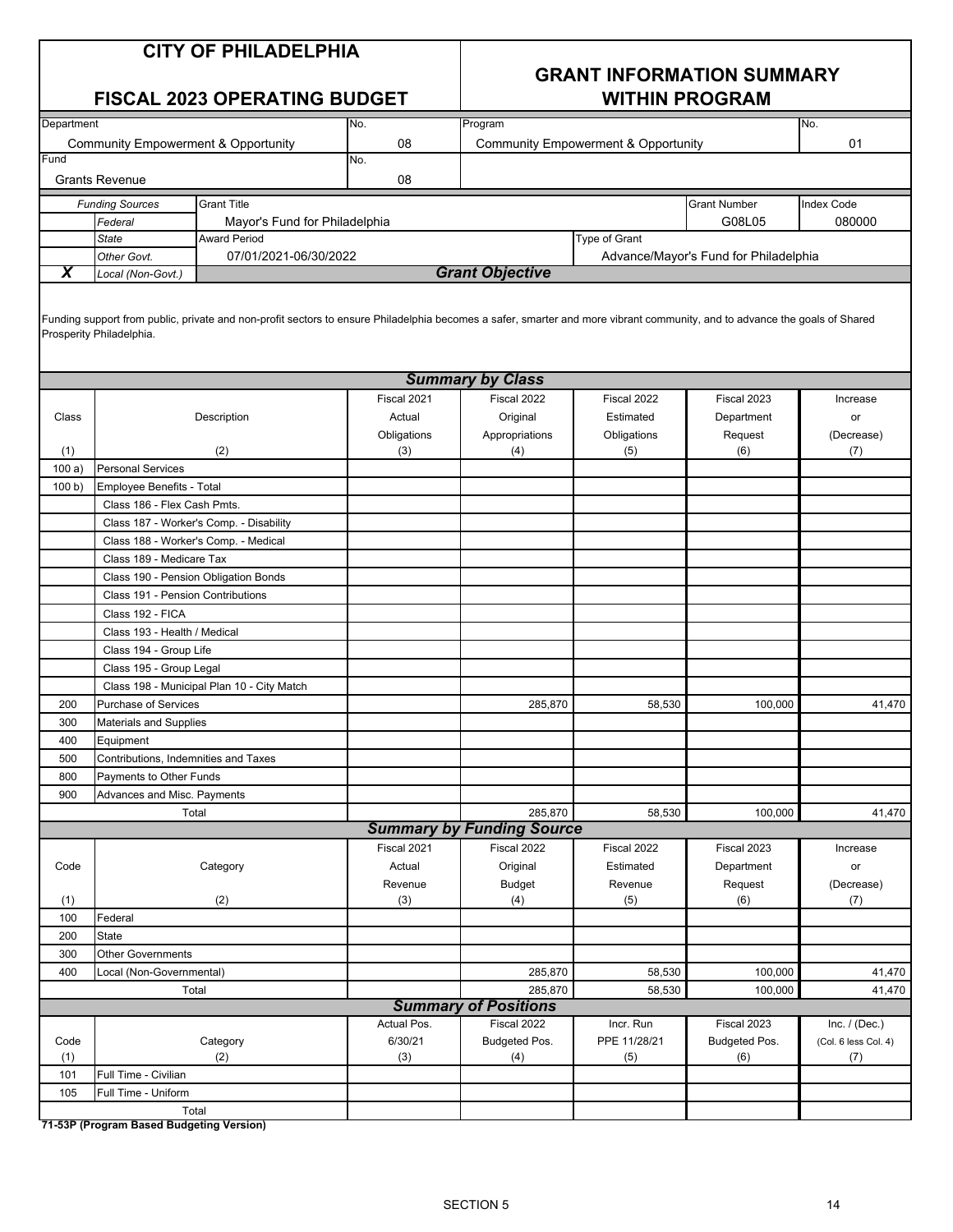| <b>CITY OF PHILADELPHIA</b> |  |
|-----------------------------|--|
|-----------------------------|--|

## **GRANT INFORMATION SUMMARY**

| Department<br>Program<br>No.<br>No.<br><b>Community Empowerment &amp; Opportunity</b><br>08<br><b>Community Empowerment &amp; Opportunity</b><br>01<br>No.<br><b>Grants Revenue</b><br>08<br><b>Grant Title</b><br>Index Code<br><b>Grant Number</b><br><b>Funding Sources</b><br>X<br>G08000<br>080000<br><b>Promise Corps</b><br>Federal<br><b>State</b><br><b>Award Period</b><br>Type of Grant<br>07/01/2021-06/30/2022<br>Other Govt.<br>Reimbursement/Multiple Funding Sources<br><b>Grant Objective</b><br>Local (Non-Govt.)<br>Promise Corps provides teams of college and career coaches (CCC's) to collaborate with school leaders, community members, families and youth advocates to directly support High<br>School students in their post-secondary planning with an emphasis on job readiness and High School graduation as the primary focus. Promise Corps strives to expose students to a<br>variety of post-secondary options including diverse careers and college pathways.<br><b>Summary by Class</b><br>Fiscal 2022<br>Fiscal 2021<br>Fiscal 2022<br>Fiscal 2023<br>Increase<br>Estimated<br>Class<br>Description<br>Actual<br>Original<br>Department<br>or<br>Obligations<br>Appropriations<br>Obligations<br>Request<br>(Decrease)<br>(1)<br>(2)<br>(3)<br>(4)<br>(5)<br>(6)<br>(7)<br><b>Personal Services</b><br>156,000<br>156,000<br>156,000<br>100a)<br>100 b<br>31,200<br>31,200<br><b>Employee Benefits - Total</b><br>31,200<br>Class 186 - Flex Cash Pmts.<br>Class 187 - Worker's Comp. - Disability<br>1,778<br>1,778<br>1,778<br>Class 188 - Worker's Comp. - Medical<br>Class 189 - Medicare Tax<br>1,023<br>1,023<br>1,023<br>Class 190 - Pension Obligation Bonds<br>1,772<br>1,772<br>1,772<br>Class 191 - Pension Contributions<br>Class 192 - FICA<br>Class 193 - Health / Medical<br>4,373<br>4,373<br>4,373<br>Class 194 - Group Life<br>Class 195 - Group Legal<br>22,199<br>22,199<br>22,199<br>55<br>55<br>Class 198 - Municipal Plan 10 - City Match<br>55<br>455,237<br>200<br><b>Purchase of Services</b><br>455,237<br>455,237<br>300<br><b>Materials and Supplies</b><br>10,400<br>10,400<br>10,400<br>400<br>Equipment<br>Contributions, Indemnities and Taxes<br>500<br>800<br>Payments to Other Funds<br>900<br>Advances and Misc. Payments<br>652,837<br>652,837<br>652,837<br>Total<br><b>Summary by Funding Source</b><br>Fiscal 2021<br>Fiscal 2022<br>Fiscal 2022<br>Fiscal 2023<br>Increase<br>Actual<br>Original<br>Estimated<br>Code<br>Category<br>Department<br>or<br>Revenue<br><b>Budget</b><br>Revenue<br>Request<br>(Decrease)<br>(2)<br>(3)<br>(1)<br>(4)<br>(5)<br>(6)<br>(7)<br>652,837<br>652,837<br>652,837<br>100<br>Federal<br>200<br><b>State</b><br>300<br><b>Other Governments</b><br>400<br>Local (Non-Governmental)<br>652,837<br>652,837<br>652,837<br>Total<br><b>Summary of Positions</b><br>Fiscal 2023<br>Inc. $/$ (Dec.)<br>Actual Pos.<br>Fiscal 2022<br>Incr. Run<br>6/30/21<br>Code<br>Category<br>Budgeted Pos.<br>PPE 11/28/21<br>Budgeted Pos.<br>(Col. 6 less Col. 4)<br>(3)<br>(1)<br>(2)<br>(4)<br>(5)<br>(6)<br>(7)<br>Full Time - Civilian<br>$\overline{2}$<br>101<br>105<br>Full Time - Uniform<br>$\overline{2}$<br>Total | <b>FISCAL 2023 OPERATING BUDGET</b> |  |  |  | <b>WITHIN PROGRAM</b> |  |  |  |
|---------------------------------------------------------------------------------------------------------------------------------------------------------------------------------------------------------------------------------------------------------------------------------------------------------------------------------------------------------------------------------------------------------------------------------------------------------------------------------------------------------------------------------------------------------------------------------------------------------------------------------------------------------------------------------------------------------------------------------------------------------------------------------------------------------------------------------------------------------------------------------------------------------------------------------------------------------------------------------------------------------------------------------------------------------------------------------------------------------------------------------------------------------------------------------------------------------------------------------------------------------------------------------------------------------------------------------------------------------------------------------------------------------------------------------------------------------------------------------------------------------------------------------------------------------------------------------------------------------------------------------------------------------------------------------------------------------------------------------------------------------------------------------------------------------------------------------------------------------------------------------------------------------------------------------------------------------------------------------------------------------------------------------------------------------------------------------------------------------------------------------------------------------------------------------------------------------------------------------------------------------------------------------------------------------------------------------------------------------------------------------------------------------------------------------------------------------------------------------------------------------------------------------------------------------------------------------------------------------------------------------------------------------------------------------------------------------------------------------------------------------------------------------------------------------------------------------------------------------------------------------------------------------------------------------------------------------------------------------------------------------------------------------------------------------------------------------------------------------------------------------------------------------------------------------------------------------------------------------|-------------------------------------|--|--|--|-----------------------|--|--|--|
|                                                                                                                                                                                                                                                                                                                                                                                                                                                                                                                                                                                                                                                                                                                                                                                                                                                                                                                                                                                                                                                                                                                                                                                                                                                                                                                                                                                                                                                                                                                                                                                                                                                                                                                                                                                                                                                                                                                                                                                                                                                                                                                                                                                                                                                                                                                                                                                                                                                                                                                                                                                                                                                                                                                                                                                                                                                                                                                                                                                                                                                                                                                                                                                                                                 |                                     |  |  |  |                       |  |  |  |
|                                                                                                                                                                                                                                                                                                                                                                                                                                                                                                                                                                                                                                                                                                                                                                                                                                                                                                                                                                                                                                                                                                                                                                                                                                                                                                                                                                                                                                                                                                                                                                                                                                                                                                                                                                                                                                                                                                                                                                                                                                                                                                                                                                                                                                                                                                                                                                                                                                                                                                                                                                                                                                                                                                                                                                                                                                                                                                                                                                                                                                                                                                                                                                                                                                 |                                     |  |  |  |                       |  |  |  |
|                                                                                                                                                                                                                                                                                                                                                                                                                                                                                                                                                                                                                                                                                                                                                                                                                                                                                                                                                                                                                                                                                                                                                                                                                                                                                                                                                                                                                                                                                                                                                                                                                                                                                                                                                                                                                                                                                                                                                                                                                                                                                                                                                                                                                                                                                                                                                                                                                                                                                                                                                                                                                                                                                                                                                                                                                                                                                                                                                                                                                                                                                                                                                                                                                                 | Fund                                |  |  |  |                       |  |  |  |
|                                                                                                                                                                                                                                                                                                                                                                                                                                                                                                                                                                                                                                                                                                                                                                                                                                                                                                                                                                                                                                                                                                                                                                                                                                                                                                                                                                                                                                                                                                                                                                                                                                                                                                                                                                                                                                                                                                                                                                                                                                                                                                                                                                                                                                                                                                                                                                                                                                                                                                                                                                                                                                                                                                                                                                                                                                                                                                                                                                                                                                                                                                                                                                                                                                 |                                     |  |  |  |                       |  |  |  |
|                                                                                                                                                                                                                                                                                                                                                                                                                                                                                                                                                                                                                                                                                                                                                                                                                                                                                                                                                                                                                                                                                                                                                                                                                                                                                                                                                                                                                                                                                                                                                                                                                                                                                                                                                                                                                                                                                                                                                                                                                                                                                                                                                                                                                                                                                                                                                                                                                                                                                                                                                                                                                                                                                                                                                                                                                                                                                                                                                                                                                                                                                                                                                                                                                                 |                                     |  |  |  |                       |  |  |  |
|                                                                                                                                                                                                                                                                                                                                                                                                                                                                                                                                                                                                                                                                                                                                                                                                                                                                                                                                                                                                                                                                                                                                                                                                                                                                                                                                                                                                                                                                                                                                                                                                                                                                                                                                                                                                                                                                                                                                                                                                                                                                                                                                                                                                                                                                                                                                                                                                                                                                                                                                                                                                                                                                                                                                                                                                                                                                                                                                                                                                                                                                                                                                                                                                                                 |                                     |  |  |  |                       |  |  |  |
|                                                                                                                                                                                                                                                                                                                                                                                                                                                                                                                                                                                                                                                                                                                                                                                                                                                                                                                                                                                                                                                                                                                                                                                                                                                                                                                                                                                                                                                                                                                                                                                                                                                                                                                                                                                                                                                                                                                                                                                                                                                                                                                                                                                                                                                                                                                                                                                                                                                                                                                                                                                                                                                                                                                                                                                                                                                                                                                                                                                                                                                                                                                                                                                                                                 |                                     |  |  |  |                       |  |  |  |
|                                                                                                                                                                                                                                                                                                                                                                                                                                                                                                                                                                                                                                                                                                                                                                                                                                                                                                                                                                                                                                                                                                                                                                                                                                                                                                                                                                                                                                                                                                                                                                                                                                                                                                                                                                                                                                                                                                                                                                                                                                                                                                                                                                                                                                                                                                                                                                                                                                                                                                                                                                                                                                                                                                                                                                                                                                                                                                                                                                                                                                                                                                                                                                                                                                 |                                     |  |  |  |                       |  |  |  |
|                                                                                                                                                                                                                                                                                                                                                                                                                                                                                                                                                                                                                                                                                                                                                                                                                                                                                                                                                                                                                                                                                                                                                                                                                                                                                                                                                                                                                                                                                                                                                                                                                                                                                                                                                                                                                                                                                                                                                                                                                                                                                                                                                                                                                                                                                                                                                                                                                                                                                                                                                                                                                                                                                                                                                                                                                                                                                                                                                                                                                                                                                                                                                                                                                                 |                                     |  |  |  |                       |  |  |  |
|                                                                                                                                                                                                                                                                                                                                                                                                                                                                                                                                                                                                                                                                                                                                                                                                                                                                                                                                                                                                                                                                                                                                                                                                                                                                                                                                                                                                                                                                                                                                                                                                                                                                                                                                                                                                                                                                                                                                                                                                                                                                                                                                                                                                                                                                                                                                                                                                                                                                                                                                                                                                                                                                                                                                                                                                                                                                                                                                                                                                                                                                                                                                                                                                                                 |                                     |  |  |  |                       |  |  |  |
|                                                                                                                                                                                                                                                                                                                                                                                                                                                                                                                                                                                                                                                                                                                                                                                                                                                                                                                                                                                                                                                                                                                                                                                                                                                                                                                                                                                                                                                                                                                                                                                                                                                                                                                                                                                                                                                                                                                                                                                                                                                                                                                                                                                                                                                                                                                                                                                                                                                                                                                                                                                                                                                                                                                                                                                                                                                                                                                                                                                                                                                                                                                                                                                                                                 |                                     |  |  |  |                       |  |  |  |
|                                                                                                                                                                                                                                                                                                                                                                                                                                                                                                                                                                                                                                                                                                                                                                                                                                                                                                                                                                                                                                                                                                                                                                                                                                                                                                                                                                                                                                                                                                                                                                                                                                                                                                                                                                                                                                                                                                                                                                                                                                                                                                                                                                                                                                                                                                                                                                                                                                                                                                                                                                                                                                                                                                                                                                                                                                                                                                                                                                                                                                                                                                                                                                                                                                 |                                     |  |  |  |                       |  |  |  |
|                                                                                                                                                                                                                                                                                                                                                                                                                                                                                                                                                                                                                                                                                                                                                                                                                                                                                                                                                                                                                                                                                                                                                                                                                                                                                                                                                                                                                                                                                                                                                                                                                                                                                                                                                                                                                                                                                                                                                                                                                                                                                                                                                                                                                                                                                                                                                                                                                                                                                                                                                                                                                                                                                                                                                                                                                                                                                                                                                                                                                                                                                                                                                                                                                                 |                                     |  |  |  |                       |  |  |  |
|                                                                                                                                                                                                                                                                                                                                                                                                                                                                                                                                                                                                                                                                                                                                                                                                                                                                                                                                                                                                                                                                                                                                                                                                                                                                                                                                                                                                                                                                                                                                                                                                                                                                                                                                                                                                                                                                                                                                                                                                                                                                                                                                                                                                                                                                                                                                                                                                                                                                                                                                                                                                                                                                                                                                                                                                                                                                                                                                                                                                                                                                                                                                                                                                                                 |                                     |  |  |  |                       |  |  |  |
|                                                                                                                                                                                                                                                                                                                                                                                                                                                                                                                                                                                                                                                                                                                                                                                                                                                                                                                                                                                                                                                                                                                                                                                                                                                                                                                                                                                                                                                                                                                                                                                                                                                                                                                                                                                                                                                                                                                                                                                                                                                                                                                                                                                                                                                                                                                                                                                                                                                                                                                                                                                                                                                                                                                                                                                                                                                                                                                                                                                                                                                                                                                                                                                                                                 |                                     |  |  |  |                       |  |  |  |
|                                                                                                                                                                                                                                                                                                                                                                                                                                                                                                                                                                                                                                                                                                                                                                                                                                                                                                                                                                                                                                                                                                                                                                                                                                                                                                                                                                                                                                                                                                                                                                                                                                                                                                                                                                                                                                                                                                                                                                                                                                                                                                                                                                                                                                                                                                                                                                                                                                                                                                                                                                                                                                                                                                                                                                                                                                                                                                                                                                                                                                                                                                                                                                                                                                 |                                     |  |  |  |                       |  |  |  |
|                                                                                                                                                                                                                                                                                                                                                                                                                                                                                                                                                                                                                                                                                                                                                                                                                                                                                                                                                                                                                                                                                                                                                                                                                                                                                                                                                                                                                                                                                                                                                                                                                                                                                                                                                                                                                                                                                                                                                                                                                                                                                                                                                                                                                                                                                                                                                                                                                                                                                                                                                                                                                                                                                                                                                                                                                                                                                                                                                                                                                                                                                                                                                                                                                                 |                                     |  |  |  |                       |  |  |  |
|                                                                                                                                                                                                                                                                                                                                                                                                                                                                                                                                                                                                                                                                                                                                                                                                                                                                                                                                                                                                                                                                                                                                                                                                                                                                                                                                                                                                                                                                                                                                                                                                                                                                                                                                                                                                                                                                                                                                                                                                                                                                                                                                                                                                                                                                                                                                                                                                                                                                                                                                                                                                                                                                                                                                                                                                                                                                                                                                                                                                                                                                                                                                                                                                                                 |                                     |  |  |  |                       |  |  |  |
|                                                                                                                                                                                                                                                                                                                                                                                                                                                                                                                                                                                                                                                                                                                                                                                                                                                                                                                                                                                                                                                                                                                                                                                                                                                                                                                                                                                                                                                                                                                                                                                                                                                                                                                                                                                                                                                                                                                                                                                                                                                                                                                                                                                                                                                                                                                                                                                                                                                                                                                                                                                                                                                                                                                                                                                                                                                                                                                                                                                                                                                                                                                                                                                                                                 |                                     |  |  |  |                       |  |  |  |
|                                                                                                                                                                                                                                                                                                                                                                                                                                                                                                                                                                                                                                                                                                                                                                                                                                                                                                                                                                                                                                                                                                                                                                                                                                                                                                                                                                                                                                                                                                                                                                                                                                                                                                                                                                                                                                                                                                                                                                                                                                                                                                                                                                                                                                                                                                                                                                                                                                                                                                                                                                                                                                                                                                                                                                                                                                                                                                                                                                                                                                                                                                                                                                                                                                 |                                     |  |  |  |                       |  |  |  |
|                                                                                                                                                                                                                                                                                                                                                                                                                                                                                                                                                                                                                                                                                                                                                                                                                                                                                                                                                                                                                                                                                                                                                                                                                                                                                                                                                                                                                                                                                                                                                                                                                                                                                                                                                                                                                                                                                                                                                                                                                                                                                                                                                                                                                                                                                                                                                                                                                                                                                                                                                                                                                                                                                                                                                                                                                                                                                                                                                                                                                                                                                                                                                                                                                                 |                                     |  |  |  |                       |  |  |  |
|                                                                                                                                                                                                                                                                                                                                                                                                                                                                                                                                                                                                                                                                                                                                                                                                                                                                                                                                                                                                                                                                                                                                                                                                                                                                                                                                                                                                                                                                                                                                                                                                                                                                                                                                                                                                                                                                                                                                                                                                                                                                                                                                                                                                                                                                                                                                                                                                                                                                                                                                                                                                                                                                                                                                                                                                                                                                                                                                                                                                                                                                                                                                                                                                                                 |                                     |  |  |  |                       |  |  |  |
|                                                                                                                                                                                                                                                                                                                                                                                                                                                                                                                                                                                                                                                                                                                                                                                                                                                                                                                                                                                                                                                                                                                                                                                                                                                                                                                                                                                                                                                                                                                                                                                                                                                                                                                                                                                                                                                                                                                                                                                                                                                                                                                                                                                                                                                                                                                                                                                                                                                                                                                                                                                                                                                                                                                                                                                                                                                                                                                                                                                                                                                                                                                                                                                                                                 |                                     |  |  |  |                       |  |  |  |
|                                                                                                                                                                                                                                                                                                                                                                                                                                                                                                                                                                                                                                                                                                                                                                                                                                                                                                                                                                                                                                                                                                                                                                                                                                                                                                                                                                                                                                                                                                                                                                                                                                                                                                                                                                                                                                                                                                                                                                                                                                                                                                                                                                                                                                                                                                                                                                                                                                                                                                                                                                                                                                                                                                                                                                                                                                                                                                                                                                                                                                                                                                                                                                                                                                 |                                     |  |  |  |                       |  |  |  |
|                                                                                                                                                                                                                                                                                                                                                                                                                                                                                                                                                                                                                                                                                                                                                                                                                                                                                                                                                                                                                                                                                                                                                                                                                                                                                                                                                                                                                                                                                                                                                                                                                                                                                                                                                                                                                                                                                                                                                                                                                                                                                                                                                                                                                                                                                                                                                                                                                                                                                                                                                                                                                                                                                                                                                                                                                                                                                                                                                                                                                                                                                                                                                                                                                                 |                                     |  |  |  |                       |  |  |  |
|                                                                                                                                                                                                                                                                                                                                                                                                                                                                                                                                                                                                                                                                                                                                                                                                                                                                                                                                                                                                                                                                                                                                                                                                                                                                                                                                                                                                                                                                                                                                                                                                                                                                                                                                                                                                                                                                                                                                                                                                                                                                                                                                                                                                                                                                                                                                                                                                                                                                                                                                                                                                                                                                                                                                                                                                                                                                                                                                                                                                                                                                                                                                                                                                                                 |                                     |  |  |  |                       |  |  |  |
|                                                                                                                                                                                                                                                                                                                                                                                                                                                                                                                                                                                                                                                                                                                                                                                                                                                                                                                                                                                                                                                                                                                                                                                                                                                                                                                                                                                                                                                                                                                                                                                                                                                                                                                                                                                                                                                                                                                                                                                                                                                                                                                                                                                                                                                                                                                                                                                                                                                                                                                                                                                                                                                                                                                                                                                                                                                                                                                                                                                                                                                                                                                                                                                                                                 |                                     |  |  |  |                       |  |  |  |
|                                                                                                                                                                                                                                                                                                                                                                                                                                                                                                                                                                                                                                                                                                                                                                                                                                                                                                                                                                                                                                                                                                                                                                                                                                                                                                                                                                                                                                                                                                                                                                                                                                                                                                                                                                                                                                                                                                                                                                                                                                                                                                                                                                                                                                                                                                                                                                                                                                                                                                                                                                                                                                                                                                                                                                                                                                                                                                                                                                                                                                                                                                                                                                                                                                 |                                     |  |  |  |                       |  |  |  |
|                                                                                                                                                                                                                                                                                                                                                                                                                                                                                                                                                                                                                                                                                                                                                                                                                                                                                                                                                                                                                                                                                                                                                                                                                                                                                                                                                                                                                                                                                                                                                                                                                                                                                                                                                                                                                                                                                                                                                                                                                                                                                                                                                                                                                                                                                                                                                                                                                                                                                                                                                                                                                                                                                                                                                                                                                                                                                                                                                                                                                                                                                                                                                                                                                                 |                                     |  |  |  |                       |  |  |  |
|                                                                                                                                                                                                                                                                                                                                                                                                                                                                                                                                                                                                                                                                                                                                                                                                                                                                                                                                                                                                                                                                                                                                                                                                                                                                                                                                                                                                                                                                                                                                                                                                                                                                                                                                                                                                                                                                                                                                                                                                                                                                                                                                                                                                                                                                                                                                                                                                                                                                                                                                                                                                                                                                                                                                                                                                                                                                                                                                                                                                                                                                                                                                                                                                                                 |                                     |  |  |  |                       |  |  |  |
|                                                                                                                                                                                                                                                                                                                                                                                                                                                                                                                                                                                                                                                                                                                                                                                                                                                                                                                                                                                                                                                                                                                                                                                                                                                                                                                                                                                                                                                                                                                                                                                                                                                                                                                                                                                                                                                                                                                                                                                                                                                                                                                                                                                                                                                                                                                                                                                                                                                                                                                                                                                                                                                                                                                                                                                                                                                                                                                                                                                                                                                                                                                                                                                                                                 |                                     |  |  |  |                       |  |  |  |
|                                                                                                                                                                                                                                                                                                                                                                                                                                                                                                                                                                                                                                                                                                                                                                                                                                                                                                                                                                                                                                                                                                                                                                                                                                                                                                                                                                                                                                                                                                                                                                                                                                                                                                                                                                                                                                                                                                                                                                                                                                                                                                                                                                                                                                                                                                                                                                                                                                                                                                                                                                                                                                                                                                                                                                                                                                                                                                                                                                                                                                                                                                                                                                                                                                 |                                     |  |  |  |                       |  |  |  |
|                                                                                                                                                                                                                                                                                                                                                                                                                                                                                                                                                                                                                                                                                                                                                                                                                                                                                                                                                                                                                                                                                                                                                                                                                                                                                                                                                                                                                                                                                                                                                                                                                                                                                                                                                                                                                                                                                                                                                                                                                                                                                                                                                                                                                                                                                                                                                                                                                                                                                                                                                                                                                                                                                                                                                                                                                                                                                                                                                                                                                                                                                                                                                                                                                                 |                                     |  |  |  |                       |  |  |  |
|                                                                                                                                                                                                                                                                                                                                                                                                                                                                                                                                                                                                                                                                                                                                                                                                                                                                                                                                                                                                                                                                                                                                                                                                                                                                                                                                                                                                                                                                                                                                                                                                                                                                                                                                                                                                                                                                                                                                                                                                                                                                                                                                                                                                                                                                                                                                                                                                                                                                                                                                                                                                                                                                                                                                                                                                                                                                                                                                                                                                                                                                                                                                                                                                                                 |                                     |  |  |  |                       |  |  |  |
|                                                                                                                                                                                                                                                                                                                                                                                                                                                                                                                                                                                                                                                                                                                                                                                                                                                                                                                                                                                                                                                                                                                                                                                                                                                                                                                                                                                                                                                                                                                                                                                                                                                                                                                                                                                                                                                                                                                                                                                                                                                                                                                                                                                                                                                                                                                                                                                                                                                                                                                                                                                                                                                                                                                                                                                                                                                                                                                                                                                                                                                                                                                                                                                                                                 |                                     |  |  |  |                       |  |  |  |
|                                                                                                                                                                                                                                                                                                                                                                                                                                                                                                                                                                                                                                                                                                                                                                                                                                                                                                                                                                                                                                                                                                                                                                                                                                                                                                                                                                                                                                                                                                                                                                                                                                                                                                                                                                                                                                                                                                                                                                                                                                                                                                                                                                                                                                                                                                                                                                                                                                                                                                                                                                                                                                                                                                                                                                                                                                                                                                                                                                                                                                                                                                                                                                                                                                 |                                     |  |  |  |                       |  |  |  |
|                                                                                                                                                                                                                                                                                                                                                                                                                                                                                                                                                                                                                                                                                                                                                                                                                                                                                                                                                                                                                                                                                                                                                                                                                                                                                                                                                                                                                                                                                                                                                                                                                                                                                                                                                                                                                                                                                                                                                                                                                                                                                                                                                                                                                                                                                                                                                                                                                                                                                                                                                                                                                                                                                                                                                                                                                                                                                                                                                                                                                                                                                                                                                                                                                                 |                                     |  |  |  |                       |  |  |  |
|                                                                                                                                                                                                                                                                                                                                                                                                                                                                                                                                                                                                                                                                                                                                                                                                                                                                                                                                                                                                                                                                                                                                                                                                                                                                                                                                                                                                                                                                                                                                                                                                                                                                                                                                                                                                                                                                                                                                                                                                                                                                                                                                                                                                                                                                                                                                                                                                                                                                                                                                                                                                                                                                                                                                                                                                                                                                                                                                                                                                                                                                                                                                                                                                                                 |                                     |  |  |  |                       |  |  |  |
|                                                                                                                                                                                                                                                                                                                                                                                                                                                                                                                                                                                                                                                                                                                                                                                                                                                                                                                                                                                                                                                                                                                                                                                                                                                                                                                                                                                                                                                                                                                                                                                                                                                                                                                                                                                                                                                                                                                                                                                                                                                                                                                                                                                                                                                                                                                                                                                                                                                                                                                                                                                                                                                                                                                                                                                                                                                                                                                                                                                                                                                                                                                                                                                                                                 |                                     |  |  |  |                       |  |  |  |
|                                                                                                                                                                                                                                                                                                                                                                                                                                                                                                                                                                                                                                                                                                                                                                                                                                                                                                                                                                                                                                                                                                                                                                                                                                                                                                                                                                                                                                                                                                                                                                                                                                                                                                                                                                                                                                                                                                                                                                                                                                                                                                                                                                                                                                                                                                                                                                                                                                                                                                                                                                                                                                                                                                                                                                                                                                                                                                                                                                                                                                                                                                                                                                                                                                 |                                     |  |  |  |                       |  |  |  |
|                                                                                                                                                                                                                                                                                                                                                                                                                                                                                                                                                                                                                                                                                                                                                                                                                                                                                                                                                                                                                                                                                                                                                                                                                                                                                                                                                                                                                                                                                                                                                                                                                                                                                                                                                                                                                                                                                                                                                                                                                                                                                                                                                                                                                                                                                                                                                                                                                                                                                                                                                                                                                                                                                                                                                                                                                                                                                                                                                                                                                                                                                                                                                                                                                                 |                                     |  |  |  |                       |  |  |  |
|                                                                                                                                                                                                                                                                                                                                                                                                                                                                                                                                                                                                                                                                                                                                                                                                                                                                                                                                                                                                                                                                                                                                                                                                                                                                                                                                                                                                                                                                                                                                                                                                                                                                                                                                                                                                                                                                                                                                                                                                                                                                                                                                                                                                                                                                                                                                                                                                                                                                                                                                                                                                                                                                                                                                                                                                                                                                                                                                                                                                                                                                                                                                                                                                                                 |                                     |  |  |  |                       |  |  |  |
|                                                                                                                                                                                                                                                                                                                                                                                                                                                                                                                                                                                                                                                                                                                                                                                                                                                                                                                                                                                                                                                                                                                                                                                                                                                                                                                                                                                                                                                                                                                                                                                                                                                                                                                                                                                                                                                                                                                                                                                                                                                                                                                                                                                                                                                                                                                                                                                                                                                                                                                                                                                                                                                                                                                                                                                                                                                                                                                                                                                                                                                                                                                                                                                                                                 |                                     |  |  |  |                       |  |  |  |
|                                                                                                                                                                                                                                                                                                                                                                                                                                                                                                                                                                                                                                                                                                                                                                                                                                                                                                                                                                                                                                                                                                                                                                                                                                                                                                                                                                                                                                                                                                                                                                                                                                                                                                                                                                                                                                                                                                                                                                                                                                                                                                                                                                                                                                                                                                                                                                                                                                                                                                                                                                                                                                                                                                                                                                                                                                                                                                                                                                                                                                                                                                                                                                                                                                 |                                     |  |  |  |                       |  |  |  |
|                                                                                                                                                                                                                                                                                                                                                                                                                                                                                                                                                                                                                                                                                                                                                                                                                                                                                                                                                                                                                                                                                                                                                                                                                                                                                                                                                                                                                                                                                                                                                                                                                                                                                                                                                                                                                                                                                                                                                                                                                                                                                                                                                                                                                                                                                                                                                                                                                                                                                                                                                                                                                                                                                                                                                                                                                                                                                                                                                                                                                                                                                                                                                                                                                                 |                                     |  |  |  |                       |  |  |  |
|                                                                                                                                                                                                                                                                                                                                                                                                                                                                                                                                                                                                                                                                                                                                                                                                                                                                                                                                                                                                                                                                                                                                                                                                                                                                                                                                                                                                                                                                                                                                                                                                                                                                                                                                                                                                                                                                                                                                                                                                                                                                                                                                                                                                                                                                                                                                                                                                                                                                                                                                                                                                                                                                                                                                                                                                                                                                                                                                                                                                                                                                                                                                                                                                                                 |                                     |  |  |  |                       |  |  |  |
|                                                                                                                                                                                                                                                                                                                                                                                                                                                                                                                                                                                                                                                                                                                                                                                                                                                                                                                                                                                                                                                                                                                                                                                                                                                                                                                                                                                                                                                                                                                                                                                                                                                                                                                                                                                                                                                                                                                                                                                                                                                                                                                                                                                                                                                                                                                                                                                                                                                                                                                                                                                                                                                                                                                                                                                                                                                                                                                                                                                                                                                                                                                                                                                                                                 |                                     |  |  |  |                       |  |  |  |
|                                                                                                                                                                                                                                                                                                                                                                                                                                                                                                                                                                                                                                                                                                                                                                                                                                                                                                                                                                                                                                                                                                                                                                                                                                                                                                                                                                                                                                                                                                                                                                                                                                                                                                                                                                                                                                                                                                                                                                                                                                                                                                                                                                                                                                                                                                                                                                                                                                                                                                                                                                                                                                                                                                                                                                                                                                                                                                                                                                                                                                                                                                                                                                                                                                 |                                     |  |  |  |                       |  |  |  |
|                                                                                                                                                                                                                                                                                                                                                                                                                                                                                                                                                                                                                                                                                                                                                                                                                                                                                                                                                                                                                                                                                                                                                                                                                                                                                                                                                                                                                                                                                                                                                                                                                                                                                                                                                                                                                                                                                                                                                                                                                                                                                                                                                                                                                                                                                                                                                                                                                                                                                                                                                                                                                                                                                                                                                                                                                                                                                                                                                                                                                                                                                                                                                                                                                                 |                                     |  |  |  |                       |  |  |  |
|                                                                                                                                                                                                                                                                                                                                                                                                                                                                                                                                                                                                                                                                                                                                                                                                                                                                                                                                                                                                                                                                                                                                                                                                                                                                                                                                                                                                                                                                                                                                                                                                                                                                                                                                                                                                                                                                                                                                                                                                                                                                                                                                                                                                                                                                                                                                                                                                                                                                                                                                                                                                                                                                                                                                                                                                                                                                                                                                                                                                                                                                                                                                                                                                                                 |                                     |  |  |  |                       |  |  |  |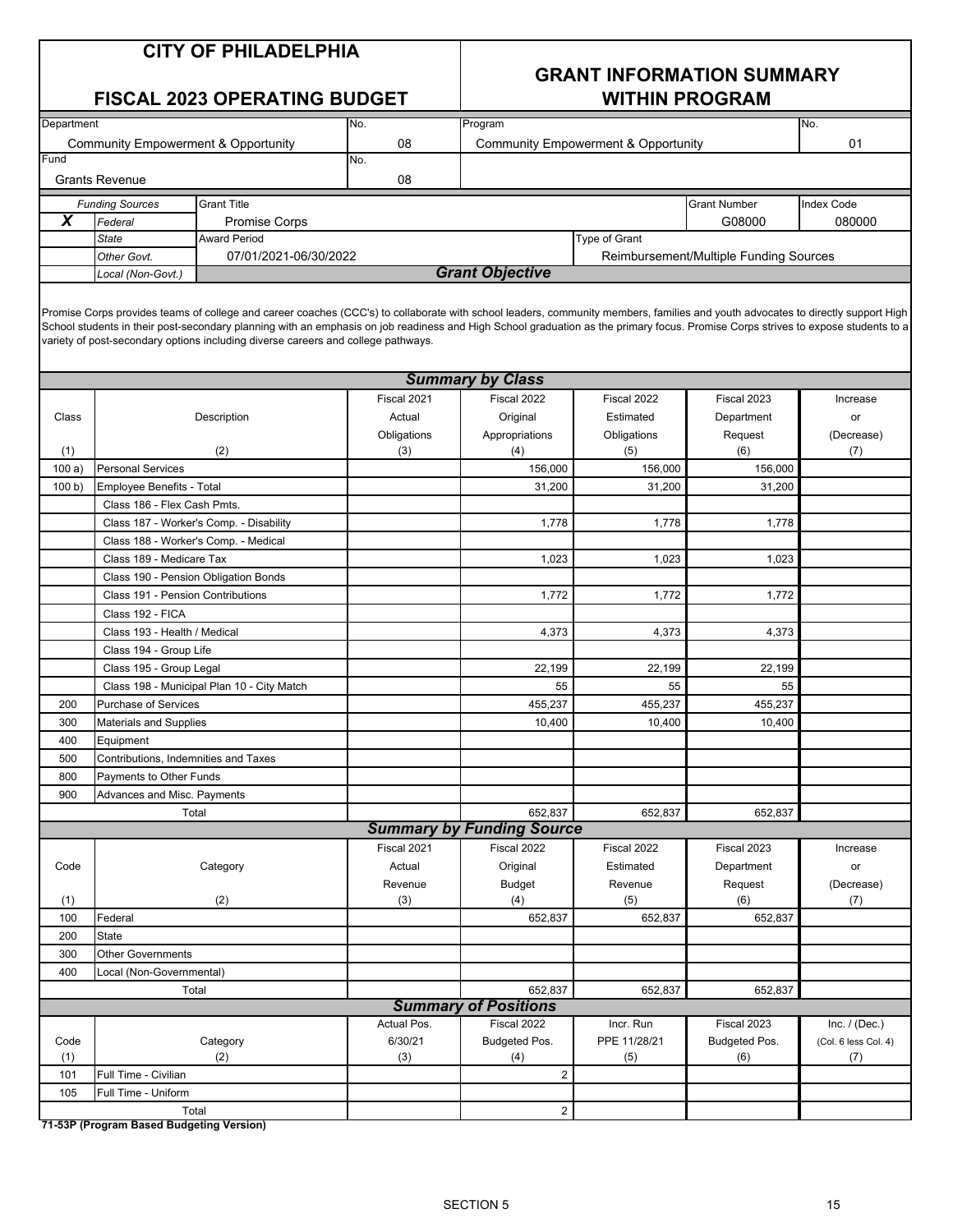|                              | <b>CITY OF PHILADELPHIA</b><br><b>FISCAL 2023 OPERATING BUDGET</b><br>Department<br>No.                                                         |                                                              |             | <b>GRANT INFORMATION SUMMARY</b><br><b>WITHIN PROGRAM</b><br>Program<br>No. |                                                |                     |                      |  |  |
|------------------------------|-------------------------------------------------------------------------------------------------------------------------------------------------|--------------------------------------------------------------|-------------|-----------------------------------------------------------------------------|------------------------------------------------|---------------------|----------------------|--|--|
|                              | <b>Community Empowerment &amp; Opportunity</b>                                                                                                  |                                                              | 08          |                                                                             | <b>Community Empowerment &amp; Opportunity</b> |                     | 01                   |  |  |
| Fund                         |                                                                                                                                                 |                                                              | No.         |                                                                             |                                                |                     |                      |  |  |
|                              | <b>Grants Revenue</b>                                                                                                                           |                                                              | 08          |                                                                             |                                                |                     |                      |  |  |
|                              |                                                                                                                                                 |                                                              |             |                                                                             |                                                |                     |                      |  |  |
|                              | <b>Funding Sources</b>                                                                                                                          | <b>Grant Title</b>                                           |             |                                                                             |                                                | <b>Grant Number</b> | Index Code           |  |  |
| X<br>$\overline{\mathbf{x}}$ | Federal                                                                                                                                         | Strategic Framework Initiative Grants<br><b>Award Period</b> |             |                                                                             |                                                | G08000              | 080000               |  |  |
|                              | <b>State</b>                                                                                                                                    |                                                              |             |                                                                             | Type of Grant                                  |                     |                      |  |  |
| X                            | Other Govt.<br>Local (Non-Govt.)                                                                                                                | 07/01/2021-06/30/2022                                        |             | <b>Grant Objective</b>                                                      | Advance/Reimbursement                          |                     |                      |  |  |
|                              | Funds raised through Local, State and Federal fundraising efforts to support and sustain the Department's Strategic Framework Initiative goals. |                                                              |             |                                                                             |                                                |                     |                      |  |  |
|                              |                                                                                                                                                 |                                                              |             | <b>Summary by Class</b>                                                     |                                                |                     |                      |  |  |
|                              |                                                                                                                                                 |                                                              | Fiscal 2021 | Fiscal 2022                                                                 | Fiscal 2022                                    | Fiscal 2023         | Increase             |  |  |
| Class                        |                                                                                                                                                 | Description                                                  | Actual      | Original                                                                    | Estimated                                      | Department          | or                   |  |  |
|                              |                                                                                                                                                 |                                                              | Obligations | Appropriations                                                              | Obligations                                    | Request             | (Decrease)           |  |  |
| (1)                          |                                                                                                                                                 | (2)                                                          | (3)         | (4)                                                                         | (5)                                            | (6)                 | (7)                  |  |  |
| 100a)                        | <b>Personal Services</b>                                                                                                                        |                                                              |             |                                                                             |                                                |                     |                      |  |  |
| 100 b)                       | Employee Benefits - Total                                                                                                                       |                                                              |             |                                                                             |                                                |                     |                      |  |  |
|                              | Class 186 - Flex Cash Pmts.                                                                                                                     |                                                              |             |                                                                             |                                                |                     |                      |  |  |
|                              |                                                                                                                                                 | Class 187 - Worker's Comp. - Disability                      |             |                                                                             |                                                |                     |                      |  |  |
|                              | Class 188 - Worker's Comp. - Medical                                                                                                            |                                                              |             |                                                                             |                                                |                     |                      |  |  |
|                              | Class 189 - Medicare Tax                                                                                                                        |                                                              |             |                                                                             |                                                |                     |                      |  |  |
|                              | Class 190 - Pension Obligation Bonds                                                                                                            |                                                              |             |                                                                             |                                                |                     |                      |  |  |
|                              | Class 191 - Pension Contributions                                                                                                               |                                                              |             |                                                                             |                                                |                     |                      |  |  |
|                              | Class 192 - FICA                                                                                                                                |                                                              |             |                                                                             |                                                |                     |                      |  |  |
|                              | Class 193 - Health / Medical                                                                                                                    |                                                              |             |                                                                             |                                                |                     |                      |  |  |
|                              | Class 194 - Group Life                                                                                                                          |                                                              |             |                                                                             |                                                |                     |                      |  |  |
|                              | Class 195 - Group Legal                                                                                                                         | Class 198 - Municipal Plan 10 - City Match                   |             |                                                                             |                                                |                     |                      |  |  |
| 200                          | <b>Purchase of Services</b>                                                                                                                     |                                                              |             |                                                                             |                                                | 1,300,000           |                      |  |  |
| 300                          |                                                                                                                                                 |                                                              |             | 1,300,000                                                                   | 1,300,000                                      |                     |                      |  |  |
|                              | <b>Materials and Supplies</b>                                                                                                                   |                                                              |             |                                                                             |                                                |                     |                      |  |  |
| 400<br>500                   | Equipment<br>Contributions, Indemnities and Taxes                                                                                               |                                                              |             |                                                                             |                                                |                     |                      |  |  |
| 800                          | Payments to Other Funds                                                                                                                         |                                                              |             |                                                                             |                                                |                     |                      |  |  |
| 900                          | Advances and Misc. Payments                                                                                                                     |                                                              |             |                                                                             |                                                |                     |                      |  |  |
|                              | Total                                                                                                                                           |                                                              |             | 1,300,000                                                                   | 1,300,000                                      | 1,300,000           |                      |  |  |
|                              |                                                                                                                                                 |                                                              |             | <b>Summary by Funding Source</b>                                            |                                                |                     |                      |  |  |
|                              |                                                                                                                                                 |                                                              | Fiscal 2021 | Fiscal 2022                                                                 | Fiscal 2022                                    | Fiscal 2023         | Increase             |  |  |
| Code                         |                                                                                                                                                 | Category                                                     | Actual      | Original                                                                    | Estimated                                      | Department          | or                   |  |  |
|                              |                                                                                                                                                 |                                                              | Revenue     | <b>Budget</b>                                                               | Revenue                                        | Request             | (Decrease)           |  |  |
| (1)                          |                                                                                                                                                 | (2)                                                          | (3)         | (4)                                                                         | (5)                                            | (6)                 | (7)                  |  |  |
| 100                          | Federal                                                                                                                                         |                                                              |             | 650,000                                                                     | 650,000                                        | 650,000             |                      |  |  |
| 200                          | <b>State</b>                                                                                                                                    |                                                              |             | 325,000                                                                     | 325,000                                        | 325,000             |                      |  |  |
| 300                          | <b>Other Governments</b>                                                                                                                        |                                                              |             |                                                                             |                                                |                     |                      |  |  |
| 400                          | Local (Non-Governmental)                                                                                                                        |                                                              |             | 325,000                                                                     | 325,000                                        | 325,000             |                      |  |  |
|                              | Total                                                                                                                                           |                                                              |             | 1,300,000                                                                   | 1,300,000                                      | 1,300,000           |                      |  |  |
|                              |                                                                                                                                                 |                                                              |             | <b>Summary of Positions</b>                                                 |                                                |                     |                      |  |  |
|                              |                                                                                                                                                 |                                                              | Actual Pos. | Fiscal 2022                                                                 | Incr. Run                                      | Fiscal 2023         | Inc. $/$ (Dec.)      |  |  |
| Code                         |                                                                                                                                                 | Category                                                     | 6/30/21     | Budgeted Pos.                                                               | PPE 11/28/21                                   | Budgeted Pos.       | (Col. 6 less Col. 4) |  |  |
| (1)                          |                                                                                                                                                 | (2)                                                          | (3)         | (4)                                                                         | (5)                                            | (6)                 | (7)                  |  |  |
| 101                          | Full Time - Civilian                                                                                                                            |                                                              |             |                                                                             |                                                |                     |                      |  |  |
| 105                          | Full Time - Uniform                                                                                                                             |                                                              |             |                                                                             |                                                |                     |                      |  |  |
|                              |                                                                                                                                                 | Total                                                        |             |                                                                             |                                                |                     |                      |  |  |

**71-53P (Program Based Budgeting Version)**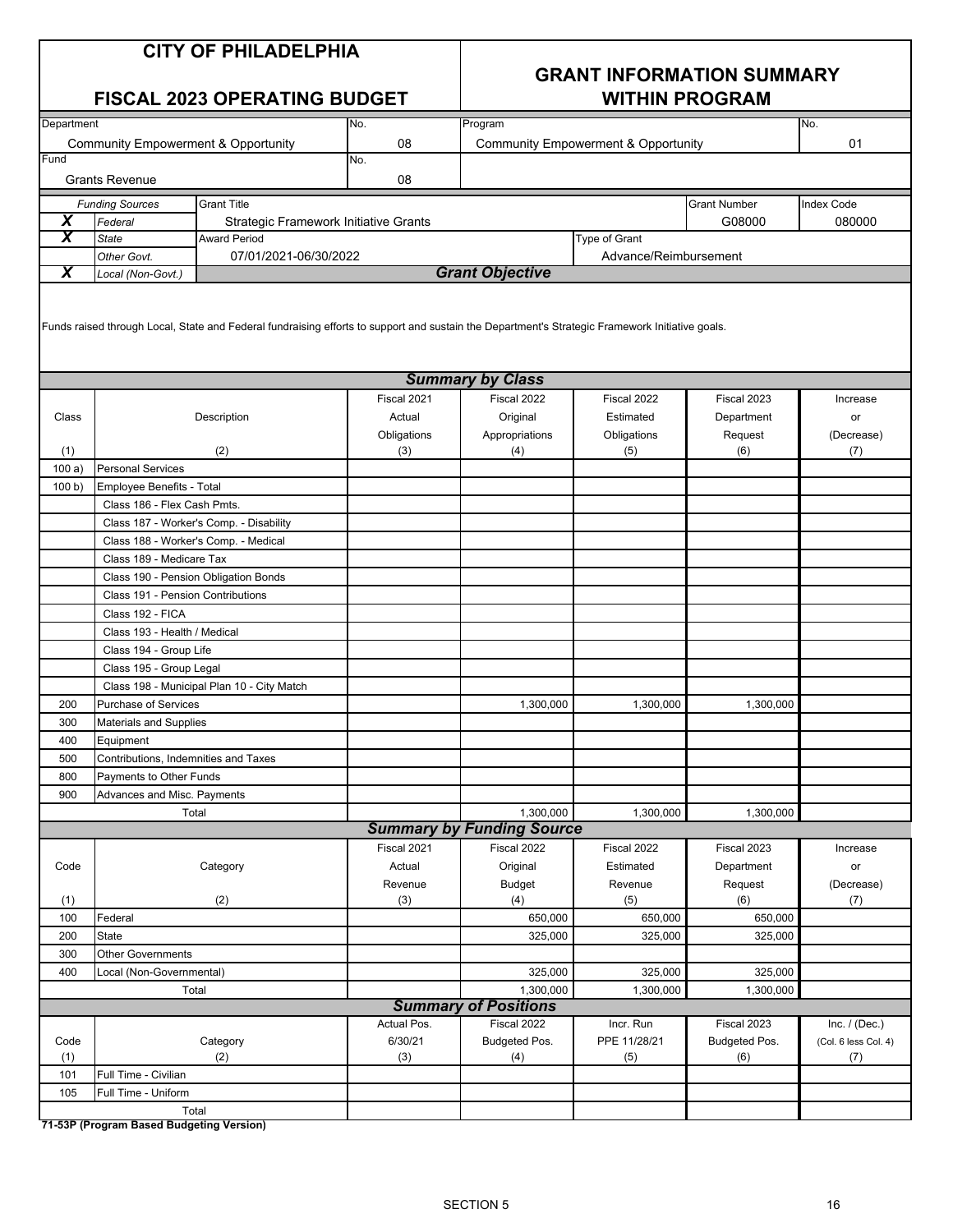#### **GRANT INFORMATION SUMMARY FISCAL 2023 OPERATING BUDGET WITHIN PROGRAM**

| Department              |                                      |                                                                                                                                                                                 | No.                                                         | Program                          |                                                |                                               | No.                  |
|-------------------------|--------------------------------------|---------------------------------------------------------------------------------------------------------------------------------------------------------------------------------|-------------------------------------------------------------|----------------------------------|------------------------------------------------|-----------------------------------------------|----------------------|
|                         |                                      | <b>Community Empowerment &amp; Opportunity</b>                                                                                                                                  | 08                                                          |                                  | <b>Community Empowerment &amp; Opportunity</b> |                                               | 01                   |
| Fund                    |                                      |                                                                                                                                                                                 | No.                                                         |                                  |                                                |                                               |                      |
|                         | <b>Grants Revenue</b>                |                                                                                                                                                                                 | 08                                                          |                                  |                                                |                                               |                      |
|                         |                                      |                                                                                                                                                                                 |                                                             |                                  |                                                |                                               |                      |
|                         | <b>Funding Sources</b>               | <b>Grant Title</b>                                                                                                                                                              |                                                             |                                  |                                                | <b>Grant Number</b>                           | Index Code           |
| $\overline{\mathbf{X}}$ | Federal                              |                                                                                                                                                                                 | Community Services Block Grant (CSBG) - Administration FY20 |                                  |                                                | G08435                                        | 080334               |
|                         | <b>State</b>                         | <b>Award Period</b>                                                                                                                                                             |                                                             |                                  | Type of Grant                                  |                                               |                      |
|                         | Other Govt.                          | 01/01/2020 - 06/30/2021                                                                                                                                                         |                                                             | <b>Grant Objective</b>           |                                                | Reimburse./Dept. Community & Economic Develp. |                      |
|                         | Local (Non-Govt.)                    |                                                                                                                                                                                 |                                                             |                                  |                                                |                                               |                      |
|                         | vulnerable citizens and communities. | This grant funds a number of programs, services, and partnerships - providing leadership that strengthens and coordinates the city's anti-poverty efforts on behalf of its most |                                                             |                                  |                                                |                                               |                      |
|                         |                                      |                                                                                                                                                                                 |                                                             | <b>Summary by Class</b>          |                                                |                                               |                      |
|                         |                                      |                                                                                                                                                                                 | Fiscal 2021                                                 | Fiscal 2022                      | Fiscal 2022                                    | Fiscal 2023                                   | Increase             |
| Class                   |                                      | Description                                                                                                                                                                     | Actual                                                      | Original                         | Estimated                                      | Department                                    | or                   |
|                         |                                      |                                                                                                                                                                                 | Obligations                                                 | Appropriations                   | Obligations                                    | Request                                       | (Decrease)           |
| (1)                     |                                      | (2)                                                                                                                                                                             | (3)                                                         | (4)                              | (5)                                            | (6)                                           | (7)                  |
| 100a)                   | <b>Personal Services</b>             |                                                                                                                                                                                 | 554,506                                                     |                                  |                                                |                                               |                      |
| 100 b                   | Employee Benefits - Total            |                                                                                                                                                                                 | 206,750                                                     |                                  |                                                |                                               |                      |
|                         | Class 186 - Flex Cash Pmts.          |                                                                                                                                                                                 |                                                             |                                  |                                                |                                               |                      |
|                         |                                      | Class 187 - Worker's Comp. - Disability                                                                                                                                         | 13,864                                                      |                                  |                                                |                                               |                      |
|                         |                                      | Class 188 - Worker's Comp. - Medical                                                                                                                                            |                                                             |                                  |                                                |                                               |                      |
|                         | Class 189 - Medicare Tax             |                                                                                                                                                                                 | 6,798                                                       |                                  |                                                |                                               |                      |
|                         |                                      | Class 190 - Pension Obligation Bonds                                                                                                                                            |                                                             |                                  |                                                |                                               |                      |
|                         | Class 191 - Pension Contributions    |                                                                                                                                                                                 | 19,530                                                      |                                  |                                                |                                               |                      |
|                         | Class 192 - FICA                     |                                                                                                                                                                                 | 30,582                                                      |                                  |                                                |                                               |                      |
|                         | Class 193 - Health / Medical         |                                                                                                                                                                                 | 135,496                                                     |                                  |                                                |                                               |                      |
|                         | Class 194 - Group Life               |                                                                                                                                                                                 | 480                                                         |                                  |                                                |                                               |                      |
|                         | Class 195 - Group Legal              |                                                                                                                                                                                 |                                                             |                                  |                                                |                                               |                      |
|                         |                                      | Class 198 - Municipal Plan 10 - City Match                                                                                                                                      |                                                             |                                  |                                                |                                               |                      |
| 200                     | Purchase of Services                 |                                                                                                                                                                                 | 2,356,850                                                   |                                  |                                                |                                               |                      |
| 300                     | Materials and Supplies               |                                                                                                                                                                                 | 8,233                                                       |                                  |                                                |                                               |                      |
| 400                     | Equipment                            |                                                                                                                                                                                 |                                                             |                                  |                                                |                                               |                      |
| 500                     | Contributions, Indemnities and Taxes |                                                                                                                                                                                 |                                                             |                                  |                                                |                                               |                      |
| 800                     | Payments to Other Funds              |                                                                                                                                                                                 |                                                             |                                  |                                                |                                               |                      |
| 900                     | Advances and Misc. Payments          |                                                                                                                                                                                 |                                                             |                                  |                                                |                                               |                      |
|                         |                                      | Total                                                                                                                                                                           | 3,126,339                                                   |                                  |                                                |                                               |                      |
|                         |                                      |                                                                                                                                                                                 |                                                             | <b>Summary by Funding Source</b> |                                                |                                               |                      |
|                         |                                      |                                                                                                                                                                                 | Fiscal 2021                                                 | Fiscal 2022                      | Fiscal 2022                                    | Fiscal 2023                                   | Increase             |
| Code                    |                                      | Category                                                                                                                                                                        | Actual                                                      | Original                         | Estimated                                      | Department                                    | or                   |
|                         |                                      |                                                                                                                                                                                 | Revenue                                                     | <b>Budget</b>                    | Revenue                                        | Request                                       | (Decrease)           |
| (1)                     |                                      | (2)                                                                                                                                                                             | (3)                                                         | (4)                              | (5)                                            | (6)                                           | (7)                  |
| 100                     | Federal                              |                                                                                                                                                                                 | 2,455,061                                                   |                                  |                                                |                                               |                      |
| 200                     | <b>State</b>                         |                                                                                                                                                                                 |                                                             |                                  |                                                |                                               |                      |
| 300                     | <b>Other Governments</b>             |                                                                                                                                                                                 |                                                             |                                  |                                                |                                               |                      |
| 400                     | Local (Non-Governmental)             |                                                                                                                                                                                 |                                                             |                                  |                                                |                                               |                      |
|                         |                                      |                                                                                                                                                                                 | 2,455,061                                                   |                                  |                                                |                                               |                      |
|                         |                                      | Total                                                                                                                                                                           |                                                             | <b>Summary of Positions</b>      |                                                |                                               |                      |
|                         |                                      |                                                                                                                                                                                 | Actual Pos.                                                 | Fiscal 2022                      | Incr. Run                                      | Fiscal 2023                                   | Inc. $/$ (Dec.)      |
| Code                    |                                      | Category                                                                                                                                                                        | 6/30/21                                                     | Budgeted Pos.                    | PPE 11/28/21                                   | Budgeted Pos.                                 | (Col. 6 less Col. 4) |
| (1)                     |                                      | (2)                                                                                                                                                                             | (3)                                                         | (4)                              | (5)                                            | (6)                                           | (7)                  |
| 101                     | Full Time - Civilian                 |                                                                                                                                                                                 |                                                             |                                  |                                                |                                               |                      |
| 105                     | Full Time - Uniform                  |                                                                                                                                                                                 |                                                             |                                  |                                                |                                               |                      |
|                         |                                      | Total                                                                                                                                                                           |                                                             |                                  |                                                |                                               |                      |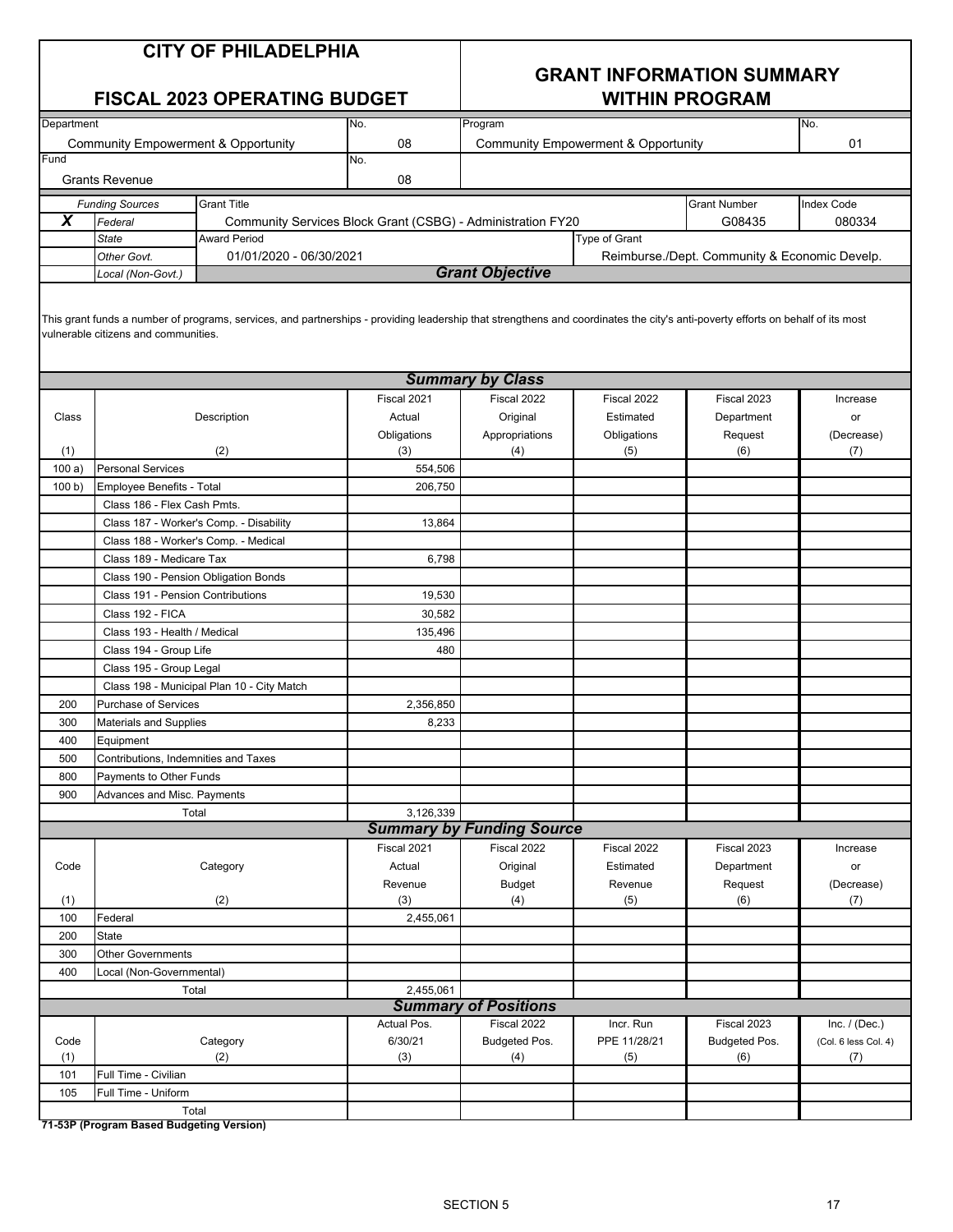#### **GRANT INFORMATION SUMMARY FISCAL 2023 OPERATING BUDGET WITHIN PROGRAM**

| Department              |                                                       |                                                                                                                                                                                 | No.                                                         | Program                          |                                                |                                               | No.                         |
|-------------------------|-------------------------------------------------------|---------------------------------------------------------------------------------------------------------------------------------------------------------------------------------|-------------------------------------------------------------|----------------------------------|------------------------------------------------|-----------------------------------------------|-----------------------------|
|                         | <b>Community Empowerment &amp; Opportunity</b>        |                                                                                                                                                                                 | 08                                                          |                                  | <b>Community Empowerment &amp; Opportunity</b> |                                               | 01                          |
| Fund                    |                                                       |                                                                                                                                                                                 | No.                                                         |                                  |                                                |                                               |                             |
|                         | <b>Grants Revenue</b>                                 |                                                                                                                                                                                 | 08                                                          |                                  |                                                |                                               |                             |
|                         | <b>Funding Sources</b>                                | <b>Grant Title</b>                                                                                                                                                              |                                                             |                                  |                                                | <b>Grant Number</b>                           | <b>Index Code</b>           |
| $\overline{\mathbf{X}}$ | Federal                                               |                                                                                                                                                                                 | Community Services Block Grant (CSBG) - Administration FY21 |                                  |                                                | G08435                                        | 080335                      |
|                         | <b>State</b>                                          | <b>Award Period</b>                                                                                                                                                             |                                                             |                                  | Type of Grant                                  |                                               |                             |
|                         | Other Govt.                                           | 01/01/2021 - 12/31/2021                                                                                                                                                         |                                                             |                                  |                                                | Reimburse./Dept. Community & Economic Develp. |                             |
|                         | Local (Non-Govt.)                                     |                                                                                                                                                                                 |                                                             | <b>Grant Objective</b>           |                                                |                                               |                             |
|                         | vulnerable citizens and communities.                  | This grant funds a number of programs, services, and partnerships - providing leadership that strengthens and coordinates the city's anti-poverty efforts on behalf of its most |                                                             |                                  |                                                |                                               |                             |
|                         |                                                       |                                                                                                                                                                                 |                                                             | <b>Summary by Class</b>          |                                                |                                               |                             |
|                         |                                                       |                                                                                                                                                                                 | Fiscal 2021                                                 | Fiscal 2022                      | Fiscal 2022                                    | Fiscal 2023                                   | Increase                    |
| Class                   |                                                       | Description                                                                                                                                                                     | Actual                                                      | Original                         | Estimated                                      | Department                                    | or                          |
|                         |                                                       |                                                                                                                                                                                 | Obligations                                                 | Appropriations                   | Obligations                                    | Request                                       | (Decrease)                  |
| (1)                     |                                                       | (2)                                                                                                                                                                             | (3)                                                         | (4)                              | (5)                                            | (6)                                           | (7)                         |
| 100a)                   | <b>Personal Services</b>                              |                                                                                                                                                                                 | 612,300                                                     | 1,963,098                        | 1,504,573                                      | 2,021,991                                     | 517,418                     |
| 100 b)                  | Employee Benefits - Total                             |                                                                                                                                                                                 | 133,025                                                     | 384,300                          | 294,538                                        | 395,829                                       | 101,291                     |
|                         | Class 186 - Flex Cash Pmts.                           |                                                                                                                                                                                 |                                                             |                                  |                                                |                                               |                             |
|                         |                                                       | Class 187 - Worker's Comp. - Disability                                                                                                                                         | 13,140                                                      | 23,698                           | 18,163                                         | 24,409                                        | 6,246                       |
|                         |                                                       | Class 188 - Worker's Comp. - Medical                                                                                                                                            |                                                             |                                  |                                                |                                               |                             |
|                         | Class 189 - Medicare Tax                              |                                                                                                                                                                                 | 11,040                                                      | 9,120                            | 6,990                                          | 9,394                                         | 2,404                       |
|                         |                                                       | Class 190 - Pension Obligation Bonds                                                                                                                                            |                                                             |                                  |                                                |                                               |                             |
|                         | Class 191 - Pension Contributions<br>Class 192 - FICA |                                                                                                                                                                                 | 13,037                                                      | 15,790                           | 12,102                                         | 16,264                                        | 4,162                       |
|                         | Class 193 - Health / Medical                          |                                                                                                                                                                                 | 18,072<br>77,392                                            | 38,979<br>295,976                | 29,875<br>226,844                              | 40,148<br>304,855                             | 10,274<br>78,011            |
|                         | Class 194 - Group Life                                |                                                                                                                                                                                 | 344                                                         | 737                              | 565                                            | 759                                           | 194                         |
|                         | Class 195 - Group Legal                               |                                                                                                                                                                                 |                                                             |                                  |                                                |                                               |                             |
|                         |                                                       | Class 198 - Municipal Plan 10 - City Match                                                                                                                                      |                                                             |                                  |                                                |                                               |                             |
| 200                     | Purchase of Services                                  |                                                                                                                                                                                 | 778,659                                                     | 4,254,585                        | 3,850,879                                      | 4,254,585                                     | 403,706                     |
| 300                     | Materials and Supplies                                |                                                                                                                                                                                 | 18,725                                                      | 14,950                           | 11,458                                         | 14,950                                        | 3,492                       |
| 400                     | Equipment                                             |                                                                                                                                                                                 |                                                             | 13,000                           | 9,964                                          | 13,000                                        | 3,036                       |
| 500                     | Contributions, Indemnities and Taxes                  |                                                                                                                                                                                 |                                                             |                                  |                                                |                                               |                             |
| 800                     | Payments to Other Funds                               |                                                                                                                                                                                 |                                                             |                                  |                                                |                                               |                             |
| 900                     | Advances and Misc. Payments                           |                                                                                                                                                                                 |                                                             |                                  |                                                |                                               |                             |
|                         |                                                       | Total                                                                                                                                                                           | 1,542,709                                                   | 6,629,933                        | 5,671,412                                      | 6,700,355                                     | 1,028,943                   |
|                         |                                                       |                                                                                                                                                                                 |                                                             | <b>Summary by Funding Source</b> |                                                |                                               |                             |
|                         |                                                       |                                                                                                                                                                                 | Fiscal 2021                                                 | Fiscal 2022                      | Fiscal 2022                                    | Fiscal 2023                                   | Increase                    |
| Code                    |                                                       | Category                                                                                                                                                                        | Actual                                                      | Original                         | Estimated                                      | Department                                    | or                          |
|                         |                                                       |                                                                                                                                                                                 | Revenue                                                     | <b>Budget</b>                    | Revenue                                        | Request                                       | (Decrease)                  |
| (1)                     |                                                       | (2)                                                                                                                                                                             | (3)                                                         | (4)                              | (5)                                            | (6)                                           | (7)                         |
| 100                     | Federal                                               |                                                                                                                                                                                 |                                                             | 6,629,933                        | 5,671,412                                      | 6,700,355                                     | 1,028,943                   |
| 200                     | <b>State</b>                                          |                                                                                                                                                                                 |                                                             |                                  |                                                |                                               |                             |
| 300                     | <b>Other Governments</b>                              |                                                                                                                                                                                 |                                                             |                                  |                                                |                                               |                             |
| 400                     | Local (Non-Governmental)                              |                                                                                                                                                                                 |                                                             |                                  |                                                |                                               |                             |
|                         |                                                       | Total                                                                                                                                                                           |                                                             | 6,629,933                        | 5,671,412                                      | 6,700,355                                     | 1,028,943                   |
|                         |                                                       |                                                                                                                                                                                 |                                                             | <b>Summary of Positions</b>      |                                                |                                               |                             |
|                         |                                                       |                                                                                                                                                                                 | Actual Pos.<br>6/30/21                                      | Fiscal 2022                      | Incr. Run<br>PPE 11/28/21                      | Fiscal 2023                                   | Inc. $/$ (Dec.)             |
| Code<br>(1)             |                                                       | Category<br>(2)                                                                                                                                                                 | (3)                                                         | Budgeted Pos.<br>(4)             | (5)                                            | Budgeted Pos.<br>(6)                          | (Col. 6 less Col. 4)<br>(7) |
| 101                     | Full Time - Civilian                                  |                                                                                                                                                                                 | 29                                                          | 35                               | 30                                             | 40                                            | 3                           |
| 105                     | Full Time - Uniform                                   |                                                                                                                                                                                 |                                                             |                                  |                                                |                                               |                             |
|                         |                                                       | Total                                                                                                                                                                           |                                                             |                                  |                                                |                                               |                             |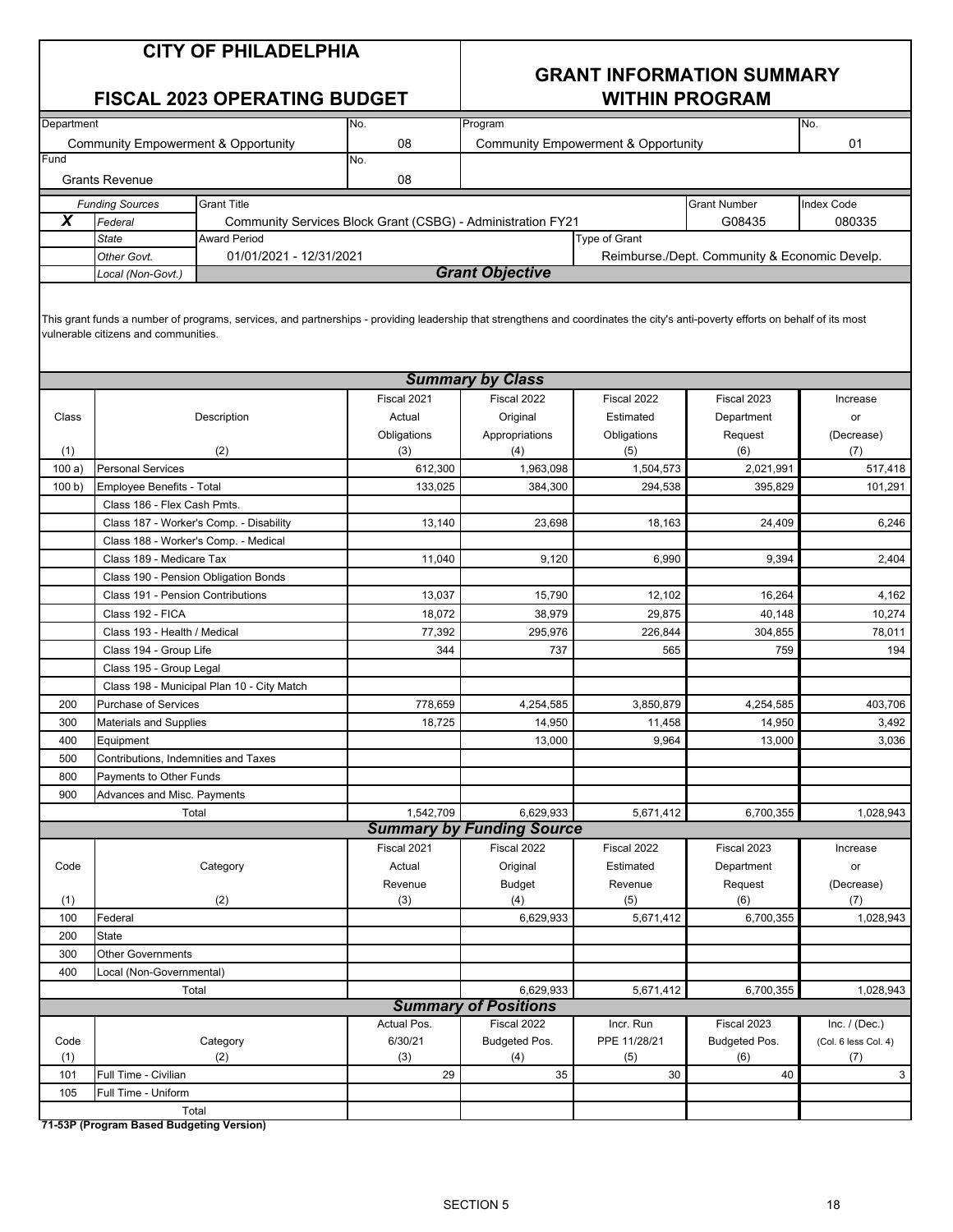### **GRANT INFORMATION SUMMARY**

|            |                                                | <b>FISCAL 2023 OPERATING BUDGET</b>                                                                                                                                                                                                                                                                                                                                                                                                                  | <b>WITHIN PROGRAM</b>                                 |                                  |                                                |                                               |                      |  |
|------------|------------------------------------------------|------------------------------------------------------------------------------------------------------------------------------------------------------------------------------------------------------------------------------------------------------------------------------------------------------------------------------------------------------------------------------------------------------------------------------------------------------|-------------------------------------------------------|----------------------------------|------------------------------------------------|-----------------------------------------------|----------------------|--|
| Department |                                                |                                                                                                                                                                                                                                                                                                                                                                                                                                                      | No.                                                   | Program<br>No.                   |                                                |                                               |                      |  |
|            | <b>Community Empowerment &amp; Opportunity</b> |                                                                                                                                                                                                                                                                                                                                                                                                                                                      | 08                                                    |                                  | <b>Community Empowerment &amp; Opportunity</b> |                                               | 01                   |  |
| Fund       |                                                |                                                                                                                                                                                                                                                                                                                                                                                                                                                      | No.                                                   |                                  |                                                |                                               |                      |  |
|            | <b>Grants Revenue</b>                          |                                                                                                                                                                                                                                                                                                                                                                                                                                                      | 08                                                    |                                  |                                                |                                               |                      |  |
|            | <b>Funding Sources</b>                         | <b>Grant Title</b>                                                                                                                                                                                                                                                                                                                                                                                                                                   |                                                       |                                  |                                                | <b>Grant Number</b>                           | Index Code           |  |
| X          | Federal                                        |                                                                                                                                                                                                                                                                                                                                                                                                                                                      | Community Services Block Grant (CSBG) - Discretionary |                                  |                                                | G08435                                        | 080336               |  |
|            | <b>State</b>                                   | <b>Award Period</b>                                                                                                                                                                                                                                                                                                                                                                                                                                  |                                                       |                                  | Type of Grant                                  |                                               |                      |  |
|            | Other Govt.                                    | 05/01/2020-09/30/2021                                                                                                                                                                                                                                                                                                                                                                                                                                |                                                       |                                  |                                                | Reimburse./Dept. Community & Economic Develp. |                      |  |
|            | Local (Non-Govt.)                              |                                                                                                                                                                                                                                                                                                                                                                                                                                                      |                                                       | <b>Grant Objective</b>           |                                                |                                               |                      |  |
|            |                                                | In response to the COVID-19 epidemic, these discretionary funds will be used to support a variety of capacity building needs, such as; gathering research and data to determine the<br>needs of the community, Departmental purchasing personal protective equipment (PPE), material and supplies. It will also be used for technology, training and operational needs to<br>ensure that critical services for clients can be provided for remotely. |                                                       |                                  |                                                |                                               |                      |  |
|            |                                                |                                                                                                                                                                                                                                                                                                                                                                                                                                                      |                                                       | <b>Summary by Class</b>          |                                                |                                               |                      |  |
|            |                                                |                                                                                                                                                                                                                                                                                                                                                                                                                                                      | Fiscal 2021                                           | Fiscal 2022                      | Fiscal 2022                                    | Fiscal 2023                                   | Increase             |  |
| Class      |                                                | Description                                                                                                                                                                                                                                                                                                                                                                                                                                          | Actual                                                | Original                         | Estimated                                      | Department                                    | or                   |  |
|            |                                                |                                                                                                                                                                                                                                                                                                                                                                                                                                                      | Obligations                                           | Appropriations                   | Obligations                                    | Request                                       | (Decrease)           |  |
| (1)        |                                                | (2)                                                                                                                                                                                                                                                                                                                                                                                                                                                  | (3)                                                   | (4)                              | (5)                                            | (6)                                           | (7)                  |  |
| 100a)      | <b>Personal Services</b>                       |                                                                                                                                                                                                                                                                                                                                                                                                                                                      |                                                       |                                  |                                                |                                               |                      |  |
| 100 b)     | <b>Employee Benefits - Total</b>               |                                                                                                                                                                                                                                                                                                                                                                                                                                                      |                                                       |                                  |                                                |                                               |                      |  |
|            | Class 186 - Flex Cash Pmts.                    |                                                                                                                                                                                                                                                                                                                                                                                                                                                      |                                                       |                                  |                                                |                                               |                      |  |
|            |                                                | Class 187 - Worker's Comp. - Disability                                                                                                                                                                                                                                                                                                                                                                                                              |                                                       |                                  |                                                |                                               |                      |  |
|            | Class 188 - Worker's Comp. - Medical           |                                                                                                                                                                                                                                                                                                                                                                                                                                                      |                                                       |                                  |                                                |                                               |                      |  |
|            | Class 189 - Medicare Tax                       |                                                                                                                                                                                                                                                                                                                                                                                                                                                      |                                                       |                                  |                                                |                                               |                      |  |
|            | Class 190 - Pension Obligation Bonds           |                                                                                                                                                                                                                                                                                                                                                                                                                                                      |                                                       |                                  |                                                |                                               |                      |  |
|            | Class 191 - Pension Contributions              |                                                                                                                                                                                                                                                                                                                                                                                                                                                      |                                                       |                                  |                                                |                                               |                      |  |
|            | Class 192 - FICA                               |                                                                                                                                                                                                                                                                                                                                                                                                                                                      |                                                       |                                  |                                                |                                               |                      |  |
|            | Class 193 - Health / Medical                   |                                                                                                                                                                                                                                                                                                                                                                                                                                                      |                                                       |                                  |                                                |                                               |                      |  |
|            | Class 194 - Group Life                         |                                                                                                                                                                                                                                                                                                                                                                                                                                                      |                                                       |                                  |                                                |                                               |                      |  |
|            | Class 195 - Group Legal                        |                                                                                                                                                                                                                                                                                                                                                                                                                                                      |                                                       |                                  |                                                |                                               |                      |  |
|            |                                                | Class 198 - Municipal Plan 10 - City Match                                                                                                                                                                                                                                                                                                                                                                                                           |                                                       |                                  |                                                |                                               |                      |  |
| 200        | <b>Purchase of Services</b>                    |                                                                                                                                                                                                                                                                                                                                                                                                                                                      |                                                       | 31,200                           |                                                |                                               |                      |  |
| 300        | <b>Materials and Supplies</b>                  |                                                                                                                                                                                                                                                                                                                                                                                                                                                      | 1,491                                                 | 9,100                            | 4,098                                          |                                               | (4,098)              |  |
| 400        | Equipment                                      |                                                                                                                                                                                                                                                                                                                                                                                                                                                      |                                                       | 11,700                           |                                                |                                               |                      |  |
| 500        | Contributions, Indemnities and Taxes           |                                                                                                                                                                                                                                                                                                                                                                                                                                                      |                                                       |                                  |                                                |                                               |                      |  |
| 800<br>900 | Payments to Other Funds                        |                                                                                                                                                                                                                                                                                                                                                                                                                                                      |                                                       |                                  |                                                |                                               |                      |  |
|            | Advances and Misc. Payments                    | Total                                                                                                                                                                                                                                                                                                                                                                                                                                                | 1,491                                                 | 52,000                           | 4,098                                          |                                               | (4,098)              |  |
|            |                                                |                                                                                                                                                                                                                                                                                                                                                                                                                                                      |                                                       | <b>Summary by Funding Source</b> |                                                |                                               |                      |  |
|            |                                                |                                                                                                                                                                                                                                                                                                                                                                                                                                                      | Fiscal 2021                                           | Fiscal 2022                      | Fiscal 2022                                    | Fiscal 2023                                   | Increase             |  |
| Code       |                                                | Category                                                                                                                                                                                                                                                                                                                                                                                                                                             | Actual                                                | Original                         | Estimated                                      | Department                                    | or                   |  |
|            |                                                |                                                                                                                                                                                                                                                                                                                                                                                                                                                      | Revenue                                               | Budget                           | Revenue                                        | Request                                       | (Decrease)           |  |
| (1)        |                                                | (2)                                                                                                                                                                                                                                                                                                                                                                                                                                                  | (3)                                                   | (4)                              | (5)                                            | (6)                                           | (7)                  |  |
| 100        | Federal                                        |                                                                                                                                                                                                                                                                                                                                                                                                                                                      |                                                       | 52,000                           | 4,098                                          |                                               | (4,098)              |  |
| 200        | State                                          |                                                                                                                                                                                                                                                                                                                                                                                                                                                      |                                                       |                                  |                                                |                                               |                      |  |
| 300        | <b>Other Governments</b>                       |                                                                                                                                                                                                                                                                                                                                                                                                                                                      |                                                       |                                  |                                                |                                               |                      |  |
| 400        | Local (Non-Governmental)                       |                                                                                                                                                                                                                                                                                                                                                                                                                                                      |                                                       |                                  |                                                |                                               |                      |  |
|            |                                                | Total                                                                                                                                                                                                                                                                                                                                                                                                                                                |                                                       | 52,000                           | 4,098                                          |                                               | (4,098)              |  |
|            |                                                |                                                                                                                                                                                                                                                                                                                                                                                                                                                      |                                                       | <b>Summary of Positions</b>      |                                                |                                               |                      |  |
|            |                                                |                                                                                                                                                                                                                                                                                                                                                                                                                                                      | Actual Pos.                                           | Fiscal 2022                      | Incr. Run                                      | Fiscal 2023                                   | Inc. $/$ (Dec.)      |  |
| Code       |                                                | Category                                                                                                                                                                                                                                                                                                                                                                                                                                             | 6/30/21                                               | Budgeted Pos.                    | PPE 11/28/21                                   | Budgeted Pos.                                 | (Col. 6 less Col. 4) |  |
| (1)        |                                                | (2)                                                                                                                                                                                                                                                                                                                                                                                                                                                  | (3)                                                   | (4)                              | (5)                                            | (6)                                           | (7)                  |  |
| 101        | Full Time - Civilian                           |                                                                                                                                                                                                                                                                                                                                                                                                                                                      |                                                       |                                  |                                                |                                               |                      |  |
| 105        | Full Time - Uniform                            |                                                                                                                                                                                                                                                                                                                                                                                                                                                      |                                                       |                                  |                                                |                                               |                      |  |
|            |                                                | Total                                                                                                                                                                                                                                                                                                                                                                                                                                                |                                                       |                                  |                                                |                                               |                      |  |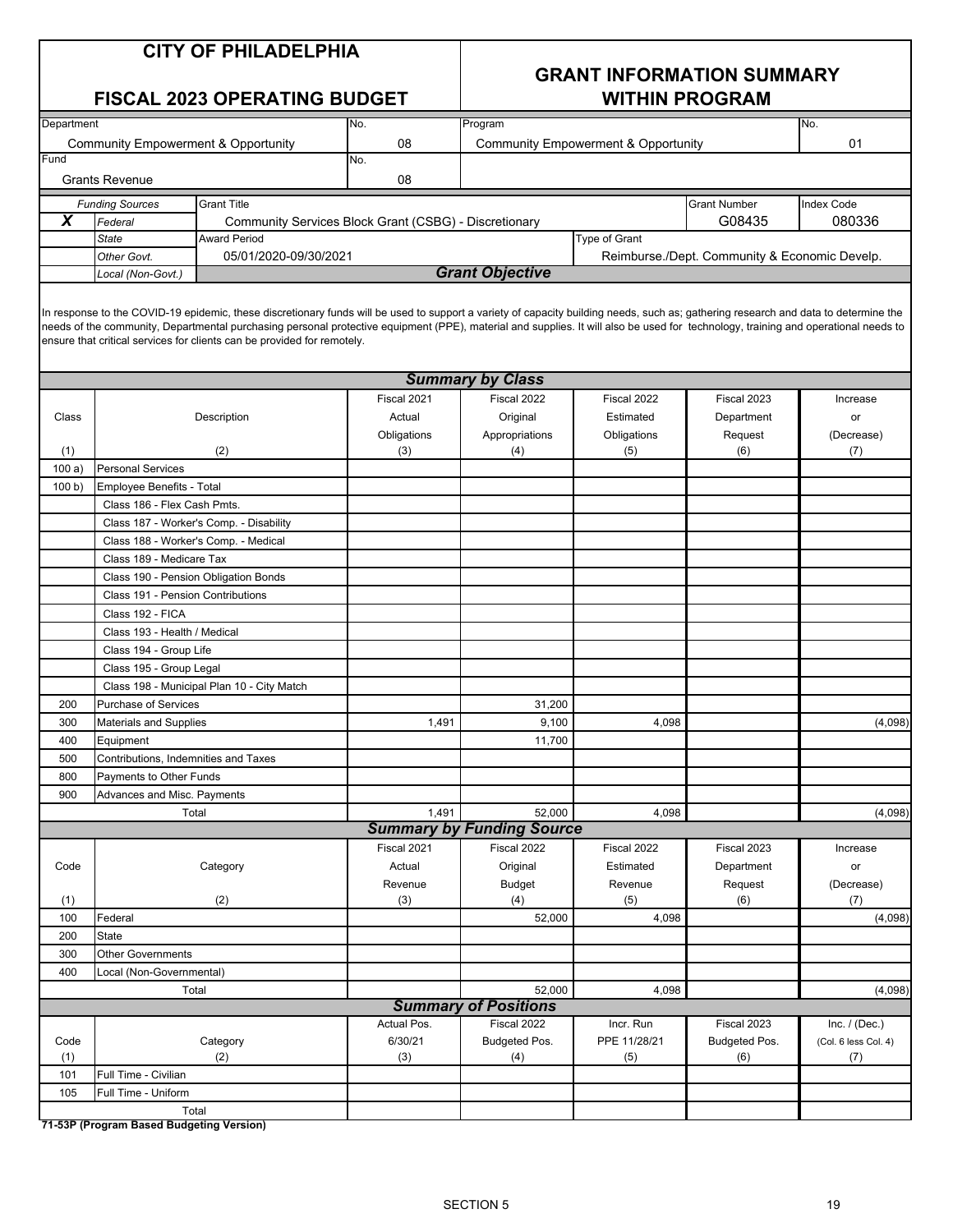**FISCAL 2023 OPERATING BUDGET** 

## **GRANT INFORMATION SUMMARY**

| Department |                                                |                                                                                                                                                       | No.<br>Program     |                                  |                                                |                                               | No.                  |
|------------|------------------------------------------------|-------------------------------------------------------------------------------------------------------------------------------------------------------|--------------------|----------------------------------|------------------------------------------------|-----------------------------------------------|----------------------|
|            | <b>Community Empowerment &amp; Opportunity</b> |                                                                                                                                                       | 08                 |                                  | <b>Community Empowerment &amp; Opportunity</b> |                                               | 01                   |
| Fund       |                                                |                                                                                                                                                       | No.                |                                  |                                                |                                               |                      |
|            | <b>Grants Revenue</b>                          |                                                                                                                                                       | 08                 |                                  |                                                |                                               |                      |
|            | <b>Funding Sources</b>                         | <b>Grant Title</b>                                                                                                                                    |                    |                                  |                                                | <b>Grant Number</b>                           | <b>Index Code</b>    |
| X          | Federal                                        | Community Services Block Grant (CSBG) - CARES                                                                                                         |                    |                                  |                                                | G08435                                        | 080337-339           |
|            | <b>State</b>                                   | <b>Award Period</b>                                                                                                                                   |                    |                                  | Type of Grant                                  |                                               |                      |
|            | Other Govt.                                    | 04/01/2020-09/30/2022                                                                                                                                 |                    |                                  |                                                | Reimburse./Dept. Community & Economic Develp. |                      |
|            | Local (Non-Govt.)                              |                                                                                                                                                       |                    | <b>Grant Objective</b>           |                                                |                                               |                      |
|            |                                                |                                                                                                                                                       |                    |                                  |                                                |                                               |                      |
|            |                                                | CEO will create a targeted COVID-19 investment strategy in collaboration with City Departments and external providers using Response (supporting the  |                    |                                  |                                                |                                               |                      |
|            |                                                | needs of individuals and communities; emergency/basic needs services), Repair (supporting the frayed safety net and support of neighborhood services) |                    |                                  |                                                |                                               |                      |
|            |                                                | and Recovery (supporting efforts to address the prolonged impact of Covid) approach.                                                                  |                    |                                  |                                                |                                               |                      |
|            |                                                |                                                                                                                                                       |                    |                                  |                                                |                                               |                      |
|            |                                                |                                                                                                                                                       |                    | <b>Summary by Class</b>          |                                                |                                               |                      |
|            |                                                |                                                                                                                                                       | Fiscal 2021        | Fiscal 2022                      | Fiscal 2022                                    | Fiscal 2023                                   | Increase             |
| Class      |                                                | Description                                                                                                                                           | Actual             | Original                         | Estimated                                      | Department                                    | or                   |
| (1)        |                                                | (2)                                                                                                                                                   | Obligations<br>(3) | Appropriations<br>(4)            | Obligations<br>(5)                             | Request<br>(6)                                | (Decrease)<br>(7)    |
| 100a)      | <b>Personal Services</b>                       |                                                                                                                                                       |                    |                                  |                                                |                                               |                      |
| 100 b)     | Employee Benefits - Total                      |                                                                                                                                                       |                    |                                  |                                                |                                               |                      |
|            | Class 186 - Flex Cash Pmts.                    |                                                                                                                                                       |                    |                                  |                                                |                                               |                      |
|            |                                                | Class 187 - Worker's Comp. - Disability                                                                                                               |                    |                                  |                                                |                                               |                      |
|            | Class 188 - Worker's Comp. - Medical           |                                                                                                                                                       |                    |                                  |                                                |                                               |                      |
|            | Class 189 - Medicare Tax                       |                                                                                                                                                       |                    |                                  |                                                |                                               |                      |
|            | Class 190 - Pension Obligation Bonds           |                                                                                                                                                       |                    |                                  |                                                |                                               |                      |
|            | Class 191 - Pension Contributions              |                                                                                                                                                       |                    |                                  |                                                |                                               |                      |
|            | Class 192 - FICA                               |                                                                                                                                                       |                    |                                  |                                                |                                               |                      |
|            | Class 193 - Health / Medical                   |                                                                                                                                                       |                    |                                  |                                                |                                               |                      |
|            | Class 194 - Group Life                         |                                                                                                                                                       |                    |                                  |                                                |                                               |                      |
|            | Class 195 - Group Legal                        |                                                                                                                                                       |                    |                                  |                                                |                                               |                      |
|            |                                                | Class 198 - Municipal Plan 10 - City Match                                                                                                            |                    |                                  |                                                |                                               |                      |
| 200        | <b>Purchase of Services</b>                    |                                                                                                                                                       | 1,342,166          | 9,439,906                        | 4,744,201                                      | 4,695,705                                     | (48, 496)            |
| 300        | <b>Materials and Supplies</b>                  |                                                                                                                                                       | 74,047             | 143,000                          | 78,562                                         | 64,438                                        | (14, 124)            |
| 400        | Equipment                                      |                                                                                                                                                       | 58,782             | 260,000                          | 64,831                                         | 195,169                                       | 130,338              |
| 500        | Contributions, Indemnities and Taxes           |                                                                                                                                                       |                    |                                  |                                                |                                               |                      |
| 800        | Payments to Other Funds                        |                                                                                                                                                       |                    |                                  |                                                |                                               |                      |
| 900        | Advances and Misc. Payments                    |                                                                                                                                                       |                    |                                  |                                                |                                               |                      |
|            | <b>Total</b>                                   |                                                                                                                                                       | 1,474,995          | 9,842,906                        | 4,887,594                                      | 4,955,312                                     | 67,718               |
|            |                                                |                                                                                                                                                       |                    | <b>Summary by Funding Source</b> |                                                |                                               |                      |
|            |                                                |                                                                                                                                                       | Fiscal 2021        | Fiscal 2022                      | Fiscal 2022                                    | Fiscal 2023                                   | Increase             |
| Code       |                                                | Category                                                                                                                                              | Actual             | Original                         | Estimated                                      | Department                                    | or                   |
|            |                                                |                                                                                                                                                       | Revenue            | Budget                           | Revenue                                        | Request                                       | (Decrease)           |
| (1)        |                                                | (2)                                                                                                                                                   | (3)                | (4)                              | (5)                                            | (6)                                           | (7)                  |
| 100        | Federal                                        |                                                                                                                                                       |                    | 9,842,906                        | 4,887,594                                      | 4,955,312                                     | 67,718               |
| 200        | State                                          |                                                                                                                                                       |                    |                                  |                                                |                                               |                      |
| 300        | <b>Other Governments</b>                       |                                                                                                                                                       |                    |                                  |                                                |                                               |                      |
| 400        | Local (Non-Governmental)                       |                                                                                                                                                       |                    |                                  |                                                |                                               |                      |
|            | Total                                          |                                                                                                                                                       |                    | 9,842,906                        | 4,887,594                                      | 4,955,312                                     | 67,718               |
|            |                                                |                                                                                                                                                       |                    | <b>Summary of Positions</b>      |                                                |                                               |                      |
|            |                                                |                                                                                                                                                       | Actual Pos.        | Fiscal 2022                      | Incr. Run                                      | Fiscal 2023                                   | Inc. $/$ (Dec.)      |
| Code       |                                                | Category                                                                                                                                              | 6/30/21            | Budgeted Pos.                    | PPE 11/28/21                                   | Budgeted Pos.                                 | (Col. 6 less Col. 4) |
| (1)        | Full Time - Civilian                           | (2)                                                                                                                                                   | (3)                | (4)                              | (5)                                            | (6)                                           | (7)                  |
| 101<br>105 | Full Time - Uniform                            |                                                                                                                                                       |                    |                                  |                                                |                                               |                      |
|            | Total                                          |                                                                                                                                                       |                    |                                  |                                                |                                               |                      |
|            | 71-53P (Program Based Budgeting Version)       |                                                                                                                                                       |                    |                                  |                                                |                                               |                      |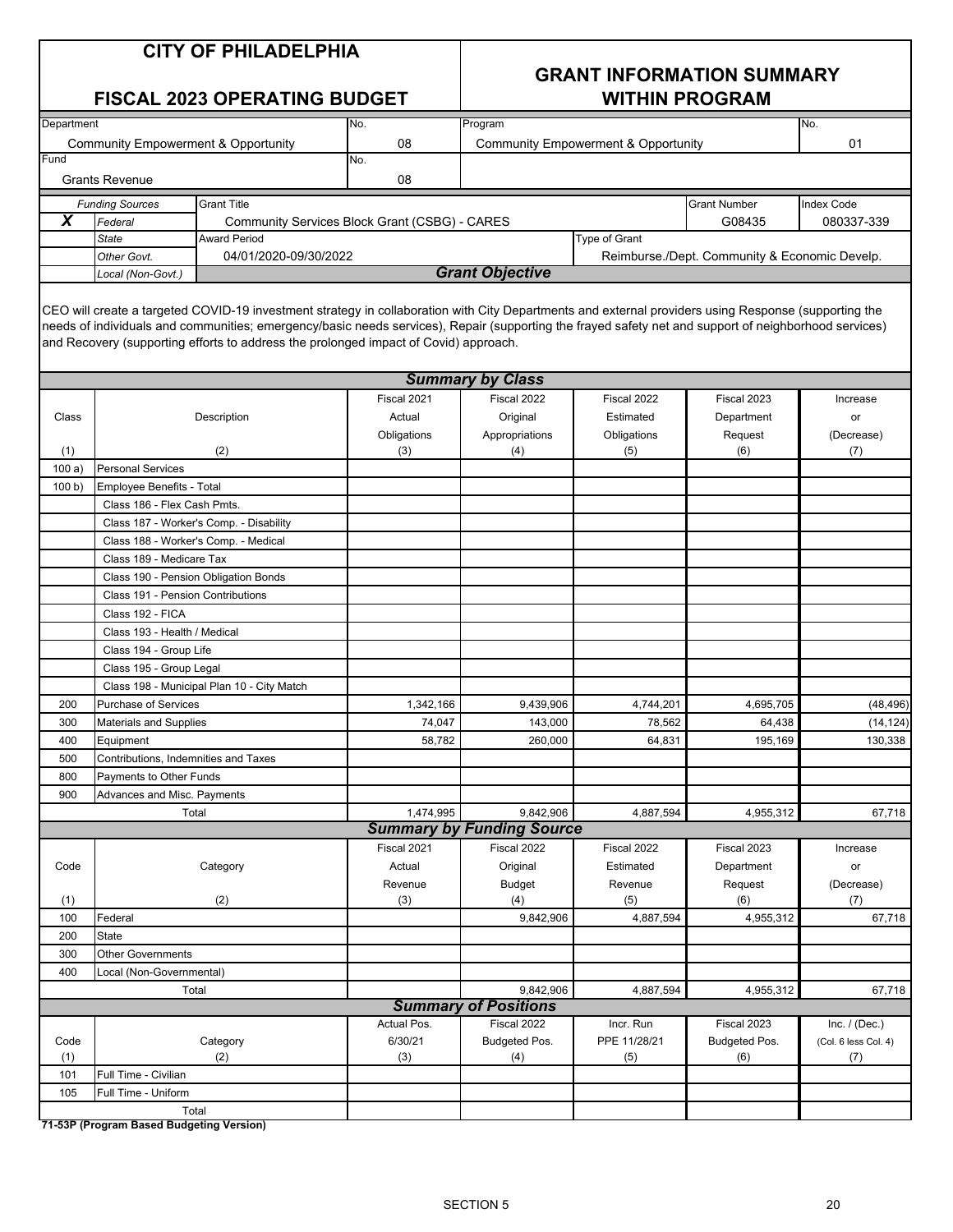| <b>CITY OF PHILADELPHIA</b> |  |
|-----------------------------|--|
|-----------------------------|--|

## **GRANT INFORMATION SUMMARY**

| <b>FISCAL 2023 OPERATING BUDGET</b> |                                                                                                                                                                                                                                                                                |                                            | <b>WITHIN PROGRAM</b> |                                  |                                                |                                               |                      |  |  |
|-------------------------------------|--------------------------------------------------------------------------------------------------------------------------------------------------------------------------------------------------------------------------------------------------------------------------------|--------------------------------------------|-----------------------|----------------------------------|------------------------------------------------|-----------------------------------------------|----------------------|--|--|
| Department                          |                                                                                                                                                                                                                                                                                |                                            | No.                   | Program<br>No.                   |                                                |                                               |                      |  |  |
|                                     | <b>Community Empowerment &amp; Opportunity</b>                                                                                                                                                                                                                                 |                                            | 08                    |                                  | <b>Community Empowerment &amp; Opportunity</b> |                                               | 01                   |  |  |
| Fund                                |                                                                                                                                                                                                                                                                                |                                            | No.                   |                                  |                                                |                                               |                      |  |  |
|                                     | <b>Grants Revenue</b>                                                                                                                                                                                                                                                          |                                            | 08                    |                                  |                                                |                                               |                      |  |  |
|                                     | <b>Funding Sources</b>                                                                                                                                                                                                                                                         | <b>Grant Title</b>                         |                       |                                  |                                                | <b>Grant Number</b>                           | <b>Index Code</b>    |  |  |
|                                     | Federal                                                                                                                                                                                                                                                                        | Human Services Development Fund            |                       |                                  |                                                | G08506                                        | 080344               |  |  |
| $\overline{\mathbf{x}}$             | <b>State</b>                                                                                                                                                                                                                                                                   | <b>Award Period</b>                        |                       |                                  | Type of Grant                                  |                                               |                      |  |  |
|                                     | Other Govt.                                                                                                                                                                                                                                                                    | 07/01/2021-06/30/2022                      |                       |                                  |                                                | Reimbursement/PA Department of Human Services |                      |  |  |
|                                     | Local (Non-Govt.)                                                                                                                                                                                                                                                              |                                            |                       | <b>Grant Objective</b>           |                                                |                                               |                      |  |  |
|                                     | Provides for services to low-income individuals and families in Philadelphia. Funding supports community outreach efforts through the BenePhilly Initiative and citywide planning<br>efforts to enhance participants' overall financial well-being and physical/mental health. |                                            |                       |                                  |                                                |                                               |                      |  |  |
|                                     |                                                                                                                                                                                                                                                                                |                                            |                       | <b>Summary by Class</b>          |                                                |                                               |                      |  |  |
|                                     |                                                                                                                                                                                                                                                                                |                                            | Fiscal 2021           | Fiscal 2022                      | Fiscal 2022                                    | Fiscal 2023                                   | Increase             |  |  |
| Class                               |                                                                                                                                                                                                                                                                                | Description                                | Actual                | Original                         | Estimated                                      | Department                                    | or                   |  |  |
|                                     |                                                                                                                                                                                                                                                                                |                                            | Obligations           | Appropriations                   | Obligations                                    | Request                                       | (Decrease)           |  |  |
| (1)                                 | <b>Personal Services</b>                                                                                                                                                                                                                                                       | (2)                                        | (3)                   | (4)                              | (5)                                            | (6)                                           | (7)                  |  |  |
| 100a)<br>100 b                      | <b>Employee Benefits - Total</b>                                                                                                                                                                                                                                               |                                            |                       |                                  |                                                |                                               |                      |  |  |
|                                     | Class 186 - Flex Cash Pmts.                                                                                                                                                                                                                                                    |                                            |                       |                                  |                                                |                                               |                      |  |  |
|                                     |                                                                                                                                                                                                                                                                                | Class 187 - Worker's Comp. - Disability    |                       |                                  |                                                |                                               |                      |  |  |
|                                     | Class 188 - Worker's Comp. - Medical                                                                                                                                                                                                                                           |                                            |                       |                                  |                                                |                                               |                      |  |  |
|                                     | Class 189 - Medicare Tax                                                                                                                                                                                                                                                       |                                            |                       |                                  |                                                |                                               |                      |  |  |
|                                     | Class 190 - Pension Obligation Bonds                                                                                                                                                                                                                                           |                                            |                       |                                  |                                                |                                               |                      |  |  |
|                                     | Class 191 - Pension Contributions                                                                                                                                                                                                                                              |                                            |                       |                                  |                                                |                                               |                      |  |  |
|                                     | Class 192 - FICA                                                                                                                                                                                                                                                               |                                            |                       |                                  |                                                |                                               |                      |  |  |
|                                     | Class 193 - Health / Medical                                                                                                                                                                                                                                                   |                                            |                       |                                  |                                                |                                               |                      |  |  |
|                                     | Class 194 - Group Life                                                                                                                                                                                                                                                         |                                            |                       |                                  |                                                |                                               |                      |  |  |
|                                     | Class 195 - Group Legal                                                                                                                                                                                                                                                        |                                            |                       |                                  |                                                |                                               |                      |  |  |
|                                     |                                                                                                                                                                                                                                                                                | Class 198 - Municipal Plan 10 - City Match |                       |                                  |                                                |                                               |                      |  |  |
| 200                                 | <b>Purchase of Services</b>                                                                                                                                                                                                                                                    |                                            | 150,000               | 130,000                          | 150,000                                        | 150,000                                       |                      |  |  |
| 300                                 | <b>Materials and Supplies</b>                                                                                                                                                                                                                                                  |                                            |                       |                                  |                                                |                                               |                      |  |  |
| 400                                 | Equipment                                                                                                                                                                                                                                                                      |                                            |                       |                                  |                                                |                                               |                      |  |  |
| 500                                 | Contributions, Indemnities and Taxes                                                                                                                                                                                                                                           |                                            |                       |                                  |                                                |                                               |                      |  |  |
| 800                                 | Payments to Other Funds                                                                                                                                                                                                                                                        |                                            |                       |                                  |                                                |                                               |                      |  |  |
| 900                                 | Advances and Misc. Payments                                                                                                                                                                                                                                                    |                                            |                       |                                  |                                                |                                               |                      |  |  |
|                                     |                                                                                                                                                                                                                                                                                | Total                                      | 150,000               | 130,000                          | 150,000                                        | 150,000                                       |                      |  |  |
|                                     |                                                                                                                                                                                                                                                                                |                                            |                       | <b>Summary by Funding Source</b> |                                                |                                               |                      |  |  |
|                                     |                                                                                                                                                                                                                                                                                |                                            | Fiscal 2021           | Fiscal 2022                      | Fiscal 2022                                    | Fiscal 2023                                   | Increase             |  |  |
| Code                                |                                                                                                                                                                                                                                                                                | Category                                   | Actual<br>Revenue     | Original                         | Estimated                                      | Department<br>Request                         | or<br>(Decrease)     |  |  |
| (1)                                 |                                                                                                                                                                                                                                                                                | (2)                                        | (3)                   | <b>Budget</b><br>(4)             | Revenue<br>(5)                                 | (6)                                           | (7)                  |  |  |
| 100                                 | Federal                                                                                                                                                                                                                                                                        |                                            |                       |                                  |                                                |                                               |                      |  |  |
| 200                                 | State                                                                                                                                                                                                                                                                          |                                            | 100,000               | 130,000                          | 150,000                                        | 150,000                                       |                      |  |  |
| 300                                 | <b>Other Governments</b>                                                                                                                                                                                                                                                       |                                            |                       |                                  |                                                |                                               |                      |  |  |
| 400                                 | Local (Non-Governmental)                                                                                                                                                                                                                                                       |                                            |                       |                                  |                                                |                                               |                      |  |  |
|                                     | Total                                                                                                                                                                                                                                                                          |                                            | 100,000               | 130,000                          | 150,000                                        | 150,000                                       |                      |  |  |
|                                     |                                                                                                                                                                                                                                                                                |                                            |                       | <b>Summary of Positions</b>      |                                                |                                               |                      |  |  |
|                                     |                                                                                                                                                                                                                                                                                |                                            | Actual Pos.           | Fiscal 2022                      | Incr. Run                                      | Fiscal 2023                                   | Inc. $/$ (Dec.)      |  |  |
| Code                                |                                                                                                                                                                                                                                                                                | Category                                   | 6/30/21               | Budgeted Pos.                    | PPE 11/28/21                                   | Budgeted Pos.                                 | (Col. 6 less Col. 4) |  |  |
| (1)                                 |                                                                                                                                                                                                                                                                                | (2)                                        | (3)                   | (4)                              | (5)                                            | (6)                                           | (7)                  |  |  |
| 101                                 | Full Time - Civilian                                                                                                                                                                                                                                                           |                                            |                       |                                  |                                                |                                               |                      |  |  |
| 105                                 | Full Time - Uniform                                                                                                                                                                                                                                                            |                                            |                       |                                  |                                                |                                               |                      |  |  |
|                                     | Total                                                                                                                                                                                                                                                                          |                                            |                       |                                  |                                                |                                               |                      |  |  |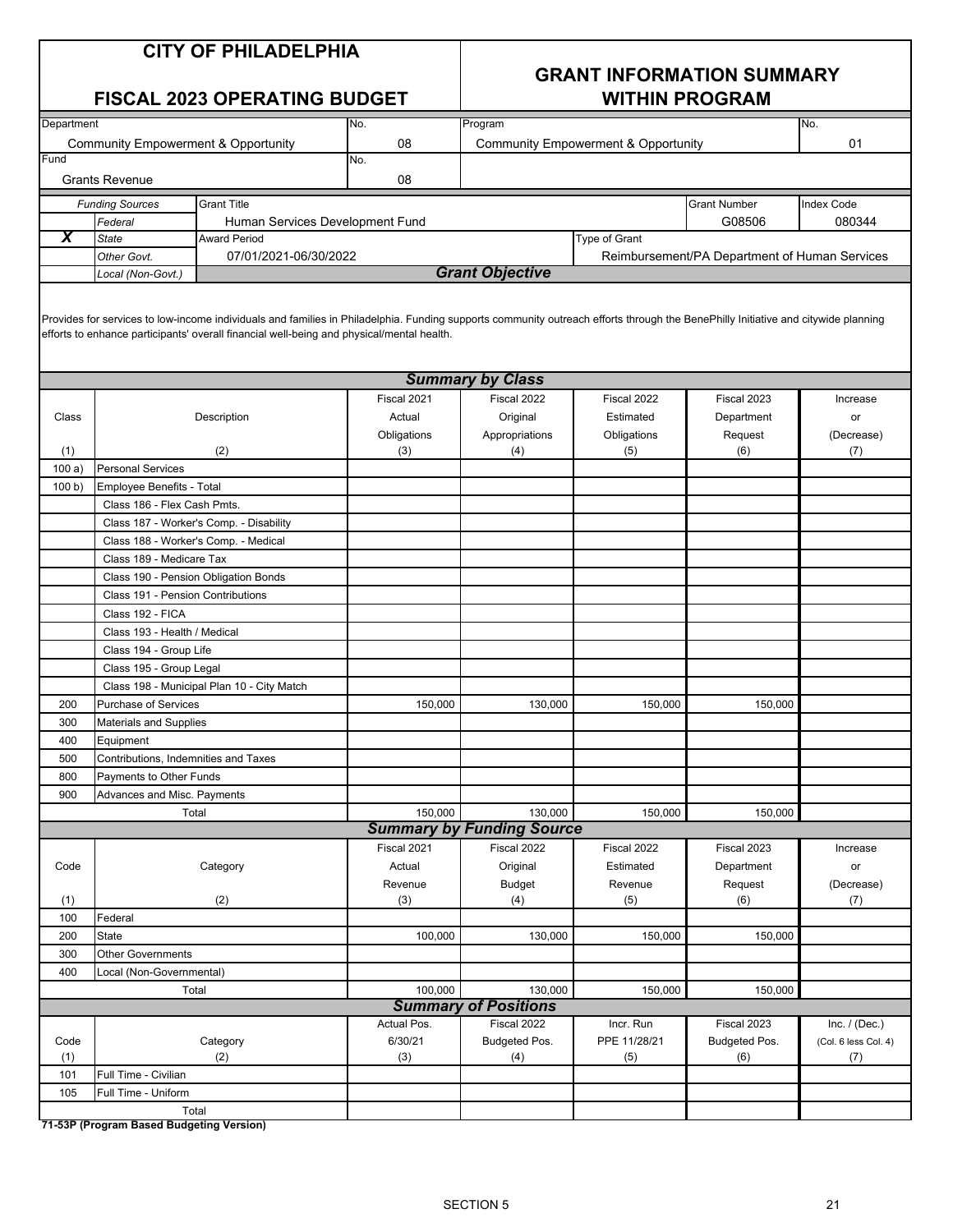**FISCAL 2023 OPERATING BUDGET** 

### **GRANT INFORMATION SUMMARY**

| Department |                                                |                                                                                                                                                                                   | No.         | Program                                        |                |                                               | No.                  |
|------------|------------------------------------------------|-----------------------------------------------------------------------------------------------------------------------------------------------------------------------------------|-------------|------------------------------------------------|----------------|-----------------------------------------------|----------------------|
|            |                                                |                                                                                                                                                                                   |             | <b>Community Empowerment &amp; Opportunity</b> |                |                                               |                      |
| Fund       | <b>Community Empowerment &amp; Opportunity</b> |                                                                                                                                                                                   | 08          |                                                |                |                                               | 01                   |
|            |                                                |                                                                                                                                                                                   | No.         |                                                |                |                                               |                      |
|            | <b>Grants Revenue</b>                          |                                                                                                                                                                                   | 08          |                                                |                |                                               |                      |
|            | <b>Funding Sources</b>                         | <b>Grant Title</b>                                                                                                                                                                |             |                                                |                | <b>Grant Number</b>                           | <b>Index Code</b>    |
| X          | Federal                                        | Workready Program                                                                                                                                                                 |             |                                                |                | G08672                                        | 080350               |
|            | <b>State</b>                                   | <b>Award Period</b>                                                                                                                                                               |             |                                                | Type of Grant  |                                               |                      |
|            | Other Govt.                                    | 07/01/2021-06/30/2022                                                                                                                                                             |             |                                                |                | Reimbursement/PA Department of Human Services |                      |
|            | Local (Non-Govt.)                              |                                                                                                                                                                                   |             | <b>Grant Objective</b>                         |                |                                               |                      |
|            |                                                |                                                                                                                                                                                   |             |                                                |                |                                               |                      |
|            | achieving self-sufficiency.                    | CEO acts as a pass-through entity for the PA Department of Human Services. Funds are used to provide services that will help clients stabilize barriers that may hinder them from |             |                                                |                |                                               |                      |
|            |                                                |                                                                                                                                                                                   |             | <b>Summary by Class</b>                        |                |                                               |                      |
|            |                                                |                                                                                                                                                                                   | Fiscal 2021 | Fiscal 2022                                    | Fiscal 2022    | Fiscal 2023                                   | Increase             |
| Class      |                                                | Description                                                                                                                                                                       | Actual      | Original                                       | Estimated      | Department                                    | or                   |
|            |                                                |                                                                                                                                                                                   | Obligations | Appropriations                                 | Obligations    | Request                                       | (Decrease)           |
| (1)        |                                                | (2)                                                                                                                                                                               | (3)         | (4)                                            | (5)            | (6)                                           | (7)                  |
| 100a)      | <b>Personal Services</b>                       |                                                                                                                                                                                   | 618,456     | 1,155,380                                      | 888,754        | 1,190,041                                     | 301,287              |
| 100 b      | Employee Benefits - Total                      |                                                                                                                                                                                   | 28,595      | 151,803                                        | 116,772        | 156,357                                       | 39,585               |
|            | Class 186 - Flex Cash Pmts.                    |                                                                                                                                                                                   |             |                                                |                |                                               |                      |
|            |                                                | Class 187 - Worker's Comp. - Disability                                                                                                                                           | 5,749       | 30,521                                         | 23,478         | 31,437                                        | 7,959                |
|            | Class 188 - Worker's Comp. - Medical           |                                                                                                                                                                                   |             |                                                |                |                                               |                      |
|            | Class 189 - Medicare Tax                       |                                                                                                                                                                                   |             |                                                |                |                                               |                      |
|            |                                                |                                                                                                                                                                                   | 3,156       |                                                |                |                                               |                      |
|            | Class 190 - Pension Obligation Bonds           |                                                                                                                                                                                   |             |                                                |                |                                               |                      |
|            | Class 191 - Pension Contributions              |                                                                                                                                                                                   |             |                                                |                |                                               |                      |
|            | Class 192 - FICA                               |                                                                                                                                                                                   | 13,494      | 88,388                                         | 67,991         | 91,040                                        | 23,049               |
|            | Class 193 - Health / Medical                   |                                                                                                                                                                                   | 6,196       | 28,062                                         | 21,586         | 28,904                                        | 7,318                |
|            | Class 194 - Group Life                         |                                                                                                                                                                                   |             | 4,832                                          | 3,717          | 4,977                                         | 1,260                |
|            | Class 195 - Group Legal                        |                                                                                                                                                                                   |             |                                                |                |                                               |                      |
|            |                                                | Class 198 - Municipal Plan 10 - City Match                                                                                                                                        |             |                                                |                |                                               |                      |
| 200        | Purchase of Services                           |                                                                                                                                                                                   | 15,254,024  | 21,617,006                                     | 16,372,540     | 21,617,006                                    | 5,244,466            |
| 300        | <b>Materials and Supplies</b>                  |                                                                                                                                                                                   | 3,367       | 32,500                                         | 25,000         | 32,500                                        | 7,500                |
| 400        | Equipment                                      |                                                                                                                                                                                   | 5,394       | 159,900                                        | 123,000        | 159,900                                       | 36,900               |
| 500        | Contributions, Indemnities and Taxes           |                                                                                                                                                                                   |             |                                                |                |                                               |                      |
| 800        | Payments to Other Funds                        |                                                                                                                                                                                   |             |                                                |                |                                               |                      |
| 900        | Advances and Misc. Payments                    |                                                                                                                                                                                   |             |                                                |                |                                               |                      |
|            | Total                                          |                                                                                                                                                                                   | 15,909,836  | 23,116,589                                     | 17,526,066     | 23,155,804                                    | 5,629,738            |
|            |                                                |                                                                                                                                                                                   |             | <b>Summary by Funding Source</b>               |                |                                               |                      |
|            |                                                |                                                                                                                                                                                   | Fiscal 2021 | Fiscal 2022                                    | Fiscal 2022    | Fiscal 2023                                   | Increase             |
| Code       |                                                | Category                                                                                                                                                                          | Actual      | Original                                       | Estimated      | Department                                    | or                   |
|            |                                                |                                                                                                                                                                                   | Revenue     |                                                |                |                                               |                      |
| (1)        |                                                | (2)                                                                                                                                                                               | (3)         | Budget<br>(4)                                  | Revenue<br>(5) | Request<br>(6)                                | (Decrease)           |
|            | Federal                                        |                                                                                                                                                                                   | 5,558,319   | 23,116,589                                     | 17,526,066     | 23,155,804                                    | (7)<br>5,629,738     |
| 100        |                                                |                                                                                                                                                                                   |             |                                                |                |                                               |                      |
| 200        | State                                          |                                                                                                                                                                                   |             |                                                |                |                                               |                      |
| 300        | <b>Other Governments</b>                       |                                                                                                                                                                                   |             |                                                |                |                                               |                      |
| 400        | Local (Non-Governmental)                       |                                                                                                                                                                                   |             |                                                |                |                                               |                      |
|            | Total                                          |                                                                                                                                                                                   | 5,558,319   | 23,116,589                                     | 17,526,066     | 23,155,804                                    | 5,629,738            |
|            |                                                |                                                                                                                                                                                   |             | <b>Summary of Positions</b>                    |                |                                               |                      |
|            |                                                |                                                                                                                                                                                   | Actual Pos. | Fiscal 2022                                    | Incr. Run      | Fiscal 2023                                   | Inc. $/$ (Dec.)      |
| Code       |                                                | Category                                                                                                                                                                          | 6/30/21     | Budgeted Pos.                                  | PPE 11/28/21   | Budgeted Pos.                                 | (Col. 6 less Col. 4) |
| (1)        |                                                | (2)                                                                                                                                                                               | (3)         | (4)                                            | (5)            | (6)                                           | (7)                  |
| 101        | Full Time - Civilian                           |                                                                                                                                                                                   |             |                                                |                |                                               |                      |
| 105        | Full Time - Uniform                            |                                                                                                                                                                                   |             |                                                |                |                                               |                      |
|            | Total                                          |                                                                                                                                                                                   |             |                                                |                |                                               |                      |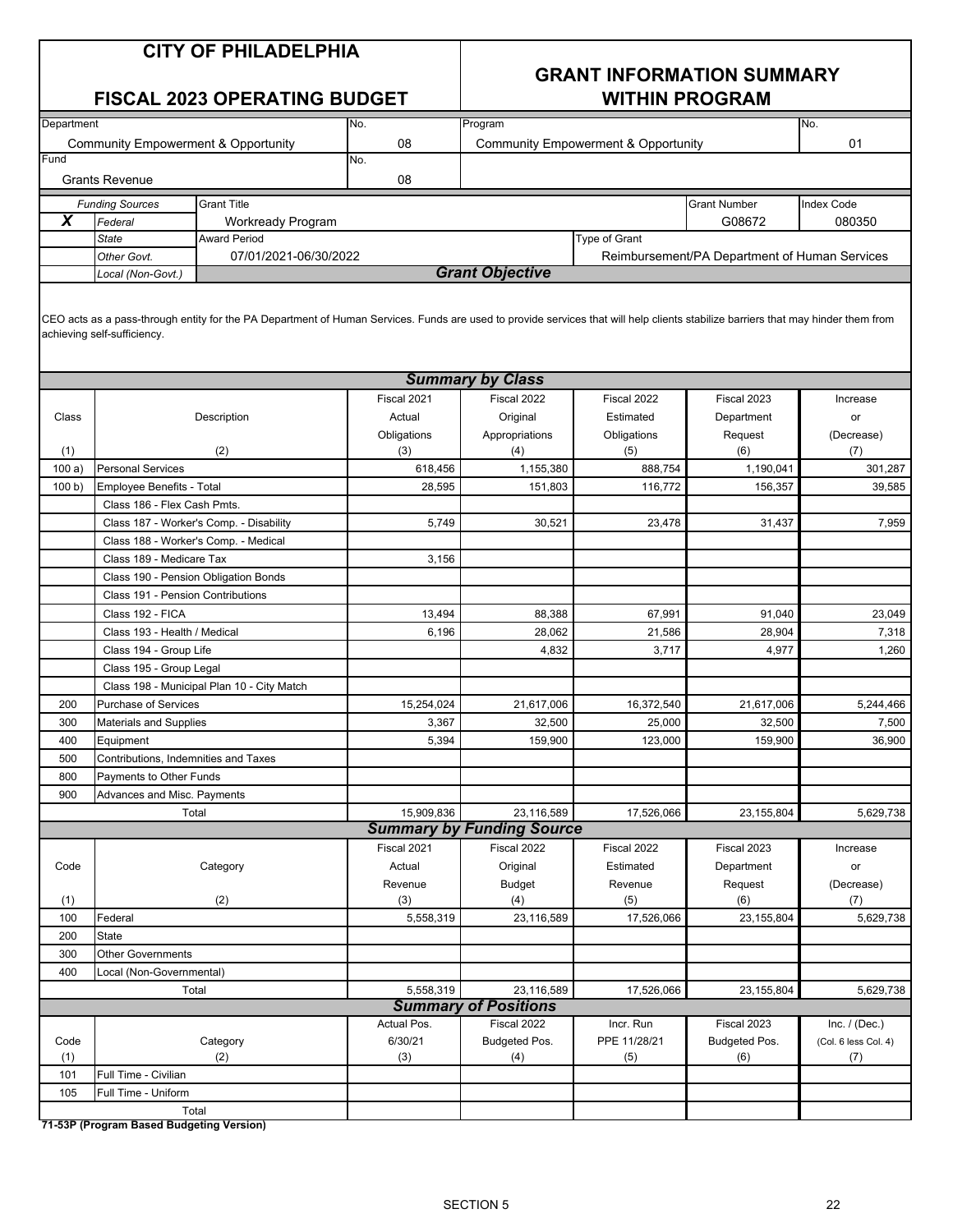| <b>CITY OF PHILADELPHIA</b> |  |
|-----------------------------|--|
|-----------------------------|--|

#### **FISCAL 2023 OPERATING BUDGET**

### **GRANT INFORMATION SUMMARY**

| Department |                                                |                                                                                                                                                                                      | No.         | Program                          |                                                |                     | No.                  |
|------------|------------------------------------------------|--------------------------------------------------------------------------------------------------------------------------------------------------------------------------------------|-------------|----------------------------------|------------------------------------------------|---------------------|----------------------|
|            | <b>Community Empowerment &amp; Opportunity</b> |                                                                                                                                                                                      | 08          |                                  | <b>Community Empowerment &amp; Opportunity</b> |                     | 01                   |
| Fund       |                                                |                                                                                                                                                                                      | No.         |                                  |                                                |                     |                      |
|            | <b>Grants Revenue</b>                          |                                                                                                                                                                                      | 08          |                                  |                                                |                     |                      |
|            | <b>Funding Sources</b>                         | <b>Grant Title</b>                                                                                                                                                                   |             |                                  |                                                | <b>Grant Number</b> | <b>Index Code</b>    |
| X          | Federal                                        | Philadelphia Works FY21                                                                                                                                                              |             |                                  |                                                | G08675              | 080355               |
|            | <b>State</b>                                   | <b>Award Period</b>                                                                                                                                                                  |             |                                  | Type of Grant                                  |                     |                      |
|            | Other Govt.                                    | 07/01/2020 - 06/30/2021                                                                                                                                                              |             |                                  | Reimbursement                                  |                     |                      |
|            | Local (Non-Govt.)                              |                                                                                                                                                                                      |             | <b>Grant Objective</b>           |                                                |                     |                      |
|            |                                                |                                                                                                                                                                                      |             |                                  |                                                |                     |                      |
|            | TANF YD funds. (200 students enrolled).        | In alignment with state and local strategic goals, the Office of Community Empowerment and Opportunity will operate programming for youth and young adults in Philadelphia utilizing |             |                                  |                                                |                     |                      |
|            |                                                |                                                                                                                                                                                      |             | <b>Summary by Class</b>          |                                                |                     |                      |
|            |                                                |                                                                                                                                                                                      | Fiscal 2021 | Fiscal 2022                      | Fiscal 2022                                    | Fiscal 2023         | Increase             |
| Class      |                                                | Description                                                                                                                                                                          | Actual      | Original                         | Estimated                                      | Department          | or                   |
|            |                                                |                                                                                                                                                                                      | Obligations | Appropriations                   | Obligations                                    | Request             | (Decrease)           |
| (1)        |                                                | (2)                                                                                                                                                                                  | (3)         | (4)                              | (5)                                            | (6)                 | (7)                  |
| 100a)      | <b>Personal Services</b>                       |                                                                                                                                                                                      | 64,050      |                                  |                                                |                     |                      |
| 100 b)     | Employee Benefits - Total                      |                                                                                                                                                                                      | 9,624       |                                  |                                                |                     |                      |
|            | Class 186 - Flex Cash Pmts.                    |                                                                                                                                                                                      |             |                                  |                                                |                     |                      |
|            |                                                | Class 187 - Worker's Comp. - Disability                                                                                                                                              | 1,744       |                                  |                                                |                     |                      |
|            | Class 188 - Worker's Comp. - Medical           |                                                                                                                                                                                      |             |                                  |                                                |                     |                      |
|            | Class 189 - Medicare Tax                       |                                                                                                                                                                                      | 1,124       |                                  |                                                |                     |                      |
|            | Class 190 - Pension Obligation Bonds           |                                                                                                                                                                                      |             |                                  |                                                |                     |                      |
|            | Class 191 - Pension Contributions              |                                                                                                                                                                                      | 1,516       |                                  |                                                |                     |                      |
|            | Class 192 - FICA                               |                                                                                                                                                                                      | 3,294       |                                  |                                                |                     |                      |
|            | Class 193 - Health / Medical                   |                                                                                                                                                                                      | 1,946       |                                  |                                                |                     |                      |
|            | Class 194 - Group Life                         |                                                                                                                                                                                      |             |                                  |                                                |                     |                      |
|            | Class 195 - Group Legal                        |                                                                                                                                                                                      |             |                                  |                                                |                     |                      |
|            |                                                | Class 198 - Municipal Plan 10 - City Match                                                                                                                                           |             |                                  |                                                |                     |                      |
| 200        | Purchase of Services                           |                                                                                                                                                                                      | 45,515      |                                  |                                                |                     |                      |
| 300        | Materials and Supplies                         |                                                                                                                                                                                      | 1,575       |                                  |                                                |                     |                      |
| 400        | Equipment                                      |                                                                                                                                                                                      |             |                                  |                                                |                     |                      |
| 500        | Contributions, Indemnities and Taxes           |                                                                                                                                                                                      |             |                                  |                                                |                     |                      |
| 800        | Payments to Other Funds                        |                                                                                                                                                                                      |             |                                  |                                                |                     |                      |
| 900        | Advances and Misc. Payments                    |                                                                                                                                                                                      |             |                                  |                                                |                     |                      |
|            |                                                | Total                                                                                                                                                                                | 120,764     |                                  |                                                |                     |                      |
|            |                                                |                                                                                                                                                                                      |             | <b>Summary by Funding Source</b> |                                                |                     |                      |
|            |                                                |                                                                                                                                                                                      | Fiscal 2021 | Fiscal 2022                      | Fiscal 2022                                    | Fiscal 2023         | Increase             |
| Code       |                                                | Category                                                                                                                                                                             | Actual      | Original                         | Estimated                                      | Department          | or                   |
|            |                                                |                                                                                                                                                                                      | Revenue     | <b>Budget</b>                    | Revenue                                        | Request             | (Decrease)           |
| (1)        |                                                | (2)                                                                                                                                                                                  | (3)         | (4)                              | (5)                                            | (6)                 | (7)                  |
| 100        | Federal                                        |                                                                                                                                                                                      | 106,137     |                                  |                                                |                     |                      |
| 200        | State                                          |                                                                                                                                                                                      |             |                                  |                                                |                     |                      |
| 300        | <b>Other Governments</b>                       |                                                                                                                                                                                      |             |                                  |                                                |                     |                      |
| 400        | Local (Non-Governmental)                       |                                                                                                                                                                                      |             |                                  |                                                |                     |                      |
|            | Total                                          |                                                                                                                                                                                      | 106,137     |                                  |                                                |                     |                      |
|            |                                                |                                                                                                                                                                                      |             | <b>Summary of Positions</b>      |                                                |                     |                      |
|            |                                                |                                                                                                                                                                                      | Actual Pos. | Fiscal 2022                      | Incr. Run                                      | Fiscal 2023         | Inc. $/$ (Dec.)      |
| Code       |                                                | Category                                                                                                                                                                             | 6/30/21     | Budgeted Pos.                    | PPE 11/28/21                                   | Budgeted Pos.       | (Col. 6 less Col. 4) |
| (1)        |                                                | (2)                                                                                                                                                                                  | (3)         | (4)                              | (5)                                            | (6)                 | (7)                  |
| 101        | Full Time - Civilian                           |                                                                                                                                                                                      |             |                                  |                                                |                     |                      |
| 105        | Full Time - Uniform                            |                                                                                                                                                                                      |             |                                  |                                                |                     |                      |
|            |                                                | Total                                                                                                                                                                                |             |                                  |                                                |                     |                      |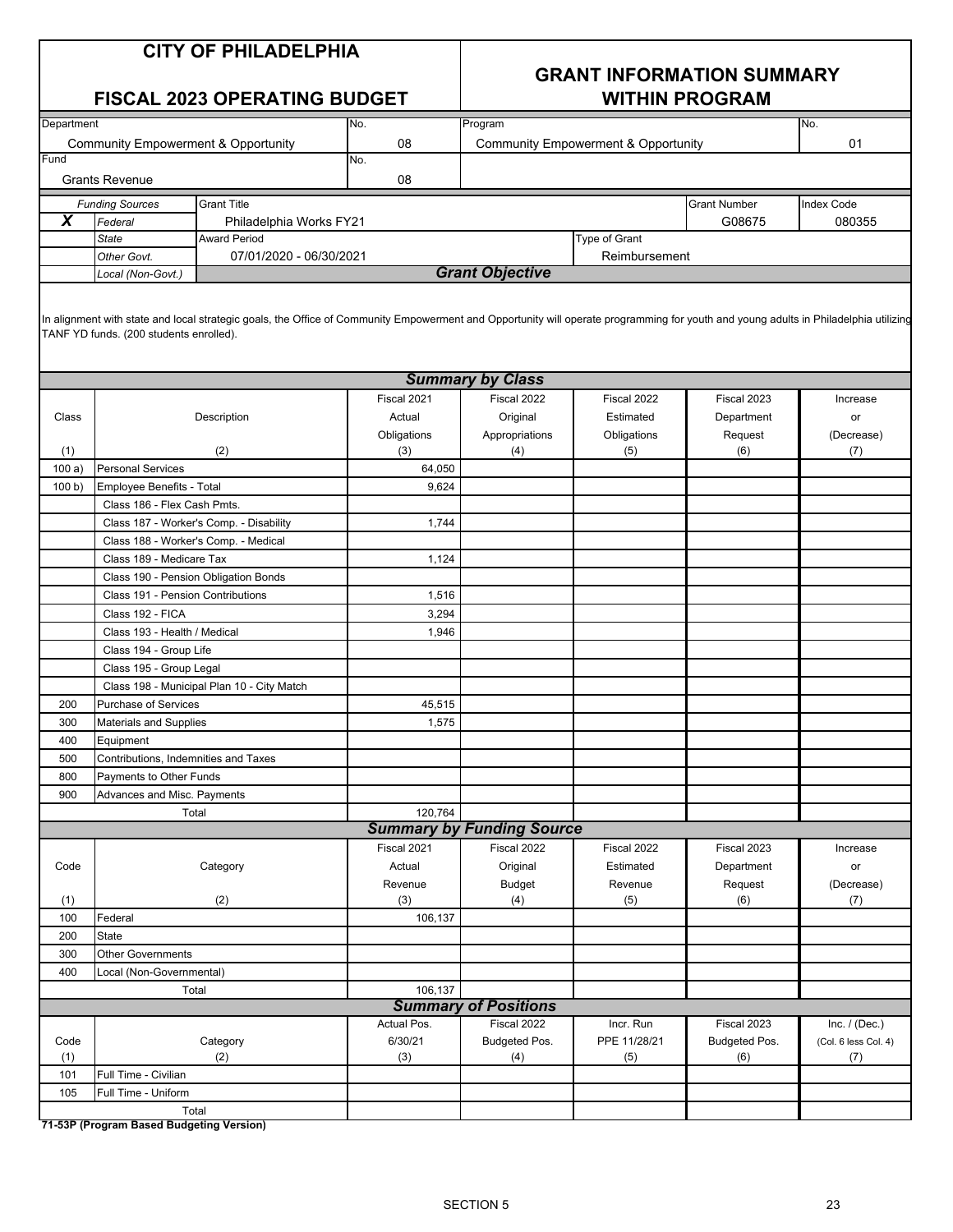| <b>CITY OF PHILADELPHIA</b><br><b>FISCAL 2023 OPERATING BUDGET</b><br>Department<br>No. |                                                |                                                                                                                  | <b>GRANT INFORMATION SUMMARY</b><br><b>WITHIN PROGRAM</b> |                                  |                                                |                                   |                      |
|-----------------------------------------------------------------------------------------|------------------------------------------------|------------------------------------------------------------------------------------------------------------------|-----------------------------------------------------------|----------------------------------|------------------------------------------------|-----------------------------------|----------------------|
|                                                                                         |                                                |                                                                                                                  |                                                           | Program                          |                                                |                                   | No.                  |
|                                                                                         | <b>Community Empowerment &amp; Opportunity</b> |                                                                                                                  | 08                                                        |                                  | <b>Community Empowerment &amp; Opportunity</b> |                                   | 01                   |
| Fund                                                                                    |                                                |                                                                                                                  | No.                                                       |                                  |                                                |                                   |                      |
|                                                                                         | <b>Grants Revenue</b>                          |                                                                                                                  | 08                                                        |                                  |                                                |                                   |                      |
|                                                                                         | <b>Funding Sources</b>                         | <b>Grant Title</b>                                                                                               |                                                           |                                  |                                                | <b>Grant Number</b>               | Index Code           |
|                                                                                         | Federal                                        | <b>Expert City</b>                                                                                               |                                                           |                                  |                                                | G08L04                            | 080517               |
|                                                                                         | <b>State</b>                                   | <b>Award Period</b>                                                                                              |                                                           |                                  | Type of Grant                                  |                                   |                      |
|                                                                                         | Other Govt.                                    | 02/01/2018-02/28/2020                                                                                            |                                                           |                                  |                                                | Advance/National League of Cities |                      |
| $\overline{\textbf{x}}$                                                                 | Local (Non-Govt.)                              |                                                                                                                  |                                                           | <b>Grant Objective</b>           |                                                |                                   |                      |
|                                                                                         |                                                | Grant funds will be used to provide technical assistance to Financial Empowerment Centers (FEC) public grantees. |                                                           | <b>Summary by Class</b>          |                                                |                                   |                      |
|                                                                                         |                                                |                                                                                                                  | Fiscal 2021                                               | Fiscal 2022                      | Fiscal 2022                                    | Fiscal 2023                       | Increase             |
| Class                                                                                   |                                                | Description                                                                                                      | Actual                                                    | Original                         | Estimated                                      | Department                        | or                   |
|                                                                                         |                                                |                                                                                                                  | Obligations                                               | Appropriations                   | Obligations                                    | Request                           | (Decrease)           |
| (1)                                                                                     |                                                | (2)                                                                                                              | (3)                                                       | (4)                              | (5)                                            | (6)                               | (7)                  |
| 100a)                                                                                   | <b>Personal Services</b>                       |                                                                                                                  |                                                           |                                  |                                                |                                   |                      |
| 100 b                                                                                   | Employee Benefits - Total                      |                                                                                                                  |                                                           |                                  |                                                |                                   |                      |
|                                                                                         | Class 186 - Flex Cash Pmts.                    |                                                                                                                  |                                                           |                                  |                                                |                                   |                      |
|                                                                                         |                                                | Class 187 - Worker's Comp. - Disability                                                                          |                                                           |                                  |                                                |                                   |                      |
|                                                                                         | Class 188 - Worker's Comp. - Medical           |                                                                                                                  |                                                           |                                  |                                                |                                   |                      |
|                                                                                         | Class 189 - Medicare Tax                       |                                                                                                                  |                                                           |                                  |                                                |                                   |                      |
|                                                                                         | Class 190 - Pension Obligation Bonds           |                                                                                                                  |                                                           |                                  |                                                |                                   |                      |
|                                                                                         | Class 191 - Pension Contributions              |                                                                                                                  |                                                           |                                  |                                                |                                   |                      |
|                                                                                         | Class 192 - FICA                               |                                                                                                                  |                                                           |                                  |                                                |                                   |                      |
|                                                                                         | Class 193 - Health / Medical                   |                                                                                                                  |                                                           |                                  |                                                |                                   |                      |
|                                                                                         | Class 194 - Group Life                         |                                                                                                                  |                                                           |                                  |                                                |                                   |                      |
|                                                                                         | Class 195 - Group Legal                        |                                                                                                                  |                                                           |                                  |                                                |                                   |                      |
|                                                                                         |                                                | Class 198 - Municipal Plan 10 - City Match                                                                       |                                                           |                                  |                                                |                                   |                      |
| 200                                                                                     | <b>Purchase of Services</b>                    |                                                                                                                  | 4,618                                                     |                                  |                                                |                                   |                      |
| 300                                                                                     | <b>Materials and Supplies</b>                  |                                                                                                                  |                                                           |                                  |                                                |                                   |                      |
| 400                                                                                     | Equipment                                      |                                                                                                                  |                                                           |                                  |                                                |                                   |                      |
| 500                                                                                     | Contributions, Indemnities and Taxes           |                                                                                                                  |                                                           |                                  |                                                |                                   |                      |
| 800                                                                                     | Payments to Other Funds                        |                                                                                                                  |                                                           |                                  |                                                |                                   |                      |
| 900                                                                                     | Advances and Misc. Payments                    |                                                                                                                  |                                                           |                                  |                                                |                                   |                      |
|                                                                                         | Total                                          |                                                                                                                  | 4,618                                                     |                                  |                                                |                                   |                      |
|                                                                                         |                                                |                                                                                                                  |                                                           | <b>Summary by Funding Source</b> |                                                |                                   |                      |
|                                                                                         |                                                |                                                                                                                  | Fiscal 2021                                               | Fiscal 2022                      | Fiscal 2022                                    | Fiscal 2023                       | Increase             |
| Code                                                                                    |                                                | Category                                                                                                         | Actual                                                    | Original                         | Estimated                                      | Department                        | or                   |
|                                                                                         |                                                |                                                                                                                  | Revenue                                                   | <b>Budget</b>                    | Revenue                                        | Request                           | (Decrease)           |
| (1)                                                                                     |                                                | (2)                                                                                                              | (3)                                                       | (4)                              | (5)                                            | (6)                               | (7)                  |
| 100                                                                                     | Federal                                        |                                                                                                                  |                                                           |                                  |                                                |                                   |                      |
| 200                                                                                     | <b>State</b>                                   |                                                                                                                  |                                                           |                                  |                                                |                                   |                      |
| 300                                                                                     | <b>Other Governments</b>                       |                                                                                                                  |                                                           |                                  |                                                |                                   |                      |
| 400                                                                                     | Local (Non-Governmental)                       |                                                                                                                  |                                                           |                                  |                                                |                                   |                      |
|                                                                                         | Total                                          |                                                                                                                  |                                                           |                                  |                                                |                                   |                      |
|                                                                                         |                                                |                                                                                                                  |                                                           | <b>Summary of Positions</b>      |                                                |                                   |                      |
|                                                                                         |                                                |                                                                                                                  | Actual Pos.                                               | Fiscal 2022                      | Incr. Run                                      | Fiscal 2023                       | Inc. $/$ (Dec.)      |
| Code                                                                                    |                                                | Category                                                                                                         | 6/30/21                                                   | Budgeted Pos.                    | PPE 11/28/21                                   | Budgeted Pos.                     | (Col. 6 less Col. 4) |
| (1)                                                                                     |                                                | (2)                                                                                                              | (3)                                                       | (4)                              | (5)                                            | (6)                               | (7)                  |
| 101                                                                                     | Full Time - Civilian                           |                                                                                                                  |                                                           |                                  |                                                |                                   |                      |
| 105                                                                                     | Full Time - Uniform                            |                                                                                                                  |                                                           |                                  |                                                |                                   |                      |
|                                                                                         | Total                                          |                                                                                                                  |                                                           |                                  |                                                |                                   |                      |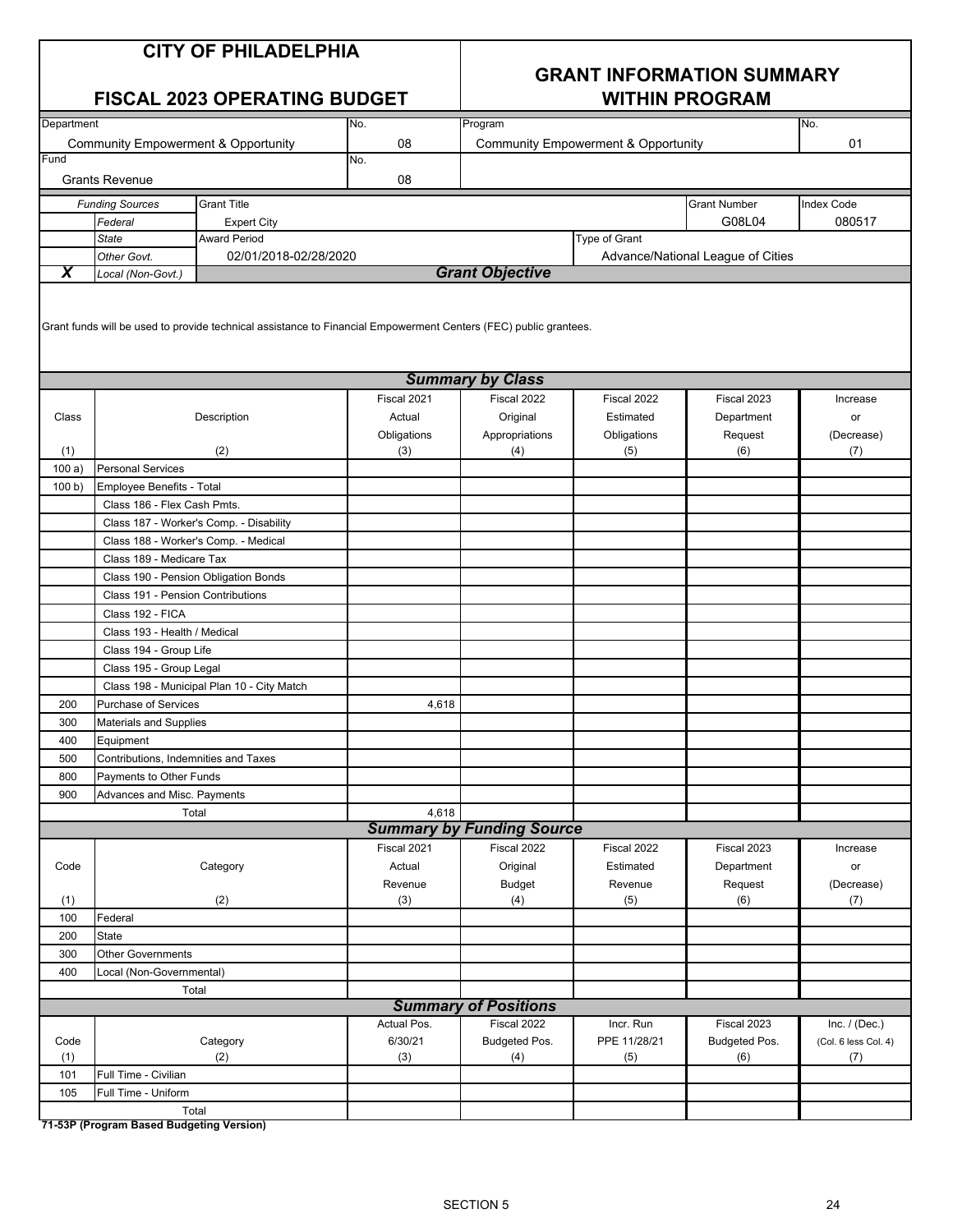| <b>CITY OF PHILADELPHIA</b> |  |
|-----------------------------|--|
|-----------------------------|--|

**FISCAL 2023 OPERATING BUDGET** 

## **GRANT INFORMATION SUMMARY**

| Department                                     |                                              |                                                                                                                                                                                                                                                                                                                             | No.                                         | Program                                        |               |                                               | No.                  |
|------------------------------------------------|----------------------------------------------|-----------------------------------------------------------------------------------------------------------------------------------------------------------------------------------------------------------------------------------------------------------------------------------------------------------------------------|---------------------------------------------|------------------------------------------------|---------------|-----------------------------------------------|----------------------|
| <b>Community Empowerment &amp; Opportunity</b> |                                              |                                                                                                                                                                                                                                                                                                                             |                                             | <b>Community Empowerment &amp; Opportunity</b> |               |                                               |                      |
| Fund                                           |                                              |                                                                                                                                                                                                                                                                                                                             | 08<br>No.                                   |                                                |               |                                               | 01                   |
|                                                | <b>Grants Revenue</b>                        |                                                                                                                                                                                                                                                                                                                             | 08                                          |                                                |               |                                               |                      |
|                                                | <b>Funding Sources</b><br><b>Grant Title</b> |                                                                                                                                                                                                                                                                                                                             |                                             |                                                |               | <b>Grant Number</b>                           | <b>Index Code</b>    |
|                                                | Federal                                      |                                                                                                                                                                                                                                                                                                                             | Summer Employment Program - 2020 Internship |                                                |               | G08L04                                        | 080522               |
|                                                | <b>State</b>                                 | <b>Award Period</b>                                                                                                                                                                                                                                                                                                         |                                             |                                                | Type of Grant |                                               |                      |
|                                                | Other Govt.                                  | 07/01/2020-09/30/2020                                                                                                                                                                                                                                                                                                       |                                             |                                                |               | Reimburse./Dept. Community & Economic Develp. |                      |
| $\overline{\textbf{x}}$                        | Local (Non-Govt.)                            |                                                                                                                                                                                                                                                                                                                             |                                             | <b>Grant Objective</b>                         |               |                                               |                      |
|                                                |                                              |                                                                                                                                                                                                                                                                                                                             |                                             |                                                |               |                                               |                      |
|                                                |                                              | Internship programs engage participants in intermediate level work experiences that facilitates deep exposure to a chosen career, accelerates skill development, and allows<br>participants to work closely with a trained, adult supervisor who serves in an instructional role throughout the duration of the experience. |                                             |                                                |               |                                               |                      |
|                                                |                                              |                                                                                                                                                                                                                                                                                                                             |                                             | <b>Summary by Class</b>                        |               |                                               |                      |
|                                                |                                              |                                                                                                                                                                                                                                                                                                                             | Fiscal 2021                                 | Fiscal 2022                                    | Fiscal 2022   | Fiscal 2023                                   | Increase             |
| Class                                          |                                              | Description                                                                                                                                                                                                                                                                                                                 | Actual                                      | Original                                       | Estimated     | Department                                    | or                   |
|                                                |                                              |                                                                                                                                                                                                                                                                                                                             | Obligations                                 | Appropriations                                 | Obligations   | Request                                       | (Decrease)           |
| (1)                                            |                                              | (2)                                                                                                                                                                                                                                                                                                                         | (3)                                         | (4)                                            | (5)           | (6)                                           | (7)                  |
| 100a)                                          | <b>Personal Services</b>                     |                                                                                                                                                                                                                                                                                                                             | 1,872                                       |                                                |               |                                               |                      |
| 100 b)                                         | <b>Employee Benefits - Total</b>             |                                                                                                                                                                                                                                                                                                                             |                                             |                                                |               |                                               |                      |
|                                                | Class 186 - Flex Cash Pmts.                  |                                                                                                                                                                                                                                                                                                                             |                                             |                                                |               |                                               |                      |
|                                                |                                              | Class 187 - Worker's Comp. - Disability                                                                                                                                                                                                                                                                                     |                                             |                                                |               |                                               |                      |
|                                                | Class 188 - Worker's Comp. - Medical         |                                                                                                                                                                                                                                                                                                                             |                                             |                                                |               |                                               |                      |
|                                                | Class 189 - Medicare Tax                     |                                                                                                                                                                                                                                                                                                                             |                                             |                                                |               |                                               |                      |
|                                                | Class 190 - Pension Obligation Bonds         |                                                                                                                                                                                                                                                                                                                             |                                             |                                                |               |                                               |                      |
|                                                | Class 191 - Pension Contributions            |                                                                                                                                                                                                                                                                                                                             |                                             |                                                |               |                                               |                      |
|                                                | Class 192 - FICA                             |                                                                                                                                                                                                                                                                                                                             |                                             |                                                |               |                                               |                      |
|                                                | Class 193 - Health / Medical                 |                                                                                                                                                                                                                                                                                                                             |                                             |                                                |               |                                               |                      |
|                                                |                                              |                                                                                                                                                                                                                                                                                                                             |                                             |                                                |               |                                               |                      |
|                                                | Class 194 - Group Life                       |                                                                                                                                                                                                                                                                                                                             |                                             |                                                |               |                                               |                      |
|                                                | Class 195 - Group Legal                      |                                                                                                                                                                                                                                                                                                                             |                                             |                                                |               |                                               |                      |
|                                                |                                              | Class 198 - Municipal Plan 10 - City Match                                                                                                                                                                                                                                                                                  |                                             |                                                |               |                                               |                      |
| 200                                            | <b>Purchase of Services</b>                  |                                                                                                                                                                                                                                                                                                                             |                                             |                                                |               |                                               |                      |
| 300                                            | <b>Materials and Supplies</b>                |                                                                                                                                                                                                                                                                                                                             | 980                                         |                                                |               |                                               |                      |
| 400                                            | Equipment                                    |                                                                                                                                                                                                                                                                                                                             |                                             |                                                |               |                                               |                      |
| 500                                            | Contributions, Indemnities and Taxes         |                                                                                                                                                                                                                                                                                                                             |                                             |                                                |               |                                               |                      |
| 800                                            | Payments to Other Funds                      |                                                                                                                                                                                                                                                                                                                             |                                             |                                                |               |                                               |                      |
| 900                                            | Advances and Misc. Payments                  |                                                                                                                                                                                                                                                                                                                             |                                             |                                                |               |                                               |                      |
|                                                | Total                                        |                                                                                                                                                                                                                                                                                                                             | 2,852                                       |                                                |               |                                               |                      |
|                                                |                                              |                                                                                                                                                                                                                                                                                                                             |                                             | <b>Summary by Funding Source</b>               |               |                                               |                      |
|                                                |                                              |                                                                                                                                                                                                                                                                                                                             | Fiscal 2021                                 | Fiscal 2022                                    | Fiscal 2022   | Fiscal 2023                                   | Increase             |
| Code                                           |                                              | Category                                                                                                                                                                                                                                                                                                                    | Actual                                      | Original                                       | Estimated     | Department                                    | or                   |
|                                                |                                              |                                                                                                                                                                                                                                                                                                                             | Revenue                                     | <b>Budget</b>                                  | Revenue       | Request                                       | (Decrease)           |
| (1)                                            |                                              | (2)                                                                                                                                                                                                                                                                                                                         | (3)                                         | (4)                                            | (5)           | (6)                                           | (7)                  |
| 100                                            | Federal                                      |                                                                                                                                                                                                                                                                                                                             |                                             |                                                |               |                                               |                      |
| 200                                            | State                                        |                                                                                                                                                                                                                                                                                                                             |                                             |                                                |               |                                               |                      |
| 300                                            | <b>Other Governments</b>                     |                                                                                                                                                                                                                                                                                                                             |                                             |                                                |               |                                               |                      |
| 400                                            | Local (Non-Governmental)                     |                                                                                                                                                                                                                                                                                                                             |                                             |                                                |               |                                               |                      |
|                                                | Total                                        |                                                                                                                                                                                                                                                                                                                             |                                             |                                                |               |                                               |                      |
|                                                |                                              |                                                                                                                                                                                                                                                                                                                             |                                             | <b>Summary of Positions</b>                    |               |                                               |                      |
|                                                |                                              |                                                                                                                                                                                                                                                                                                                             | Actual Pos.                                 | Fiscal 2022                                    | Incr. Run     | Fiscal 2023                                   | Inc. $/$ (Dec.)      |
| Code                                           |                                              | Category                                                                                                                                                                                                                                                                                                                    | 6/30/21                                     | Budgeted Pos.                                  | PPE 11/28/21  | Budgeted Pos.                                 | (Col. 6 less Col. 4) |
| (1)                                            |                                              | (2)                                                                                                                                                                                                                                                                                                                         | (3)                                         | (4)                                            | (5)           | (6)                                           | (7)                  |
| 101                                            | Full Time - Civilian                         |                                                                                                                                                                                                                                                                                                                             |                                             |                                                |               |                                               |                      |
| 105                                            | Full Time - Uniform                          |                                                                                                                                                                                                                                                                                                                             |                                             |                                                |               |                                               |                      |
|                                                | Total                                        |                                                                                                                                                                                                                                                                                                                             |                                             |                                                |               |                                               |                      |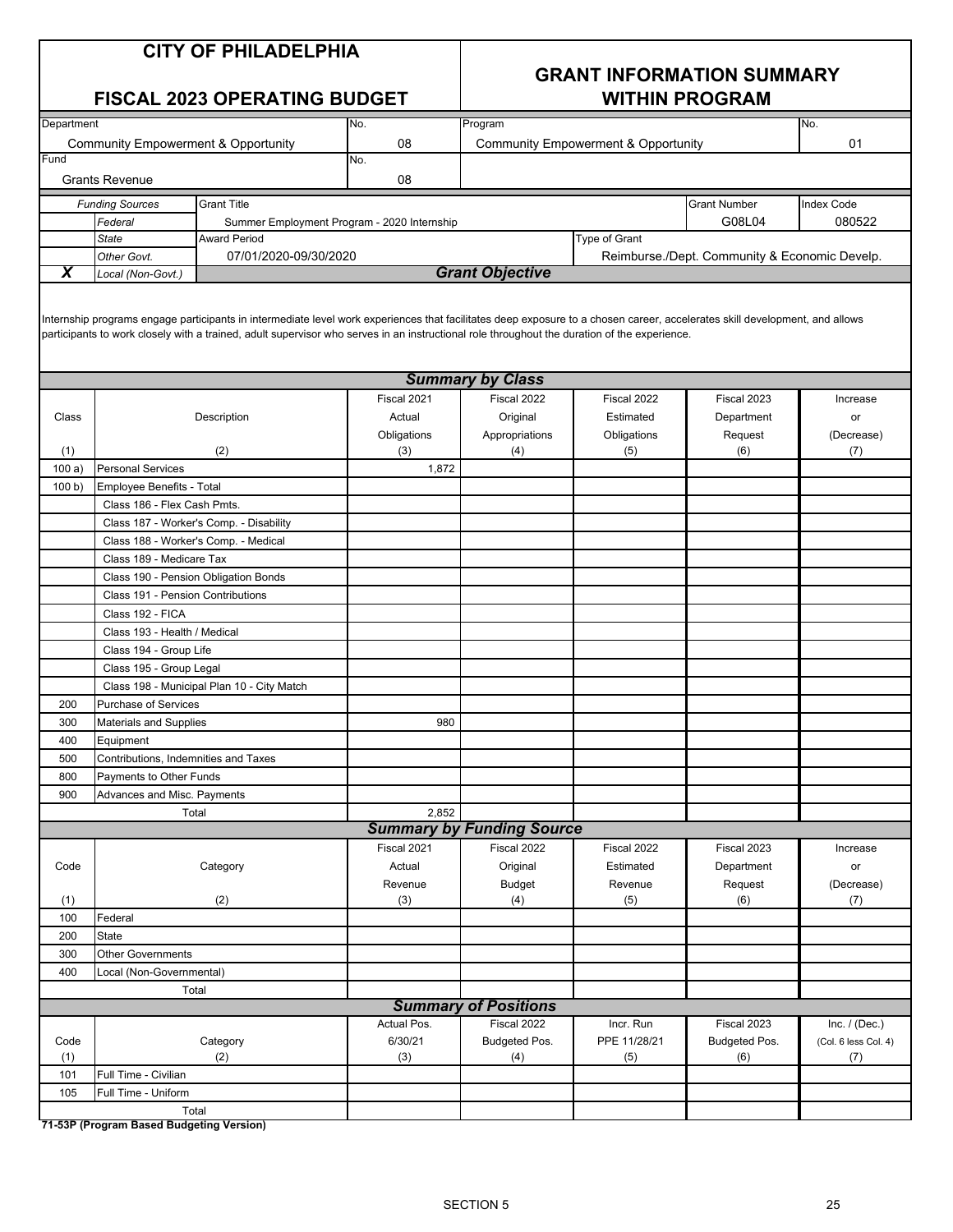#### **GRANT INFORMATION SUMMARY WITHIN PROGRAM**

| <b>FISCAL 2023 OPERATING BUDGET</b> |  |
|-------------------------------------|--|
|-------------------------------------|--|

| Department                                   |                   |                                                  | No.  | Program                |                                     |                                               | No.    |
|----------------------------------------------|-------------------|--------------------------------------------------|------|------------------------|-------------------------------------|-----------------------------------------------|--------|
| Community Empowerment & Opportunity          |                   |                                                  | 08   |                        | Community Empowerment & Opportunity |                                               |        |
| Fund                                         |                   |                                                  | INo. |                        |                                     |                                               |        |
| <b>Grants Revenue</b>                        |                   |                                                  | 08   |                        |                                     |                                               |        |
|                                              |                   |                                                  |      |                        |                                     |                                               |        |
| <b>Funding Sources</b><br><b>Grant Title</b> |                   |                                                  |      |                        | <b>Grant Number</b>                 | Index Code                                    |        |
|                                              | Federal           | Summer Employment Program - 2020 Work Experience |      |                        |                                     | G08L04                                        | 080523 |
|                                              | State             | <b>Award Period</b>                              |      |                        | Type of Grant                       |                                               |        |
|                                              | Other Govt.       | 07/01/2020-09/30/2020                            |      |                        |                                     | Reimburse./Dept. Community & Economic Develp. |        |
|                                              | Local (Non-Govt.) |                                                  |      | <b>Grant Objective</b> |                                     |                                               |        |

Through the college and career readiness program, Promise Corps, housed in the Office of Community Empowerment and Opportunity (CEO), CEO has a great amount of access to the specific vulnerable populations prioritized by PYN and seek to provide these youth access to high quality work experiences and a support network to be successful during their tenure. CEO sees this as an opportunity to go beyond linking youth to a means to a wage while also providing youth a structured program that will present an exploration opportunity within a career of their interest.

|        |                                            |             | <b>Summary by Class</b>          |              |               |                      |
|--------|--------------------------------------------|-------------|----------------------------------|--------------|---------------|----------------------|
|        |                                            | Fiscal 2021 | Fiscal 2022                      | Fiscal 2022  | Fiscal 2023   | Increase             |
| Class  | Description                                | Actual      | Original                         | Estimated    | Department    | or                   |
|        |                                            | Obligations | Appropriations                   | Obligations  | Request       | (Decrease)           |
| (1)    | (2)                                        | (3)         | (4)                              | (5)          | (6)           | (7)                  |
| 100a)  | <b>Personal Services</b>                   | 3,139       |                                  |              |               |                      |
| 100 b) | <b>Employee Benefits - Total</b>           |             |                                  |              |               |                      |
|        | Class 186 - Flex Cash Pmts.                |             |                                  |              |               |                      |
|        | Class 187 - Worker's Comp. - Disability    |             |                                  |              |               |                      |
|        | Class 188 - Worker's Comp. - Medical       |             |                                  |              |               |                      |
|        | Class 189 - Medicare Tax                   |             |                                  |              |               |                      |
|        | Class 190 - Pension Obligation Bonds       |             |                                  |              |               |                      |
|        | Class 191 - Pension Contributions          |             |                                  |              |               |                      |
|        | Class 192 - FICA                           |             |                                  |              |               |                      |
|        | Class 193 - Health / Medical               |             |                                  |              |               |                      |
|        | Class 194 - Group Life                     |             |                                  |              |               |                      |
|        | Class 195 - Group Legal                    |             |                                  |              |               |                      |
|        | Class 198 - Municipal Plan 10 - City Match |             |                                  |              |               |                      |
| 200    | <b>Purchase of Services</b>                |             |                                  |              |               |                      |
| 300    | <b>Materials and Supplies</b>              | 926         |                                  |              |               |                      |
| 400    | Equipment                                  |             |                                  |              |               |                      |
| 500    | Contributions, Indemnities and Taxes       |             |                                  |              |               |                      |
| 800    | Payments to Other Funds                    |             |                                  |              |               |                      |
| 900    | Advances and Misc. Payments                |             |                                  |              |               |                      |
|        | Total                                      | 4.065       |                                  |              |               |                      |
|        |                                            |             | <b>Summary by Funding Source</b> |              |               |                      |
|        |                                            | Fiscal 2021 | Fiscal 2022                      | Fiscal 2022  | Fiscal 2023   | Increase             |
| Code   | Category                                   | Actual      | Original                         | Estimated    | Department    | or                   |
|        |                                            | Revenue     | <b>Budget</b>                    | Revenue      | Request       | (Decrease)           |
| (1)    | (2)                                        | (3)         | (4)                              | (5)          | (6)           | (7)                  |
| 100    | Federal                                    |             |                                  |              |               |                      |
| 200    | State                                      |             |                                  |              |               |                      |
| 300    | <b>Other Governments</b>                   |             |                                  |              |               |                      |
| 400    | Local (Non-Governmental)                   |             |                                  |              |               |                      |
|        | Total                                      |             |                                  |              |               |                      |
|        |                                            |             | <b>Summary of Positions</b>      |              |               |                      |
|        |                                            | Actual Pos. | Fiscal 2022                      | Incr. Run    | Fiscal 2023   | Inc. $/$ (Dec.)      |
| Code   | Category                                   | 6/30/21     | Budgeted Pos.                    | PPE 11/28/21 | Budgeted Pos. | (Col. 6 less Col. 4) |
| (1)    | (2)                                        | (3)         | (4)                              | (5)          | (6)           | (7)                  |
| 101    | Full Time - Civilian                       |             |                                  |              |               |                      |
| 105    | Full Time - Uniform                        |             |                                  |              |               |                      |
|        | Total                                      |             |                                  |              |               |                      |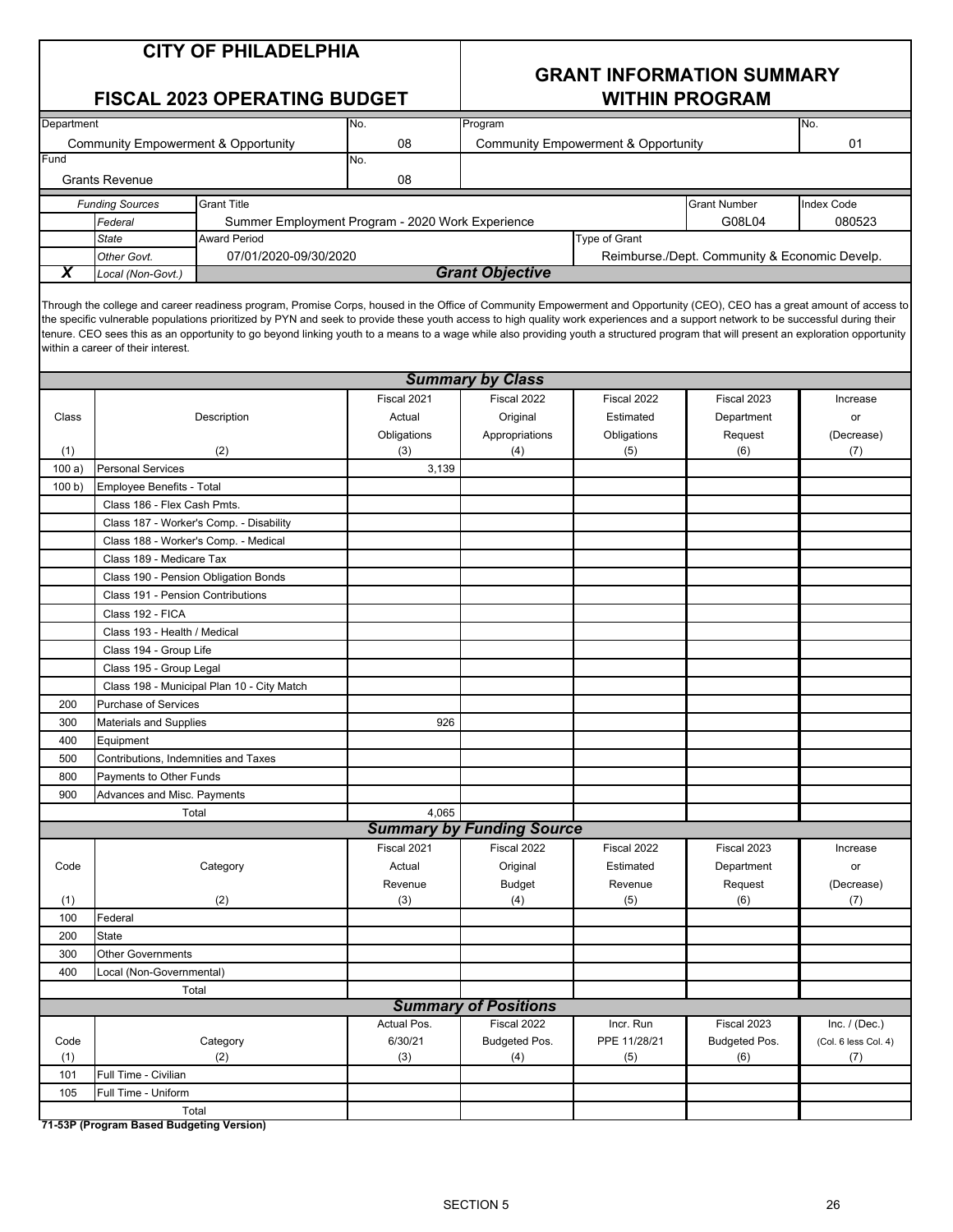|  |  | <b>CITY OF PHILADELPHIA</b> |  |
|--|--|-----------------------------|--|
|--|--|-----------------------------|--|

## **GRANT INFORMATION SUMMARY**

| <b>FISCAL 2023 OPERATING BUDGET</b>            |                                                       |                                                                                                                                                                                                                                                                  | <b>WITHIN PROGRAM</b> |                                  |                                                |                     |                      |
|------------------------------------------------|-------------------------------------------------------|------------------------------------------------------------------------------------------------------------------------------------------------------------------------------------------------------------------------------------------------------------------|-----------------------|----------------------------------|------------------------------------------------|---------------------|----------------------|
| Department                                     |                                                       |                                                                                                                                                                                                                                                                  | No.                   | Program                          |                                                |                     | No.                  |
| <b>Community Empowerment &amp; Opportunity</b> |                                                       |                                                                                                                                                                                                                                                                  | 08                    |                                  | <b>Community Empowerment &amp; Opportunity</b> |                     | 01                   |
| Fund                                           |                                                       |                                                                                                                                                                                                                                                                  | No.                   |                                  |                                                |                     |                      |
|                                                | <b>Grants Revenue</b>                                 |                                                                                                                                                                                                                                                                  | 08                    |                                  |                                                |                     |                      |
|                                                | <b>Funding Sources</b>                                | <b>Grant Title</b>                                                                                                                                                                                                                                               |                       |                                  |                                                | <b>Grant Number</b> | <b>Index Code</b>    |
|                                                | Federal                                               | City and Counties Fines & Fees                                                                                                                                                                                                                                   |                       |                                  |                                                | G08L35              | 080534               |
|                                                | <b>State</b>                                          | <b>Award Period</b>                                                                                                                                                                                                                                              |                       |                                  | Type of Grant                                  |                     |                      |
|                                                | Other Govt.                                           | 06/01/2021-07/31/2022                                                                                                                                                                                                                                            |                       |                                  | Advance/Policy Link                            |                     |                      |
| X                                              | Local (Non-Govt.)                                     |                                                                                                                                                                                                                                                                  |                       | <b>Grant Objective</b>           |                                                |                     |                      |
|                                                |                                                       | CEO will participate as a member of the Cities and Counties for Fines and Fees, a national leadership network of local officials committed to reforming fines and fees and creating<br>replicable interventions in local jurisdictions across the United States. |                       |                                  |                                                |                     |                      |
|                                                |                                                       |                                                                                                                                                                                                                                                                  |                       | <b>Summary by Class</b>          |                                                |                     |                      |
|                                                |                                                       |                                                                                                                                                                                                                                                                  | Fiscal 2021           | Fiscal 2022                      | Fiscal 2022                                    | Fiscal 2023         | Increase             |
| Class                                          |                                                       | Description                                                                                                                                                                                                                                                      | Actual                | Original                         | Estimated                                      | Department          | or                   |
|                                                |                                                       |                                                                                                                                                                                                                                                                  | Obligations           | Appropriations                   | Obligations                                    | Request             | (Decrease)           |
| (1)                                            |                                                       | (2)                                                                                                                                                                                                                                                              | (3)                   | (4)                              | (5)                                            | (6)                 | (7)                  |
| 100a)                                          | <b>Personal Services</b>                              |                                                                                                                                                                                                                                                                  |                       |                                  |                                                |                     |                      |
| 100 b                                          | <b>Employee Benefits - Total</b>                      |                                                                                                                                                                                                                                                                  |                       |                                  |                                                |                     |                      |
|                                                | Class 186 - Flex Cash Pmts.                           |                                                                                                                                                                                                                                                                  |                       |                                  |                                                |                     |                      |
|                                                |                                                       | Class 187 - Worker's Comp. - Disability                                                                                                                                                                                                                          |                       |                                  |                                                |                     |                      |
|                                                | Class 188 - Worker's Comp. - Medical                  |                                                                                                                                                                                                                                                                  |                       |                                  |                                                |                     |                      |
|                                                | Class 189 - Medicare Tax                              |                                                                                                                                                                                                                                                                  |                       |                                  |                                                |                     |                      |
|                                                | Class 190 - Pension Obligation Bonds                  |                                                                                                                                                                                                                                                                  |                       |                                  |                                                |                     |                      |
|                                                | Class 191 - Pension Contributions<br>Class 192 - FICA |                                                                                                                                                                                                                                                                  |                       |                                  |                                                |                     |                      |
|                                                | Class 193 - Health / Medical                          |                                                                                                                                                                                                                                                                  |                       |                                  |                                                |                     |                      |
|                                                | Class 194 - Group Life                                |                                                                                                                                                                                                                                                                  |                       |                                  |                                                |                     |                      |
|                                                | Class 195 - Group Legal                               |                                                                                                                                                                                                                                                                  |                       |                                  |                                                |                     |                      |
|                                                |                                                       | Class 198 - Municipal Plan 10 - City Match                                                                                                                                                                                                                       |                       |                                  |                                                |                     |                      |
| 200                                            | <b>Purchase of Services</b>                           |                                                                                                                                                                                                                                                                  | 270                   | 65,000                           | 45,000                                         |                     | (45,000)             |
| 300                                            | <b>Materials and Supplies</b>                         |                                                                                                                                                                                                                                                                  |                       |                                  |                                                |                     |                      |
| 400                                            | Equipment                                             |                                                                                                                                                                                                                                                                  |                       |                                  |                                                |                     |                      |
| 500                                            | Contributions, Indemnities and Taxes                  |                                                                                                                                                                                                                                                                  |                       |                                  |                                                |                     |                      |
| 800                                            | Payments to Other Funds                               |                                                                                                                                                                                                                                                                  |                       |                                  |                                                |                     |                      |
| 900                                            | Advances and Misc. Payments                           |                                                                                                                                                                                                                                                                  |                       |                                  |                                                |                     |                      |
|                                                | Total                                                 |                                                                                                                                                                                                                                                                  | 270                   | 65,000                           | 45,000                                         |                     | (45,000)             |
|                                                |                                                       |                                                                                                                                                                                                                                                                  |                       | <b>Summary by Funding Source</b> |                                                |                     |                      |
|                                                |                                                       |                                                                                                                                                                                                                                                                  | Fiscal 2021           | Fiscal 2022                      | Fiscal 2022                                    | Fiscal 2023         | Increase             |
| Code                                           |                                                       | Category                                                                                                                                                                                                                                                         | Actual                | Original                         | Estimated                                      | Department          | or                   |
|                                                |                                                       |                                                                                                                                                                                                                                                                  | Revenue               | <b>Budget</b>                    | Revenue                                        | Request             | (Decrease)           |
| (1)                                            |                                                       | (2)                                                                                                                                                                                                                                                              | (3)                   | (4)                              | (5)                                            | (6)                 | (7)                  |
| 100<br>200                                     | Federal<br>State                                      |                                                                                                                                                                                                                                                                  |                       |                                  |                                                |                     |                      |
| 300                                            | <b>Other Governments</b>                              |                                                                                                                                                                                                                                                                  |                       |                                  |                                                |                     |                      |
| 400                                            | Local (Non-Governmental)                              |                                                                                                                                                                                                                                                                  | 11,787                | 65,000                           | 45,000                                         |                     | (45,000)             |
|                                                | Total                                                 |                                                                                                                                                                                                                                                                  | 11,787                | 65,000                           | 45,000                                         |                     | (45,000)             |
|                                                |                                                       |                                                                                                                                                                                                                                                                  |                       | <b>Summary of Positions</b>      |                                                |                     |                      |
|                                                |                                                       |                                                                                                                                                                                                                                                                  | Actual Pos.           | Fiscal 2022                      | Incr. Run                                      | Fiscal 2023         | Inc. $/$ (Dec.)      |
| Code                                           |                                                       | Category                                                                                                                                                                                                                                                         | 6/30/21               | Budgeted Pos.                    | PPE 11/28/21                                   | Budgeted Pos.       | (Col. 6 less Col. 4) |
| (1)                                            |                                                       | (2)                                                                                                                                                                                                                                                              | (3)                   | (4)                              | (5)                                            | (6)                 | (7)                  |
| 101                                            | Full Time - Civilian                                  |                                                                                                                                                                                                                                                                  |                       |                                  |                                                |                     |                      |
| 105                                            | Full Time - Uniform                                   |                                                                                                                                                                                                                                                                  |                       |                                  |                                                |                     |                      |
|                                                | Total                                                 |                                                                                                                                                                                                                                                                  |                       |                                  |                                                |                     |                      |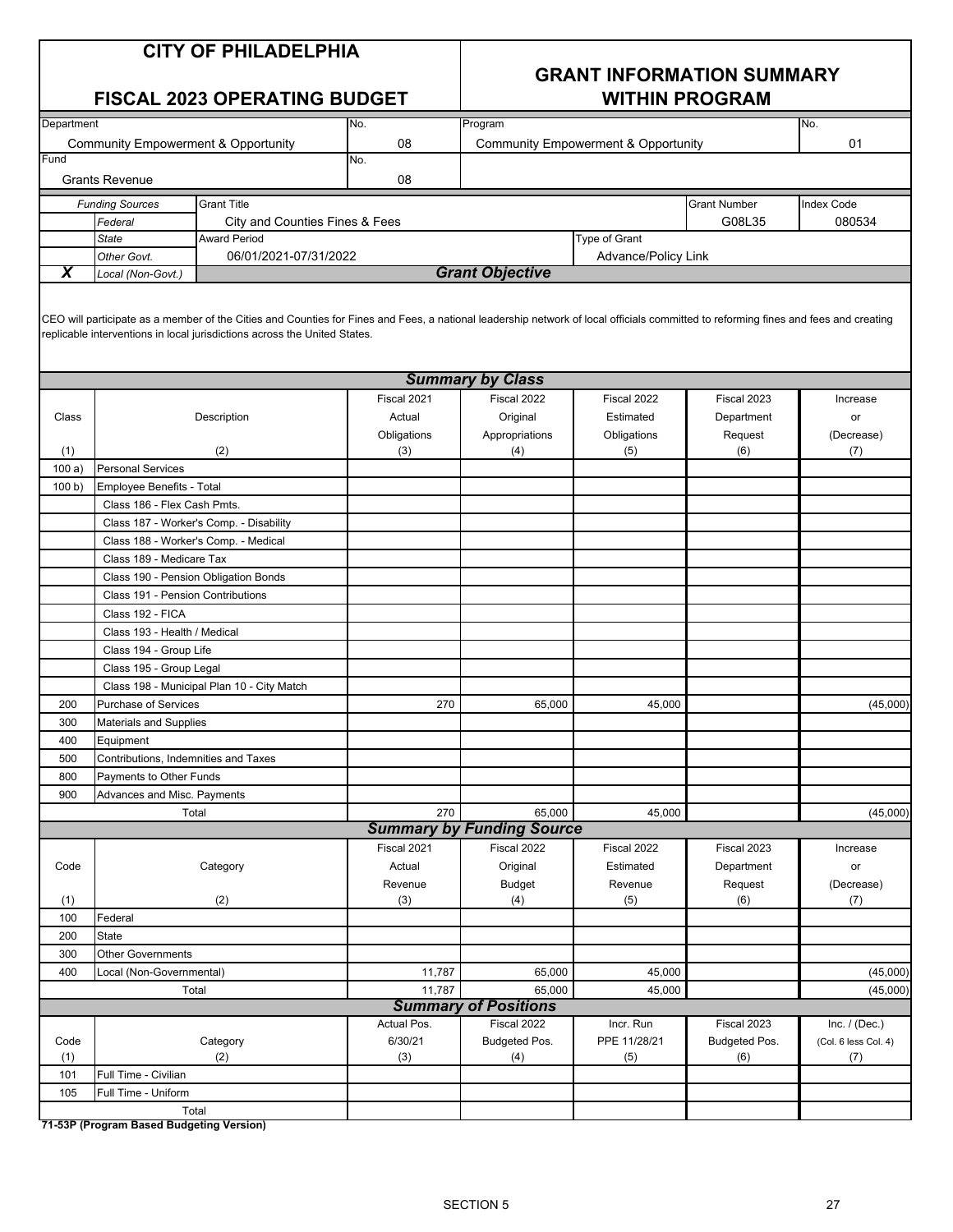| <b>CITY OF PHILADELPHIA</b> |  |
|-----------------------------|--|
|-----------------------------|--|

**FISCAL 2023 OPERATING BUDGET** 

## **GRANT INFORMATION SUMMARY**

| Department |                                                |                                                                                                                                                                                                                                                                                                                             | No.                                   | Program                                              |               |                     | No.                  |
|------------|------------------------------------------------|-----------------------------------------------------------------------------------------------------------------------------------------------------------------------------------------------------------------------------------------------------------------------------------------------------------------------------|---------------------------------------|------------------------------------------------------|---------------|---------------------|----------------------|
|            | <b>Community Empowerment &amp; Opportunity</b> |                                                                                                                                                                                                                                                                                                                             | 08                                    | <b>Community Empowerment &amp; Opportunity</b><br>01 |               |                     |                      |
| Fund       |                                                |                                                                                                                                                                                                                                                                                                                             | No.                                   |                                                      |               |                     |                      |
|            | <b>Grants Revenue</b>                          |                                                                                                                                                                                                                                                                                                                             | 08                                    |                                                      |               |                     |                      |
|            |                                                |                                                                                                                                                                                                                                                                                                                             |                                       |                                                      |               |                     |                      |
|            | <b>Funding Sources</b>                         | <b>Grant Title</b>                                                                                                                                                                                                                                                                                                          |                                       |                                                      |               | <b>Grant Number</b> | <b>Index Code</b>    |
| X          | Federal                                        |                                                                                                                                                                                                                                                                                                                             | PHENND - Next Step AmeriCorps Program |                                                      |               | G08420              | 080537               |
|            | <b>State</b>                                   | <b>Award Period</b>                                                                                                                                                                                                                                                                                                         |                                       |                                                      | Type of Grant |                     |                      |
|            | Other Govt.                                    | 08/20/2020 - 06/15/2021                                                                                                                                                                                                                                                                                                     |                                       |                                                      | Advance       |                     |                      |
|            | Local (Non-Govt.)                              |                                                                                                                                                                                                                                                                                                                             |                                       | <b>Grant Objective</b>                               |               |                     |                      |
|            |                                                | Internship programs engage participants in intermediate level work experiences that facilitates deep exposure to a chosen career, accelerates skill development, and allows<br>participants to work closely with a trained, adult supervisor who serves in an instructional role throughout the duration of the experience. |                                       |                                                      |               |                     |                      |
|            |                                                |                                                                                                                                                                                                                                                                                                                             |                                       | <b>Summary by Class</b>                              |               |                     |                      |
|            |                                                |                                                                                                                                                                                                                                                                                                                             | Fiscal 2021                           | Fiscal 2022                                          | Fiscal 2022   | Fiscal 2023         | Increase             |
| Class      |                                                | Description                                                                                                                                                                                                                                                                                                                 | Actual                                | Original                                             | Estimated     | Department          | or                   |
|            |                                                |                                                                                                                                                                                                                                                                                                                             | Obligations                           | Appropriations                                       | Obligations   | Request             | (Decrease)           |
| (1)        |                                                | (2)                                                                                                                                                                                                                                                                                                                         | (3)                                   | (4)                                                  | (5)           | (6)                 | (7)                  |
| 100a)      | <b>Personal Services</b>                       |                                                                                                                                                                                                                                                                                                                             |                                       |                                                      |               |                     |                      |
| 100 b)     | <b>Employee Benefits - Total</b>               |                                                                                                                                                                                                                                                                                                                             |                                       |                                                      |               |                     |                      |
|            | Class 186 - Flex Cash Pmts.                    |                                                                                                                                                                                                                                                                                                                             |                                       |                                                      |               |                     |                      |
|            |                                                | Class 187 - Worker's Comp. - Disability                                                                                                                                                                                                                                                                                     |                                       |                                                      |               |                     |                      |
|            | Class 188 - Worker's Comp. - Medical           |                                                                                                                                                                                                                                                                                                                             |                                       |                                                      |               |                     |                      |
|            | Class 189 - Medicare Tax                       |                                                                                                                                                                                                                                                                                                                             |                                       |                                                      |               |                     |                      |
|            | Class 190 - Pension Obligation Bonds           |                                                                                                                                                                                                                                                                                                                             |                                       |                                                      |               |                     |                      |
|            | Class 191 - Pension Contributions              |                                                                                                                                                                                                                                                                                                                             |                                       |                                                      |               |                     |                      |
|            | Class 192 - FICA                               |                                                                                                                                                                                                                                                                                                                             |                                       |                                                      |               |                     |                      |
|            | Class 193 - Health / Medical                   |                                                                                                                                                                                                                                                                                                                             |                                       |                                                      |               |                     |                      |
|            | Class 194 - Group Life                         |                                                                                                                                                                                                                                                                                                                             |                                       |                                                      |               |                     |                      |
|            | Class 195 - Group Legal                        |                                                                                                                                                                                                                                                                                                                             |                                       |                                                      |               |                     |                      |
|            |                                                | Class 198 - Municipal Plan 10 - City Match                                                                                                                                                                                                                                                                                  |                                       |                                                      |               |                     |                      |
| 200        | Purchase of Services                           |                                                                                                                                                                                                                                                                                                                             | 660                                   |                                                      | 158,096       | 158,096             |                      |
| 300        | <b>Materials and Supplies</b>                  |                                                                                                                                                                                                                                                                                                                             | 9,798                                 |                                                      | 6,000         | 6,000               |                      |
| 400        | Equipment                                      |                                                                                                                                                                                                                                                                                                                             |                                       |                                                      |               |                     |                      |
| 500        | Contributions, Indemnities and Taxes           |                                                                                                                                                                                                                                                                                                                             |                                       |                                                      |               |                     |                      |
| 800        | Payments to Other Funds                        |                                                                                                                                                                                                                                                                                                                             |                                       |                                                      |               |                     |                      |
| 900        | Advances and Misc. Payments                    |                                                                                                                                                                                                                                                                                                                             |                                       |                                                      |               |                     |                      |
|            | Total                                          |                                                                                                                                                                                                                                                                                                                             | 10,458                                |                                                      | 164,096       | 164,096             |                      |
|            |                                                |                                                                                                                                                                                                                                                                                                                             |                                       | <b>Summary by Funding Source</b>                     |               |                     |                      |
|            |                                                |                                                                                                                                                                                                                                                                                                                             | Fiscal 2021                           | Fiscal 2022                                          | Fiscal 2022   | Fiscal 2023         | Increase             |
| Code       |                                                | Category                                                                                                                                                                                                                                                                                                                    | Actual                                | Original                                             | Estimated     | Department          | or                   |
|            |                                                |                                                                                                                                                                                                                                                                                                                             | Revenue                               | <b>Budget</b>                                        | Revenue       | Request             | (Decrease)           |
| (1)        |                                                | (2)                                                                                                                                                                                                                                                                                                                         | (3)                                   | (4)                                                  | (5)           | (6)                 | (7)                  |
| 100        | Federal                                        |                                                                                                                                                                                                                                                                                                                             |                                       |                                                      | 164,096       | 164,096             |                      |
| 200        | State                                          |                                                                                                                                                                                                                                                                                                                             |                                       |                                                      |               |                     |                      |
| 300        | <b>Other Governments</b>                       |                                                                                                                                                                                                                                                                                                                             |                                       |                                                      |               |                     |                      |
| 400        | Local (Non-Governmental)                       |                                                                                                                                                                                                                                                                                                                             |                                       |                                                      |               |                     |                      |
|            | Total                                          |                                                                                                                                                                                                                                                                                                                             |                                       |                                                      | 164,096       | 164,096             |                      |
|            |                                                |                                                                                                                                                                                                                                                                                                                             |                                       | <b>Summary of Positions</b>                          |               |                     |                      |
|            |                                                |                                                                                                                                                                                                                                                                                                                             | Actual Pos.                           | Fiscal 2022                                          | Incr. Run     | Fiscal 2023         | Inc. $/$ (Dec.)      |
| Code       |                                                | Category                                                                                                                                                                                                                                                                                                                    | 6/30/21                               | Budgeted Pos.                                        | PPE 11/28/21  | Budgeted Pos.       | (Col. 6 less Col. 4) |
| (1)        |                                                | (2)                                                                                                                                                                                                                                                                                                                         | (3)                                   | (4)                                                  | (5)           | (6)                 | (7)                  |
| 101        | Full Time - Civilian                           |                                                                                                                                                                                                                                                                                                                             |                                       |                                                      |               |                     |                      |
| 105        | Full Time - Uniform                            |                                                                                                                                                                                                                                                                                                                             |                                       |                                                      |               |                     |                      |
| Total      |                                                |                                                                                                                                                                                                                                                                                                                             |                                       |                                                      |               |                     |                      |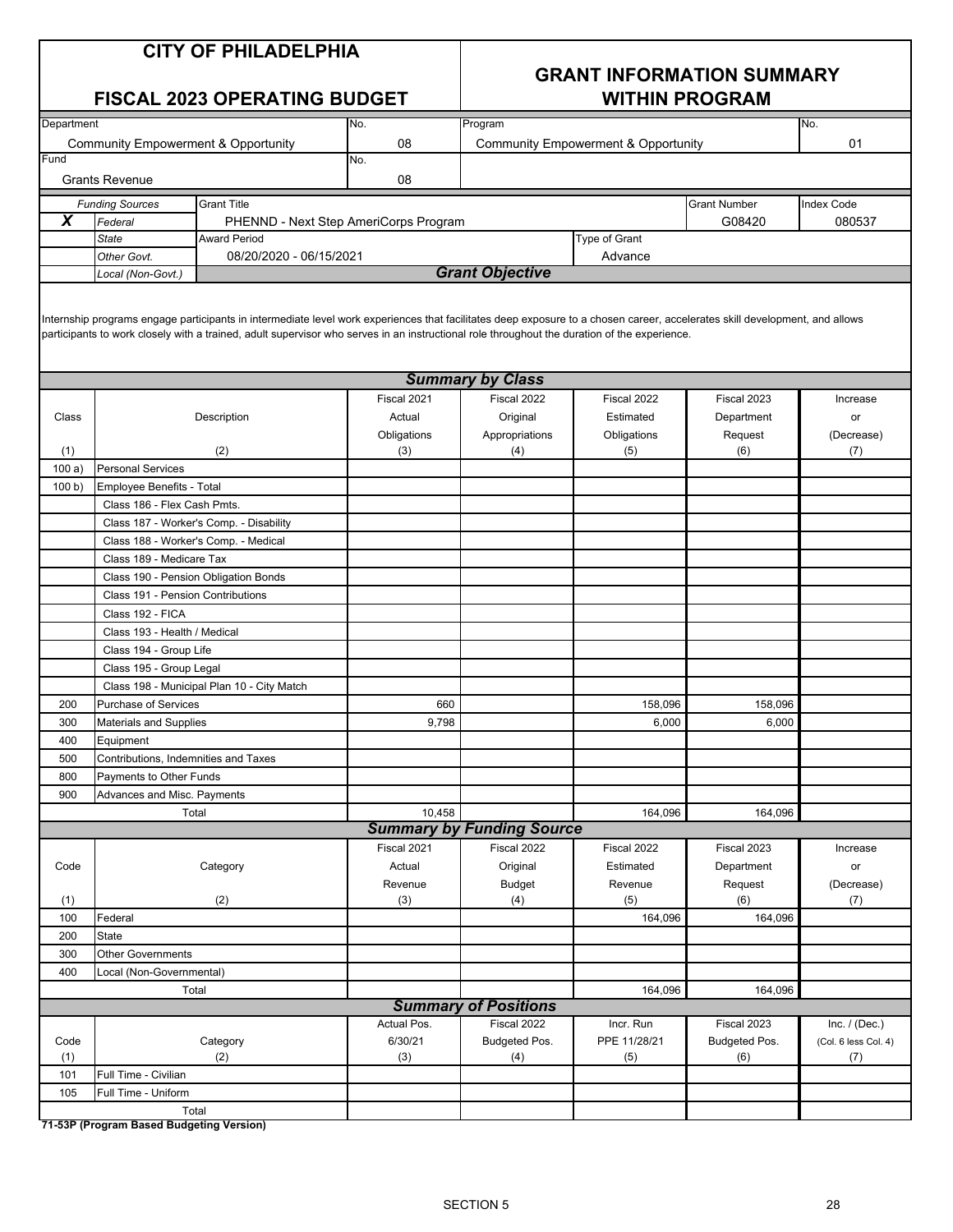| <b>CITY OF PHILADELPHIA</b> |  |
|-----------------------------|--|
|-----------------------------|--|

## **GRANT INFORMATION SUMMARY**

| Program<br>Department<br>No.                                                                                                                                                                                                                                                                                                                 |                             |
|----------------------------------------------------------------------------------------------------------------------------------------------------------------------------------------------------------------------------------------------------------------------------------------------------------------------------------------------|-----------------------------|
|                                                                                                                                                                                                                                                                                                                                              | No.                         |
| <b>Community Empowerment &amp; Opportunity</b><br>08<br><b>Community Empowerment &amp; Opportunity</b>                                                                                                                                                                                                                                       | 01                          |
| Fund<br>No.                                                                                                                                                                                                                                                                                                                                  |                             |
| 08<br><b>Grants Revenue</b>                                                                                                                                                                                                                                                                                                                  |                             |
| <b>Grant Title</b><br><b>Grant Number</b><br><b>Funding Sources</b>                                                                                                                                                                                                                                                                          | <b>Index Code</b>           |
| G08421<br>Digital Career Exposure Exportation (PYN)<br>Federal                                                                                                                                                                                                                                                                               | 080538                      |
| <b>Award Period</b><br>Type of Grant<br><b>State</b>                                                                                                                                                                                                                                                                                         |                             |
| 11/20/2020 - 06/30/2021<br>Reimbursement<br>Other Govt.                                                                                                                                                                                                                                                                                      |                             |
| <b>Grant Objective</b><br>X<br>Local (Non-Govt.)                                                                                                                                                                                                                                                                                             |                             |
| Digital Career Exposure and Exploration programs engage participants in early and intermediate level experiences that facilitates exposure career pathways, digital literacy, financial<br>literacy and more. Experiences are offered in digital setting and are tied to incentives based on programmatic milestones. (75 students enrolled) |                             |
| <b>Summary by Class</b>                                                                                                                                                                                                                                                                                                                      |                             |
| Fiscal 2021<br>Fiscal 2022<br>Fiscal 2022<br>Fiscal 2023                                                                                                                                                                                                                                                                                     | Increase                    |
| Actual<br>Class<br>Description<br>Original<br>Estimated<br>Department                                                                                                                                                                                                                                                                        | or                          |
| Obligations<br>Appropriations<br>Request<br>Obligations                                                                                                                                                                                                                                                                                      | (Decrease)                  |
| (1)<br>(2)<br>(3)<br>(4)<br>(6)<br>(5)                                                                                                                                                                                                                                                                                                       | (7)                         |
| <b>Personal Services</b><br>100a)                                                                                                                                                                                                                                                                                                            |                             |
| 100 b<br><b>Employee Benefits - Total</b><br>Class 186 - Flex Cash Pmts.                                                                                                                                                                                                                                                                     |                             |
| Class 187 - Worker's Comp. - Disability                                                                                                                                                                                                                                                                                                      |                             |
| Class 188 - Worker's Comp. - Medical                                                                                                                                                                                                                                                                                                         |                             |
| Class 189 - Medicare Tax                                                                                                                                                                                                                                                                                                                     |                             |
| Class 190 - Pension Obligation Bonds                                                                                                                                                                                                                                                                                                         |                             |
| Class 191 - Pension Contributions                                                                                                                                                                                                                                                                                                            |                             |
| Class 192 - FICA                                                                                                                                                                                                                                                                                                                             |                             |
| Class 193 - Health / Medical                                                                                                                                                                                                                                                                                                                 |                             |
| Class 194 - Group Life                                                                                                                                                                                                                                                                                                                       |                             |
| Class 195 - Group Legal                                                                                                                                                                                                                                                                                                                      |                             |
| Class 198 - Municipal Plan 10 - City Match                                                                                                                                                                                                                                                                                                   |                             |
| 200<br><b>Purchase of Services</b><br>6,450                                                                                                                                                                                                                                                                                                  |                             |
| 300<br>675<br><b>Materials and Supplies</b>                                                                                                                                                                                                                                                                                                  |                             |
| 400<br>Equipment                                                                                                                                                                                                                                                                                                                             |                             |
| Contributions. Indemnities and Taxes<br>500                                                                                                                                                                                                                                                                                                  |                             |
| 800<br>Payments to Other Funds                                                                                                                                                                                                                                                                                                               |                             |
| 900<br>Advances and Misc. Payments                                                                                                                                                                                                                                                                                                           |                             |
| 7,125<br>Total<br><b>Summary by Funding Source</b>                                                                                                                                                                                                                                                                                           |                             |
| Fiscal 2022<br>Fiscal 2021<br>Fiscal 2022<br>Fiscal 2023                                                                                                                                                                                                                                                                                     | Increase                    |
| Code<br>Actual<br>Original<br>Estimated<br>Category<br>Department                                                                                                                                                                                                                                                                            | or                          |
| Revenue<br><b>Budget</b><br>Request<br>Revenue                                                                                                                                                                                                                                                                                               | (Decrease)                  |
| (2)<br>(3)<br>(1)<br>(4)<br>(5)<br>(6)                                                                                                                                                                                                                                                                                                       | (7)                         |
| Federal<br>100                                                                                                                                                                                                                                                                                                                               |                             |
| 200<br>State                                                                                                                                                                                                                                                                                                                                 |                             |
| 300<br><b>Other Governments</b>                                                                                                                                                                                                                                                                                                              |                             |
| 400<br>Local (Non-Governmental)                                                                                                                                                                                                                                                                                                              |                             |
| Total                                                                                                                                                                                                                                                                                                                                        |                             |
| <b>Summary of Positions</b>                                                                                                                                                                                                                                                                                                                  |                             |
| Actual Pos.<br>Fiscal 2022<br>Fiscal 2023<br>Incr. Run                                                                                                                                                                                                                                                                                       | Inc. $/$ (Dec.)             |
| 6/30/21<br>PPE 11/28/21<br>Code<br>Category<br>Budgeted Pos.<br>Budgeted Pos.<br>(2)<br>(3)<br>(1)                                                                                                                                                                                                                                           | (Col. 6 less Col. 4)<br>(7) |
| (4)<br>(5)<br>(6)<br>Full Time - Civilian<br>101                                                                                                                                                                                                                                                                                             |                             |
| 105<br>Full Time - Uniform                                                                                                                                                                                                                                                                                                                   |                             |
| Total                                                                                                                                                                                                                                                                                                                                        |                             |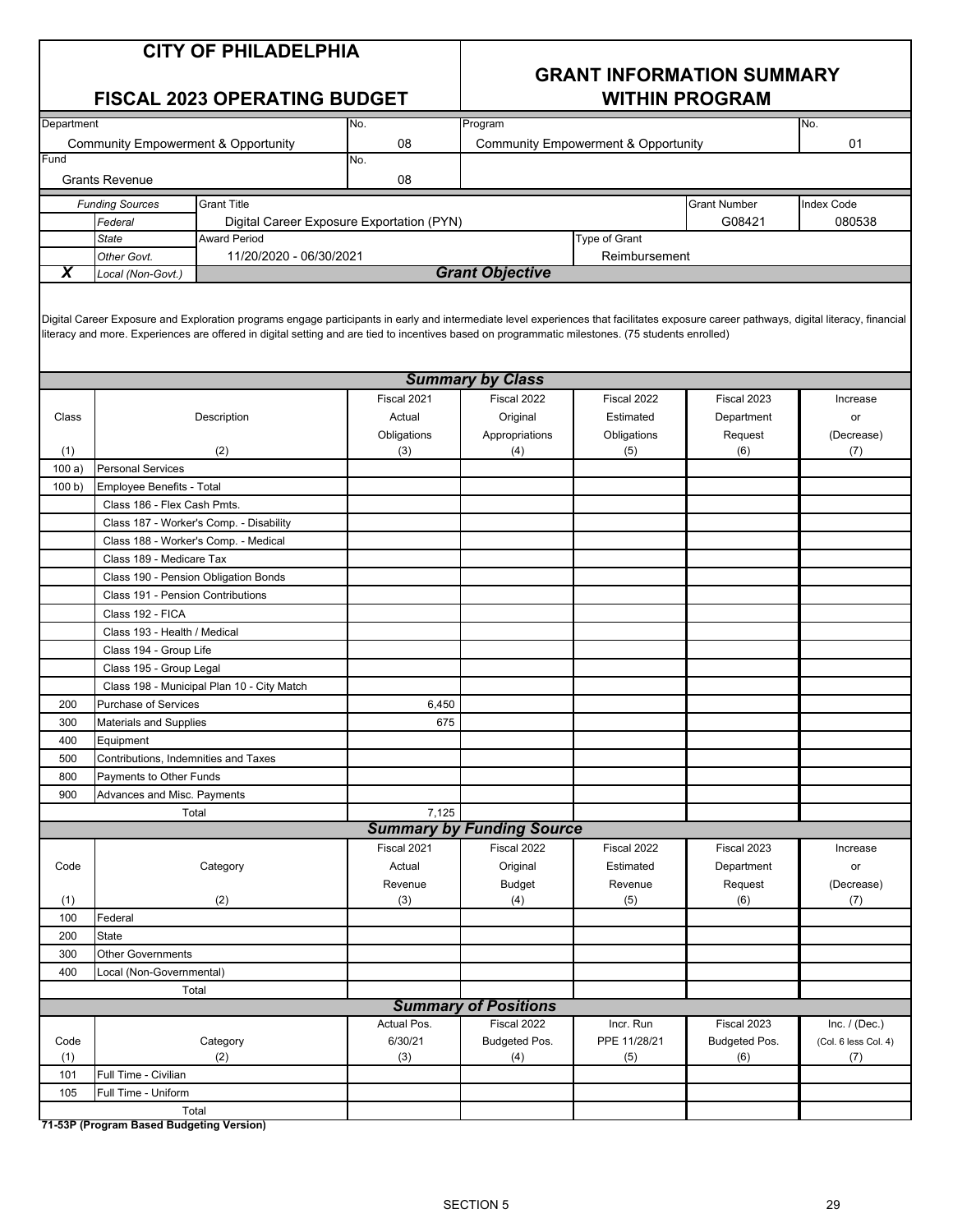#### **GRANT INFORMATION SUMMARY FISCAL 2023 OPERATING BUDGET WITHIN PROGRAM**

| Department                                     |                                      |                                                                                                                                                                                                                                                                                                                                                                                                                     | No.         | Program                                        |               |                     | No.                  |  |
|------------------------------------------------|--------------------------------------|---------------------------------------------------------------------------------------------------------------------------------------------------------------------------------------------------------------------------------------------------------------------------------------------------------------------------------------------------------------------------------------------------------------------|-------------|------------------------------------------------|---------------|---------------------|----------------------|--|
| <b>Community Empowerment &amp; Opportunity</b> |                                      |                                                                                                                                                                                                                                                                                                                                                                                                                     | 08          | <b>Community Empowerment &amp; Opportunity</b> |               |                     | 01                   |  |
| Fund                                           |                                      | No.                                                                                                                                                                                                                                                                                                                                                                                                                 |             |                                                |               |                     |                      |  |
|                                                | <b>Grants Revenue</b>                |                                                                                                                                                                                                                                                                                                                                                                                                                     | 08          |                                                |               |                     |                      |  |
|                                                | <b>Funding Sources</b>               | <b>Grant Title</b>                                                                                                                                                                                                                                                                                                                                                                                                  |             |                                                |               | <b>Grant Number</b> | <b>Index Code</b>    |  |
| X                                              | Federal                              | PHENND - Next Step AmeriCorps Program                                                                                                                                                                                                                                                                                                                                                                               |             |                                                |               | G08420              | 080539               |  |
|                                                | <b>State</b>                         | <b>Award Period</b>                                                                                                                                                                                                                                                                                                                                                                                                 |             |                                                | Type of Grant |                     |                      |  |
|                                                | Other Govt.                          | 02/01/2022 - 09/30/2022                                                                                                                                                                                                                                                                                                                                                                                             |             |                                                | Reimbursement |                     |                      |  |
|                                                | Local (Non-Govt.)                    |                                                                                                                                                                                                                                                                                                                                                                                                                     |             | <b>Grant Objective</b>                         |               |                     |                      |  |
|                                                |                                      |                                                                                                                                                                                                                                                                                                                                                                                                                     |             |                                                |               |                     |                      |  |
|                                                |                                      | The Next Steps AmeriCorps Program will provide twenty (20) three-quarter time (1200 hours) AmeriCorps positions to the City of Philadelphia's Promise Corps Program. Promise<br>Corps members provide post-secondary planning support and guidance to underserved youth in select West Philadelphia High Schools. Promise Corps members will be managed<br>on a day-to-day basis by the City of Philadelphia staff. |             |                                                |               |                     |                      |  |
|                                                |                                      |                                                                                                                                                                                                                                                                                                                                                                                                                     |             | <b>Summary by Class</b>                        |               |                     |                      |  |
|                                                |                                      |                                                                                                                                                                                                                                                                                                                                                                                                                     | Fiscal 2021 | Fiscal 2022                                    | Fiscal 2022   | Fiscal 2023         | Increase             |  |
| Class                                          |                                      | Description                                                                                                                                                                                                                                                                                                                                                                                                         | Actual      | Original                                       | Estimated     | Department          | or                   |  |
|                                                |                                      |                                                                                                                                                                                                                                                                                                                                                                                                                     | Obligations | Appropriations                                 | Obligations   | Request             | (Decrease)           |  |
| (1)                                            |                                      | (2)                                                                                                                                                                                                                                                                                                                                                                                                                 | (3)         | (4)                                            | (5)           | (6)                 | (7)                  |  |
| 100a)                                          | <b>Personal Services</b>             |                                                                                                                                                                                                                                                                                                                                                                                                                     |             |                                                |               |                     |                      |  |
| 100 b)                                         | Employee Benefits - Total            |                                                                                                                                                                                                                                                                                                                                                                                                                     |             |                                                |               |                     |                      |  |
|                                                | Class 186 - Flex Cash Pmts.          |                                                                                                                                                                                                                                                                                                                                                                                                                     |             |                                                |               |                     |                      |  |
|                                                |                                      | Class 187 - Worker's Comp. - Disability                                                                                                                                                                                                                                                                                                                                                                             |             |                                                |               |                     |                      |  |
|                                                | Class 188 - Worker's Comp. - Medical |                                                                                                                                                                                                                                                                                                                                                                                                                     |             |                                                |               |                     |                      |  |
|                                                | Class 189 - Medicare Tax             |                                                                                                                                                                                                                                                                                                                                                                                                                     |             |                                                |               |                     |                      |  |
|                                                | Class 190 - Pension Obligation Bonds |                                                                                                                                                                                                                                                                                                                                                                                                                     |             |                                                |               |                     |                      |  |
|                                                | Class 191 - Pension Contributions    |                                                                                                                                                                                                                                                                                                                                                                                                                     |             |                                                |               |                     |                      |  |
|                                                | Class 192 - FICA                     |                                                                                                                                                                                                                                                                                                                                                                                                                     |             |                                                |               |                     |                      |  |
|                                                | Class 193 - Health / Medical         |                                                                                                                                                                                                                                                                                                                                                                                                                     |             |                                                |               |                     |                      |  |
|                                                | Class 194 - Group Life               |                                                                                                                                                                                                                                                                                                                                                                                                                     |             |                                                |               |                     |                      |  |
|                                                | Class 195 - Group Legal              |                                                                                                                                                                                                                                                                                                                                                                                                                     |             |                                                |               |                     |                      |  |
|                                                |                                      | Class 198 - Municipal Plan 10 - City Match                                                                                                                                                                                                                                                                                                                                                                          |             |                                                |               |                     |                      |  |
| 200                                            | <b>Purchase of Services</b>          |                                                                                                                                                                                                                                                                                                                                                                                                                     |             |                                                |               |                     |                      |  |
| 300                                            | <b>Materials and Supplies</b>        |                                                                                                                                                                                                                                                                                                                                                                                                                     |             |                                                |               |                     |                      |  |
| 400                                            | Equipment                            |                                                                                                                                                                                                                                                                                                                                                                                                                     |             |                                                |               |                     |                      |  |
| 500                                            | Contributions, Indemnities and Taxes |                                                                                                                                                                                                                                                                                                                                                                                                                     |             |                                                |               |                     |                      |  |
| 800                                            | Payments to Other Funds              |                                                                                                                                                                                                                                                                                                                                                                                                                     |             |                                                |               |                     |                      |  |
| 900                                            | Advances and Misc. Payments          |                                                                                                                                                                                                                                                                                                                                                                                                                     |             |                                                |               |                     |                      |  |
|                                                | Total                                |                                                                                                                                                                                                                                                                                                                                                                                                                     |             |                                                |               |                     |                      |  |
|                                                |                                      |                                                                                                                                                                                                                                                                                                                                                                                                                     |             | <b>Summary by Funding Source</b>               |               |                     |                      |  |
|                                                |                                      |                                                                                                                                                                                                                                                                                                                                                                                                                     | Fiscal 2021 | Fiscal 2022                                    | Fiscal 2022   | Fiscal 2023         | Increase             |  |
| Code                                           |                                      | Category                                                                                                                                                                                                                                                                                                                                                                                                            | Actual      | Original                                       | Estimated     | Department          | or                   |  |
|                                                |                                      |                                                                                                                                                                                                                                                                                                                                                                                                                     | Revenue     | <b>Budget</b>                                  | Revenue       | Request             | (Decrease)           |  |
| (1)                                            |                                      | (2)                                                                                                                                                                                                                                                                                                                                                                                                                 | (3)         | (4)                                            | (5)           | (6)                 | (7)                  |  |
| 100                                            | Federal                              |                                                                                                                                                                                                                                                                                                                                                                                                                     | 10,948      |                                                |               |                     |                      |  |
| 200                                            | State                                |                                                                                                                                                                                                                                                                                                                                                                                                                     |             |                                                |               |                     |                      |  |
| 300                                            | <b>Other Governments</b>             |                                                                                                                                                                                                                                                                                                                                                                                                                     |             |                                                |               |                     |                      |  |
| 400<br>Local (Non-Governmental)                |                                      |                                                                                                                                                                                                                                                                                                                                                                                                                     |             |                                                |               |                     |                      |  |
|                                                | Total                                |                                                                                                                                                                                                                                                                                                                                                                                                                     | 10,948      |                                                |               |                     |                      |  |
|                                                | <b>Summary of Positions</b>          |                                                                                                                                                                                                                                                                                                                                                                                                                     |             |                                                |               |                     |                      |  |
|                                                |                                      |                                                                                                                                                                                                                                                                                                                                                                                                                     | Actual Pos. | Fiscal 2022                                    | Incr. Run     | Fiscal 2023         | Inc. $/$ (Dec.)      |  |
| Code                                           |                                      | Category                                                                                                                                                                                                                                                                                                                                                                                                            | 6/30/21     | Budgeted Pos.                                  | PPE 11/28/21  | Budgeted Pos.       | (Col. 6 less Col. 4) |  |
| (1)                                            | Full Time - Civilian                 | (2)                                                                                                                                                                                                                                                                                                                                                                                                                 | (3)         | (4)                                            | (5)           | (6)                 | (7)                  |  |
| 101<br>105                                     | Full Time - Uniform                  |                                                                                                                                                                                                                                                                                                                                                                                                                     |             |                                                |               |                     |                      |  |
|                                                | Total                                |                                                                                                                                                                                                                                                                                                                                                                                                                     |             |                                                |               |                     |                      |  |
|                                                |                                      |                                                                                                                                                                                                                                                                                                                                                                                                                     |             |                                                |               |                     |                      |  |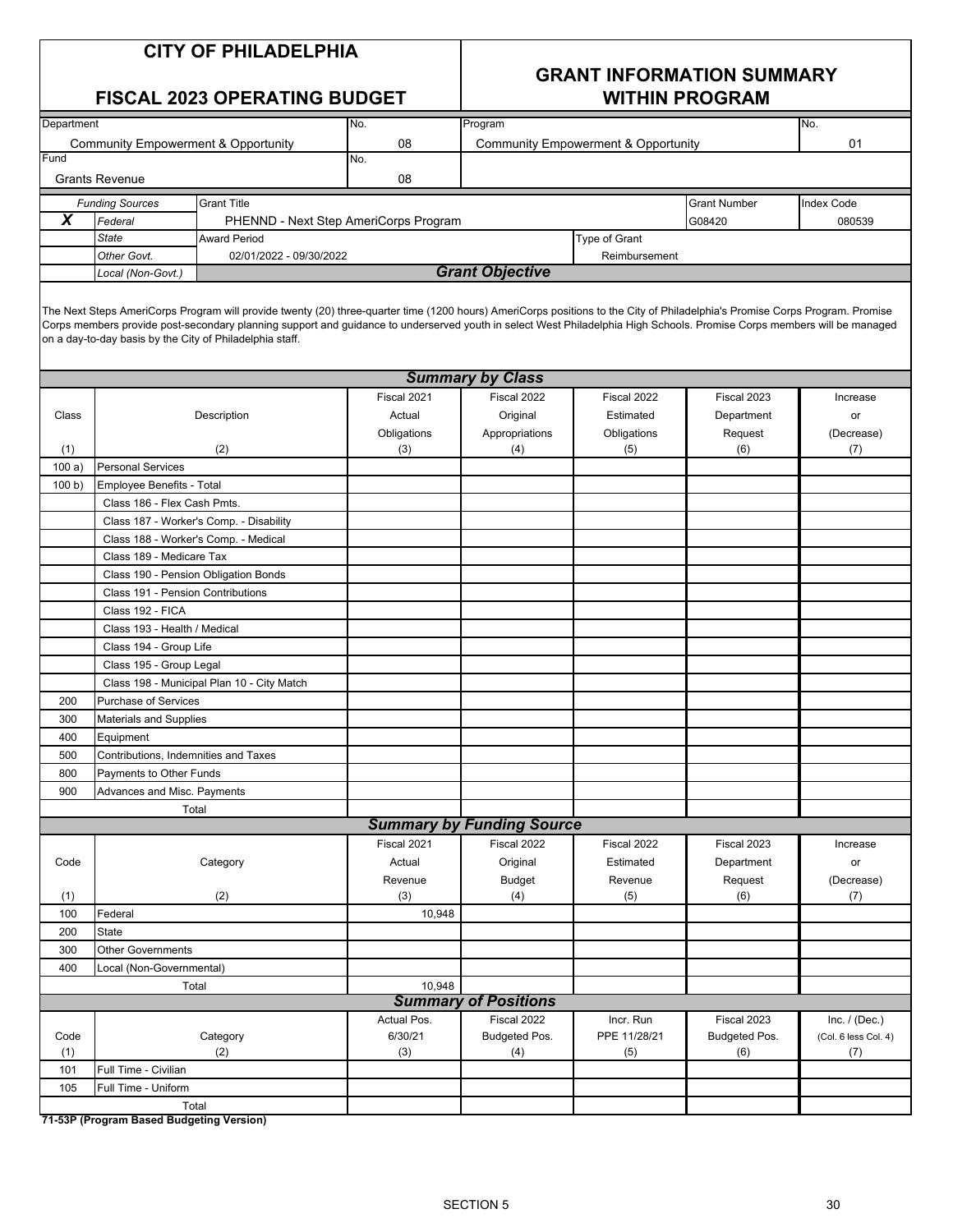### **GRANT INFORMATION SUMMARY**

#### **FISCAL 2023 OPERATING BUDGET WITHIN PROGRAM**

| Department                                   |                   |                                             | No. | Program                                              |                                               |                     | INo.              |  |  |
|----------------------------------------------|-------------------|---------------------------------------------|-----|------------------------------------------------------|-----------------------------------------------|---------------------|-------------------|--|--|
|                                              |                   | Community Empowerment & Opportunity         | 08  | <b>Community Empowerment &amp; Opportunity</b><br>01 |                                               |                     |                   |  |  |
| Fund                                         |                   |                                             | No. |                                                      |                                               |                     |                   |  |  |
| <b>Grants Revenue</b>                        |                   |                                             | 08  |                                                      |                                               |                     |                   |  |  |
|                                              |                   |                                             |     |                                                      |                                               |                     |                   |  |  |
| <b>Grant Title</b><br><b>Funding Sources</b> |                   |                                             |     |                                                      |                                               | <b>Grant Number</b> | <b>Index Code</b> |  |  |
|                                              | Federal           | Workready School Year Internship - PYN FY21 |     |                                                      |                                               | G08L04              | 080544            |  |  |
|                                              | State             | <b>Award Period</b>                         |     |                                                      | <b>Type of Grant</b>                          |                     |                   |  |  |
|                                              | Other Govt.       | 11/20/2020 - 06/30/2021                     |     |                                                      | Reimburse./Dept. Community & Economic Develp. |                     |                   |  |  |
|                                              | Local (Non-Govt.) | <b>Grant Objective</b>                      |     |                                                      |                                               |                     |                   |  |  |

Internship programs engage participants in intermediate level work experiences that facilitate deep exposure to a chosen career, accelerates skill development, and allows participants to work closely with a trained, adult supervisor serving an instructional role throughout duration of the experience. (25 students enrolled) Activity held at Kensington Health & Life Science HS

| <b>Summary by Class</b>                                                   |                                            |             |                                  |              |               |                      |  |  |
|---------------------------------------------------------------------------|--------------------------------------------|-------------|----------------------------------|--------------|---------------|----------------------|--|--|
|                                                                           |                                            | Fiscal 2021 | Fiscal 2022                      | Fiscal 2022  | Fiscal 2023   | Increase             |  |  |
| Class                                                                     | Description                                | Actual      | Original                         | Estimated    | Department    | or                   |  |  |
|                                                                           |                                            | Obligations | Appropriations                   | Obligations  | Request       | (Decrease)           |  |  |
| (1)                                                                       | (2)                                        | (3)         | (4)                              | (5)          | (6)           | (7)                  |  |  |
| 100a)                                                                     | <b>Personal Services</b>                   |             |                                  |              |               |                      |  |  |
| 100 b)                                                                    | <b>Employee Benefits - Total</b>           |             |                                  |              |               |                      |  |  |
|                                                                           | Class 186 - Flex Cash Pmts.                |             |                                  |              |               |                      |  |  |
|                                                                           | Class 187 - Worker's Comp. - Disability    |             |                                  |              |               |                      |  |  |
|                                                                           | Class 188 - Worker's Comp. - Medical       |             |                                  |              |               |                      |  |  |
|                                                                           | Class 189 - Medicare Tax                   |             |                                  |              |               |                      |  |  |
|                                                                           | Class 190 - Pension Obligation Bonds       |             |                                  |              |               |                      |  |  |
|                                                                           | Class 191 - Pension Contributions          |             |                                  |              |               |                      |  |  |
|                                                                           | Class 192 - FICA                           |             |                                  |              |               |                      |  |  |
|                                                                           | Class 193 - Health / Medical               |             |                                  |              |               |                      |  |  |
|                                                                           | Class 194 - Group Life                     |             |                                  |              |               |                      |  |  |
|                                                                           | Class 195 - Group Legal                    |             |                                  |              |               |                      |  |  |
|                                                                           | Class 198 - Municipal Plan 10 - City Match |             |                                  |              |               |                      |  |  |
| 200                                                                       | Purchase of Services                       | 2,550       |                                  |              |               |                      |  |  |
| 300                                                                       | <b>Materials and Supplies</b>              | 3,521       |                                  |              |               |                      |  |  |
| 400                                                                       | Equipment                                  |             |                                  |              |               |                      |  |  |
| 500                                                                       | Contributions, Indemnities and Taxes       |             |                                  |              |               |                      |  |  |
| 800                                                                       | Payments to Other Funds                    |             |                                  |              |               |                      |  |  |
| 900                                                                       | Advances and Misc. Payments                |             |                                  |              |               |                      |  |  |
| 6,071<br>Total                                                            |                                            |             |                                  |              |               |                      |  |  |
|                                                                           |                                            |             | <b>Summary by Funding Source</b> |              |               |                      |  |  |
|                                                                           |                                            | Fiscal 2021 | Fiscal 2022                      | Fiscal 2022  | Fiscal 2023   | Increase             |  |  |
| Code                                                                      | Category                                   | Actual      | Original                         | Estimated    | Department    | or                   |  |  |
|                                                                           |                                            | Revenue     | <b>Budget</b>                    | Revenue      | Request       | (Decrease)           |  |  |
| (1)                                                                       | (2)                                        | (3)         | (4)                              | (5)          | (6)           | (7)                  |  |  |
| 100                                                                       | Federal                                    |             |                                  |              |               |                      |  |  |
| 200                                                                       | State                                      |             |                                  |              |               |                      |  |  |
| 300                                                                       | <b>Other Governments</b>                   |             |                                  |              |               |                      |  |  |
| 400                                                                       | Local (Non-Governmental)                   |             |                                  |              |               |                      |  |  |
| Total<br><b>Summary of Positions</b>                                      |                                            |             |                                  |              |               |                      |  |  |
| Actual Pos.<br>Fiscal 2022<br>Incr. Run<br>Fiscal 2023<br>Inc. $/$ (Dec.) |                                            |             |                                  |              |               |                      |  |  |
| Code                                                                      | Category                                   | 6/30/21     | Budgeted Pos.                    | PPE 11/28/21 | Budgeted Pos. | (Col. 6 less Col. 4) |  |  |
| (1)                                                                       | (2)                                        | (3)         | (4)                              | (5)          | (6)           | (7)                  |  |  |
| 101                                                                       | Full Time - Civilian                       |             |                                  |              |               |                      |  |  |
| 105                                                                       | Full Time - Uniform                        |             |                                  |              |               |                      |  |  |
|                                                                           | Total                                      |             |                                  |              |               |                      |  |  |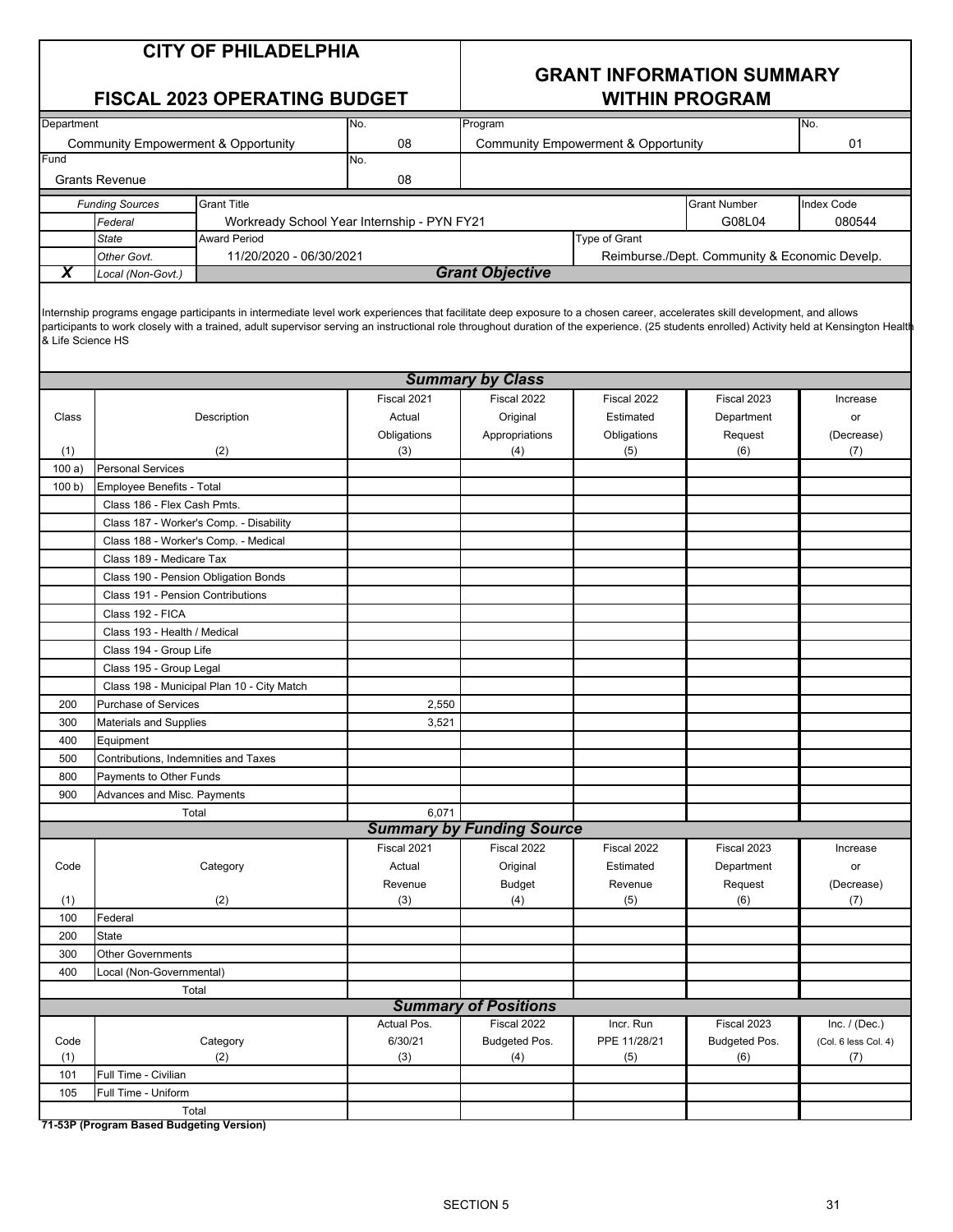#### **GRANT INFORMATION SUMMARY FISCAL 2023 OPERATING BUDGET WITHIN PROGRAM**

| Department<br>No.                              |                                             |                                                                                                                                                                              | Program<br>No.                                |                                  |                                                |                                               |                      |
|------------------------------------------------|---------------------------------------------|------------------------------------------------------------------------------------------------------------------------------------------------------------------------------|-----------------------------------------------|----------------------------------|------------------------------------------------|-----------------------------------------------|----------------------|
| <b>Community Empowerment &amp; Opportunity</b> |                                             |                                                                                                                                                                              | 08                                            |                                  | <b>Community Empowerment &amp; Opportunity</b> |                                               | 01                   |
| Fund                                           |                                             |                                                                                                                                                                              | No.                                           |                                  |                                                |                                               |                      |
| <b>Grants Revenue</b>                          |                                             |                                                                                                                                                                              | 08                                            |                                  |                                                |                                               |                      |
|                                                | <b>Funding Sources</b>                      | <b>Grant Title</b>                                                                                                                                                           |                                               |                                  |                                                | <b>Grant Number</b>                           | <b>Index Code</b>    |
| X                                              |                                             |                                                                                                                                                                              |                                               |                                  |                                                | G08423                                        | 080545               |
|                                                | Federal<br><b>State</b>                     | <b>Award Period</b>                                                                                                                                                          | Promise of a Strong Partnership for Education |                                  | Type of Grant                                  |                                               |                      |
|                                                |                                             | 07/01/2020 - 06/30/2021                                                                                                                                                      |                                               |                                  |                                                | Reimburse./Dept. Community & Economic Develp. |                      |
|                                                | Other Govt.                                 |                                                                                                                                                                              |                                               | <b>Grant Objective</b>           |                                                |                                               |                      |
|                                                | Local (Non-Govt.)                           |                                                                                                                                                                              |                                               |                                  |                                                |                                               |                      |
| High School.                                   |                                             | The Office of Community Empowerment and Opportunity Promise Corps program will provide college and career training/development programming for students at West Philadelphia |                                               |                                  |                                                |                                               |                      |
|                                                |                                             |                                                                                                                                                                              |                                               | <b>Summary by Class</b>          |                                                |                                               |                      |
|                                                |                                             |                                                                                                                                                                              | Fiscal 2021                                   | Fiscal 2022                      | Fiscal 2022                                    | Fiscal 2023                                   | Increase             |
| Class                                          |                                             | Description                                                                                                                                                                  | Actual                                        | Original                         | Estimated                                      | Department                                    | or                   |
|                                                |                                             |                                                                                                                                                                              | Obligations                                   | Appropriations                   | Obligations                                    | Request                                       | (Decrease)           |
| (1)                                            |                                             | (2)                                                                                                                                                                          | (3)                                           | (4)                              | (5)                                            | (6)                                           | (7)                  |
| 100a)                                          | <b>Personal Services</b>                    |                                                                                                                                                                              |                                               |                                  |                                                |                                               |                      |
| 100 b)                                         | Employee Benefits - Total                   |                                                                                                                                                                              |                                               |                                  |                                                |                                               |                      |
|                                                | Class 186 - Flex Cash Pmts.                 |                                                                                                                                                                              |                                               |                                  |                                                |                                               |                      |
|                                                |                                             | Class 187 - Worker's Comp. - Disability                                                                                                                                      |                                               |                                  |                                                |                                               |                      |
|                                                |                                             | Class 188 - Worker's Comp. - Medical                                                                                                                                         |                                               |                                  |                                                |                                               |                      |
|                                                | Class 189 - Medicare Tax                    |                                                                                                                                                                              |                                               |                                  |                                                |                                               |                      |
|                                                |                                             | Class 190 - Pension Obligation Bonds                                                                                                                                         |                                               |                                  |                                                |                                               |                      |
|                                                | Class 191 - Pension Contributions           |                                                                                                                                                                              |                                               |                                  |                                                |                                               |                      |
|                                                | Class 192 - FICA                            |                                                                                                                                                                              |                                               |                                  |                                                |                                               |                      |
|                                                | Class 193 - Health / Medical                |                                                                                                                                                                              |                                               |                                  |                                                |                                               |                      |
|                                                | Class 194 - Group Life                      |                                                                                                                                                                              |                                               |                                  |                                                |                                               |                      |
|                                                | Class 195 - Group Legal                     |                                                                                                                                                                              |                                               |                                  |                                                |                                               |                      |
|                                                |                                             | Class 198 - Municipal Plan 10 - City Match                                                                                                                                   |                                               |                                  |                                                |                                               |                      |
| 200                                            | <b>Purchase of Services</b>                 |                                                                                                                                                                              | 12                                            |                                  |                                                |                                               |                      |
| 300                                            | <b>Materials and Supplies</b>               |                                                                                                                                                                              |                                               |                                  |                                                |                                               |                      |
| 400                                            | Equipment                                   |                                                                                                                                                                              |                                               |                                  |                                                |                                               |                      |
| 500                                            | Contributions, Indemnities and Taxes        |                                                                                                                                                                              |                                               |                                  |                                                |                                               |                      |
| 800                                            | Payments to Other Funds                     |                                                                                                                                                                              |                                               |                                  |                                                |                                               |                      |
| 900                                            | Advances and Misc. Payments                 |                                                                                                                                                                              |                                               |                                  |                                                |                                               |                      |
|                                                |                                             | Total                                                                                                                                                                        | 12                                            |                                  |                                                |                                               |                      |
|                                                |                                             |                                                                                                                                                                              |                                               | <b>Summary by Funding Source</b> |                                                |                                               |                      |
|                                                |                                             |                                                                                                                                                                              | Fiscal 2021                                   | Fiscal 2022                      | Fiscal 2022                                    | Fiscal 2023                                   | Increase             |
| Code                                           |                                             | Category                                                                                                                                                                     | Actual                                        | Original                         | Estimated                                      | Department                                    | or                   |
|                                                |                                             |                                                                                                                                                                              | Revenue                                       | <b>Budget</b>                    | Revenue                                        | Request                                       | (Decrease)           |
| (1)                                            |                                             | (2)                                                                                                                                                                          | (3)                                           | (4)                              | (5)                                            | (6)                                           | (7)                  |
| 100                                            | Federal                                     |                                                                                                                                                                              | 12                                            |                                  |                                                |                                               |                      |
| 200                                            | State                                       |                                                                                                                                                                              |                                               |                                  |                                                |                                               |                      |
| 300                                            | <b>Other Governments</b>                    |                                                                                                                                                                              |                                               |                                  |                                                |                                               |                      |
| 400                                            | Local (Non-Governmental)                    |                                                                                                                                                                              |                                               |                                  |                                                |                                               |                      |
|                                                |                                             | Total                                                                                                                                                                        | 12                                            |                                  |                                                |                                               |                      |
|                                                |                                             |                                                                                                                                                                              |                                               | <b>Summary of Positions</b>      |                                                |                                               |                      |
|                                                |                                             |                                                                                                                                                                              | Actual Pos.                                   | Fiscal 2022                      | Incr. Run                                      | Fiscal 2023                                   | Inc. $/$ (Dec.)      |
| Code                                           |                                             | Category                                                                                                                                                                     | 6/30/21                                       | Budgeted Pos.                    | PPE 11/28/21                                   | Budgeted Pos.                                 | (Col. 6 less Col. 4) |
| (1)                                            |                                             | (2)                                                                                                                                                                          | (3)                                           | (4)                              | (5)                                            | (6)                                           | (7)                  |
| 101                                            | Full Time - Civilian<br>Full Time - Uniform |                                                                                                                                                                              |                                               |                                  |                                                |                                               |                      |
| 105                                            | Total                                       |                                                                                                                                                                              |                                               |                                  |                                                |                                               |                      |
|                                                |                                             |                                                                                                                                                                              |                                               |                                  |                                                |                                               |                      |